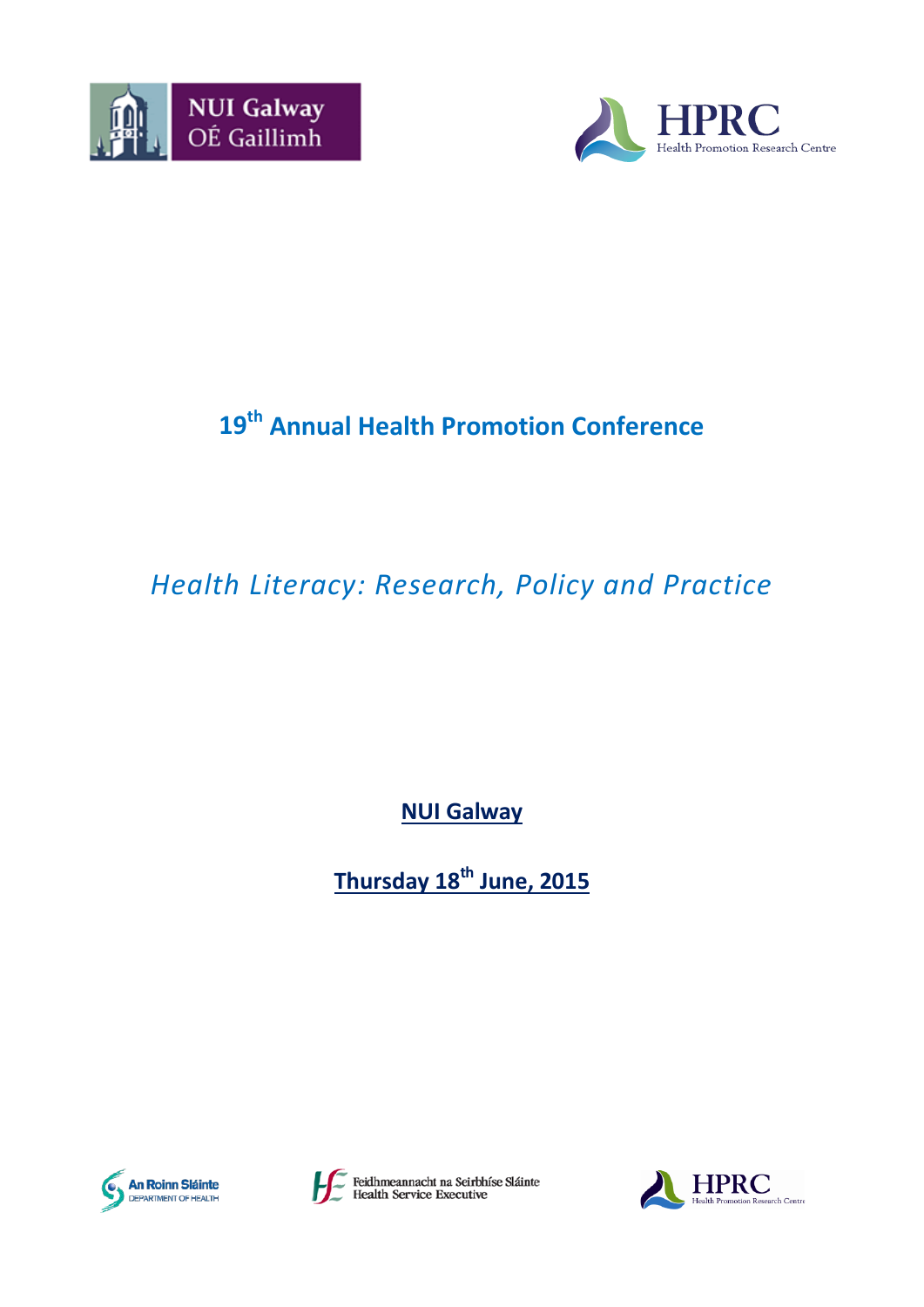# **Conference Steering Committee 2015**

| Dr. Jane Sixsmith               | Director, Health Promotion Research Centre, NUI Galway<br>(Chair)                                                                     |
|---------------------------------|---------------------------------------------------------------------------------------------------------------------------------------|
| <b>Professor Margaret Barry</b> | Director, WHO Collaborating Centre for Health<br>Promotion, NUI Galway                                                                |
| Ms. Verna McKenna               | <b>Health Promotion Research Centre, NUI Galway</b>                                                                                   |
| Dr. Colette Kelly               | Health Promotion Research Centre, NUI Galway                                                                                          |
| Dr. Lisa Pursell                | <b>Health Promotion Research Centre, NUI Galway</b>                                                                                   |
| Ms. Biddy O'Neill               | <b>Interim Assistant National Director for Health</b><br>Promotion, Health and Wellbeing Division, Health<br><b>Service Executive</b> |
| Ms. Laura Molloy                | <b>Health Service Executive</b>                                                                                                       |
| Ms. Aileen Scott                | <b>Health Service Executive</b>                                                                                                       |
| Ms Kathryn Meade                | <b>Health Service Executive</b>                                                                                                       |
| Dr. John Devlin                 | Deputy Chief Medical Officer, Department of Health                                                                                    |

# Conference Secretariat:

| Dr. Vivienne Batt | Health Promotion Research Centre, NUI Galway |
|-------------------|----------------------------------------------|
| Ms. Cathie Clare  | Health Promotion Research Centre, NUI Galway |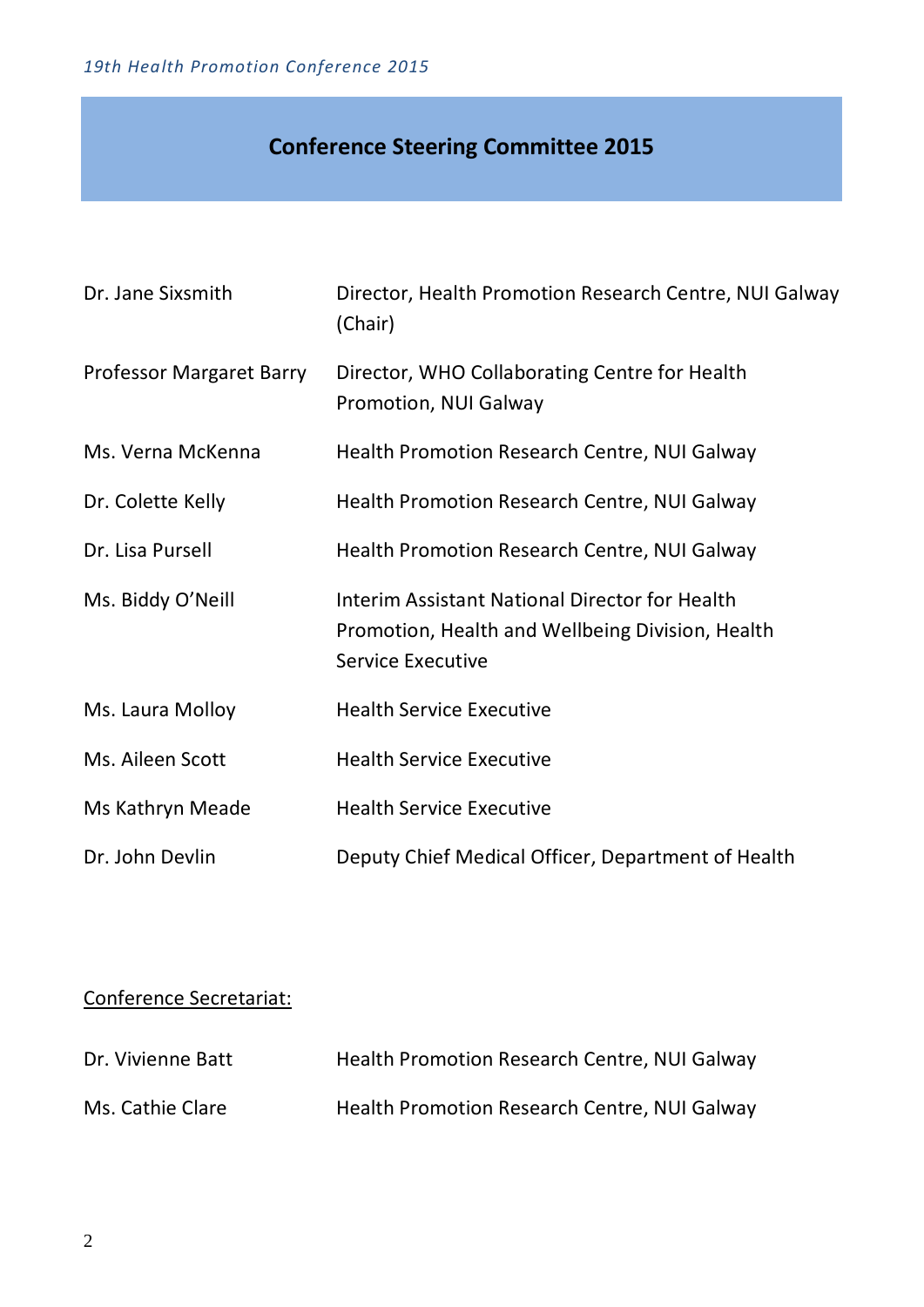# **Contents**

| Conference Programme                                                                                                        |    |  |
|-----------------------------------------------------------------------------------------------------------------------------|----|--|
| Plenary Speakers' Biographies                                                                                               |    |  |
| <b>Plenary Session Abstracts</b>                                                                                            | 10 |  |
| <b>Oral Communication Abstracts:</b>                                                                                        |    |  |
| Understanding Health Literacy                                                                                               | 16 |  |
| <b>Cultural Domains in Health Literacy</b>                                                                                  | 20 |  |
| <b>Health Literacy Interventions and Evaluations</b>                                                                        | 26 |  |
| <b>Health Literacy and Education</b>                                                                                        | 31 |  |
| <b>Health Literacy and Healthcare</b>                                                                                       | 35 |  |
| Poster Communication Abstracts & App Hub<br>40                                                                              |    |  |
| Workshops:                                                                                                                  | 52 |  |
| Experiences and Lessons Learnt from Implementing a Health Literacy<br>Environmental Assessment in an Irish Hospital Setting | 52 |  |
| Developing Policy in Health Literacy                                                                                        | 53 |  |
| Using Plain English to Write Clearer Health Information                                                                     | 53 |  |
| The Crystal Clear Mark: Health literacy in GP and pharmacy settings                                                         | 54 |  |
| Health Literacy Research: Knowledge Transfer and Policy Translation                                                         | 55 |  |
| Targeting Health Literacy Research at Policy Makers<br>55                                                                   |    |  |
| Student Workshop: Health-literate settings                                                                                  | 56 |  |
| <b>Conference Evaluation</b>                                                                                                | 57 |  |
| <b>Contact Us</b>                                                                                                           |    |  |
| <b>Notes</b>                                                                                                                | 58 |  |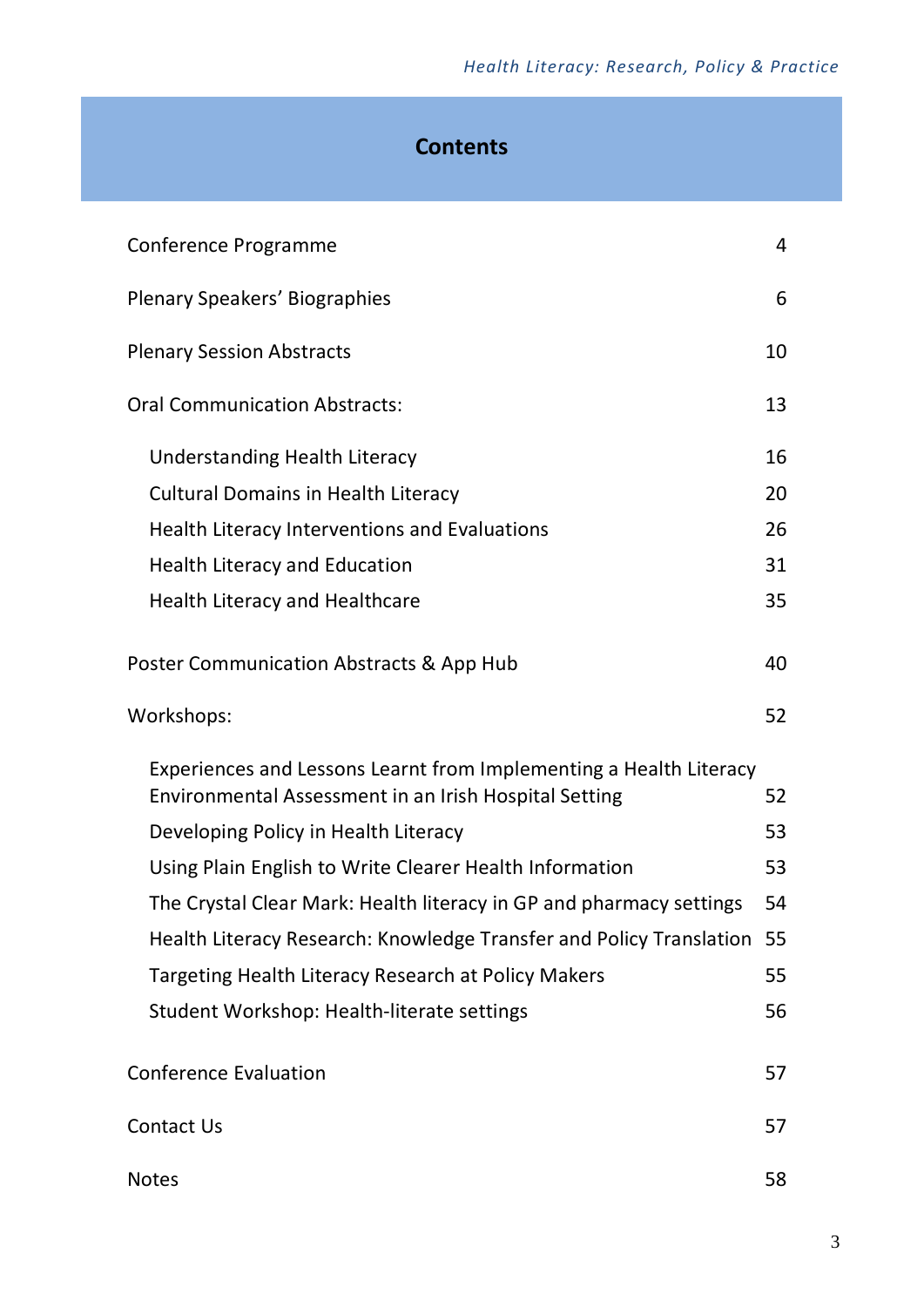|       |                                                                                                                                                                                     | <b>Conference Programme</b>                                                                                                 |                                                                              |
|-------|-------------------------------------------------------------------------------------------------------------------------------------------------------------------------------------|-----------------------------------------------------------------------------------------------------------------------------|------------------------------------------------------------------------------|
| 8.30  | <b>Registration &amp; Coffee</b>                                                                                                                                                    | Venue: Foyer, Áras Moyola, NUI Galway                                                                                       |                                                                              |
| 9.00  | <b>Welcome:</b>                                                                                                                                                                     |                                                                                                                             | Venue: MY243, Ground Floor                                                   |
|       | <b>NUI Galway</b>                                                                                                                                                                   | Professor Tim O'Brien, Dean of Medicine, Nursing and Health Sciences,                                                       |                                                                              |
|       | <b>Opening Address:</b>                                                                                                                                                             | Mr. Tony O'Brien, Director General, Health Service Executive                                                                |                                                                              |
| 9.30  | <b>Keynote Speakers:</b>                                                                                                                                                            | Health Literacy: New developments and policy implications<br>Dr. Rima Rudd, Harvard T.H. Chan School of Public Health, US   |                                                                              |
| 10.00 | Making it Easy: Health literacy policy in Scotland<br>and Health Literacy, Scottish Government                                                                                      | Dr. Graham Kramer, GP & National Clinical Lead for Self-management                                                          |                                                                              |
| 10.30 | Implementation                                                                                                                                                                      | Evolving Health Literacy Policy in Ireland and the Challenge of<br>Ms. Inez Bailey, Director National Adult Literacy Agency |                                                                              |
|       |                                                                                                                                                                                     | Chair: Dr. Kevin Kelleher, Health Service Executive                                                                         |                                                                              |
| 11.00 | the MY129 during breaks)                                                                                                                                                            | Tea/Coffee (Posters and Applications Hub will be available for viewing in                                                   |                                                                              |
| 11.30 | <b>Research Exchange (Parallel Presentations):</b>                                                                                                                                  |                                                                                                                             |                                                                              |
|       | Session A: Understanding Health Literacy<br>Session B: Cultural Domains in Health Literacy<br>Session D: Health Literacy and Education<br>Session E: Health Literacy and Healthcare | Session C: Health Literacy Interventions and Evaluations                                                                    | Venue: MY123<br>Venue: MY124<br>Venue: MY125<br>Venue: MY126<br>Venue: MY127 |
|       |                                                                                                                                                                                     |                                                                                                                             |                                                                              |

*1.00 Lunch Venue: Friar's Restaurant, NUI Galway*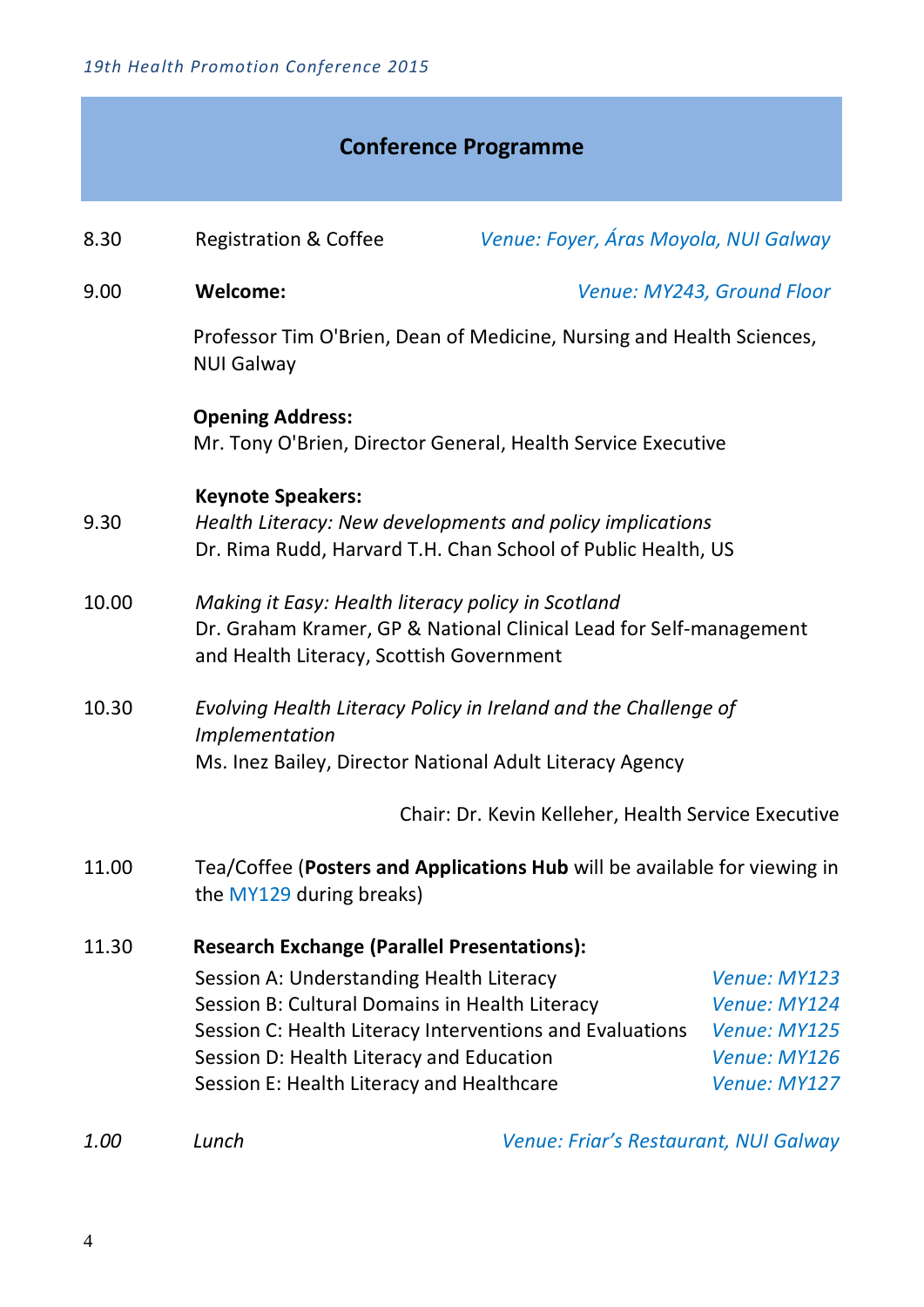- 2.00 *Health Literacy Research in Europe and Ireland: The State of the Art* Dr. Gerardine Doyle, School of Business, University College Dublin
- 2.20 *Health Literacy: Moving from research into practice* Dr. Joanne Protheroe, General Practice, University of Keele, England

Chair: Dr. Cate Hartigan, Head of Health Promotion and Improvement, Health Service Executive

### 2.50 **Workshops:**

Workshop 1: Experiences and Lessons Learnt from Implementing a Health Literacy Environmental Assessment in an Irish Hospital Setting *Venue: MY123, Ground Floor* Workshop 2: Developing Policy in Health Literacy Workshop *Venue: MY124, Ground Floor* Workshop 3: Using Plain English to Write Clearer Health Information *Venue: MY125, Ground Floor* Workshop 4: The Crystal Clear Mark: Health literacy in GP and pharmacy settings *Venue: MY126, Ground Floor* Workshop 5: Targeting Health Literacy Research at Policy makers *Venue: MY127, Ground Floor* Workshop 6: Health Literacy Research: knowledge transfer and policy translation *Venue: MY227, First Floor* Workshop 7: Student Workshop: Health-literate settings *(Invited workshop for students only) Venue: MY228, First Floor*

4.15 *Tea/Coffee TO GO* 

4.30 **Closing Session:** *Venue: MY243, Ground Floor*

*Reflections on the Evolution of Health Promotion in Ireland - 40 years on from the establishment of the Health Education Bureau* Mr. Owen Metcalfe, CEO, Institute of Public Health in Ireland

Chair: Ms. Biddy O'Neill, Health Service Executive

5.00 **Reception** *Venue: Foyer, Áras Moyola*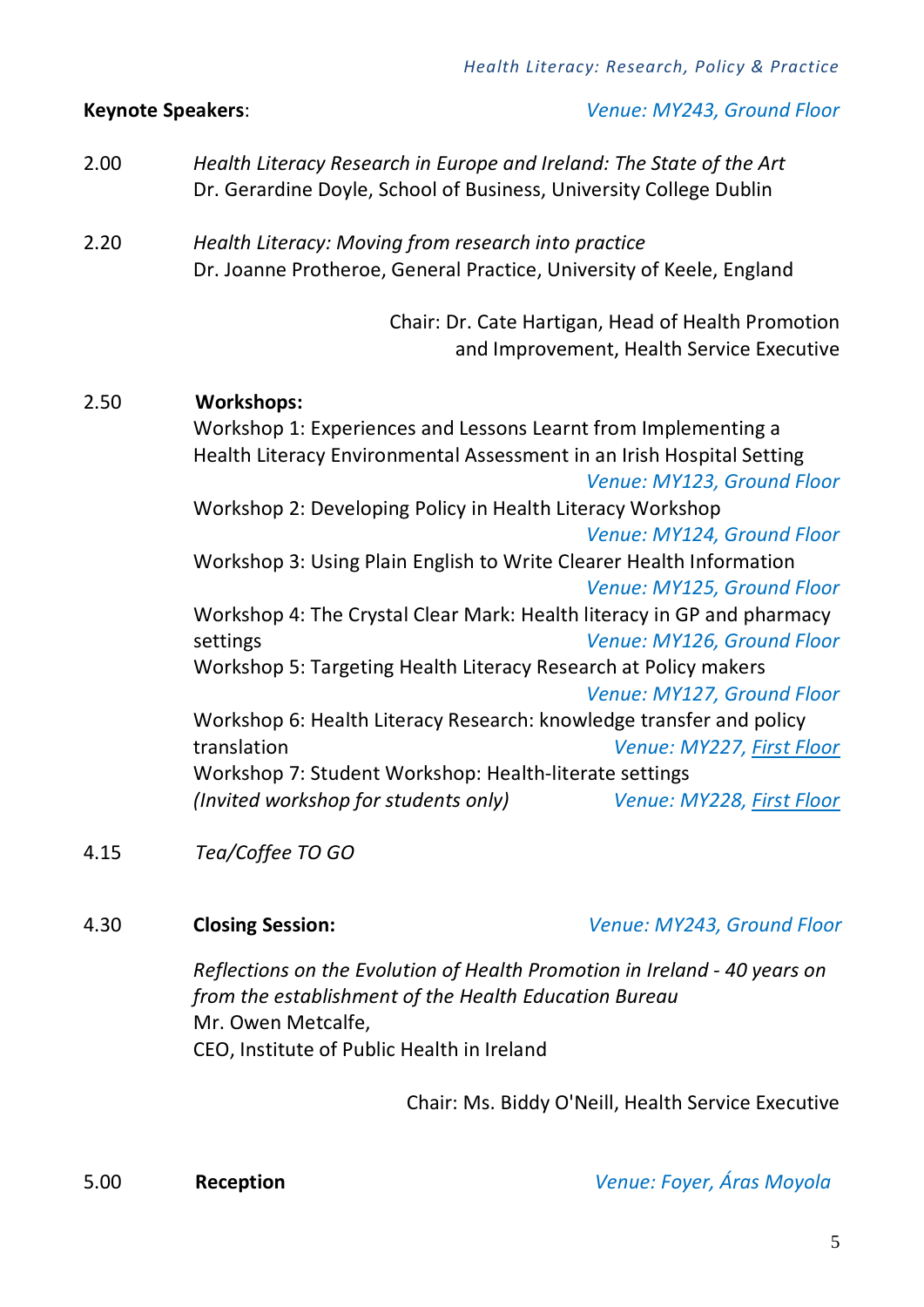# **Plenary Speaker Biographies**

**Dr. Rima Rudd,** *Harvard T.H. Chan School of Public Health*



Dr. Rima Rudd, a member of the faculty at the Harvard T.H. Chan School of Public Health focuses her work on health disparities and literacy related barriers to health information, health programs, services, and care. Dr. Rudd was a member of the original Institute of Medicine [IOM] Health Literacy Committee and has written and contributed to policy reports, white papers, and

research studies in health literacy. She currently serves on the IOM Round Table on Health Literacy and is engaged in policy projects in the US and internationally. She is one of the founders of and a leader in the burgeoning field of health literacy studies.



**Dr. Graham Kramer,** *GP & National Clinical Lead for Selfmanagement and Health Literacy, Scottish Government*

Dr. Graham Kramer has been a GP at Annat Bank Practice, in Montrose, Tayside for the last 19 years. He has had a strong interest in the primary care management of people living with long term conditions and the challenge of delivering person-centred care and supporting self-management. In 2004 he had a sabbatical in New Zealand studying a

postgraduate diploma in General Practice.

Since 2011 he has been working part-time with the Scottish Government, within the Person Centred Health and Care Team as National Clinical Lead for Self-management and Health Literacy. His work has been looking at ways healthcare and polices can support and enable people with long term conditions to have more confidence, understanding, knowledge and skills to be in the driving seat of their health and care.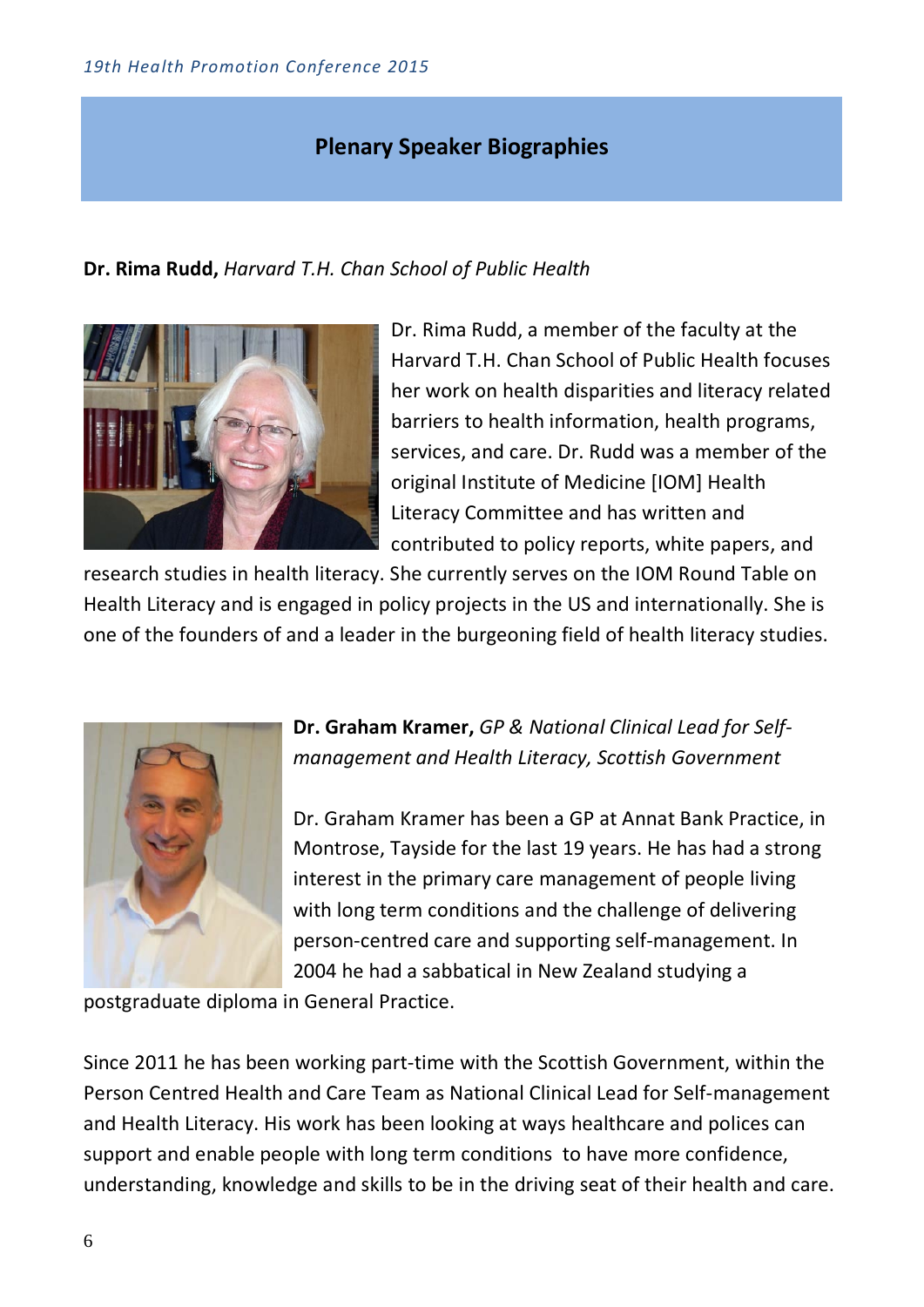

**Ms. Inez Bailey,** *Director National Adult Literacy Agency*

Inez Bailey has been the Director of the National Adult Literacy Agency (NALA) since 1997. NALA is a non-profit membership organisation concerned with national co-ordination, practitioner support and policy development in adult literacy and numeracy work in Ireland. Her work is primarily with government departments and organizations with a role to play in supporting people with literacy and numeracy needs.

Inez is a graduate of NUI Maynooth where she completed a Bachelor of Arts in English, History and Sociology, a Masters in History and a Higher Diploma in Adult and Community Education. She is currently studying with the University of Sheffield towards an Education Doctorate.

She currently sits on the Expert Group on Future Skills Needs, Healthy Ireland Council and CORU and is Chair of the Southside Partnership and the Mounttown Neighbourhood Youth Project and is a former member of the National Qualifications Authority, Citizens Information Board, Women's Health Council, National Consumer Agency, Education Finance Board, and Information Society Commission.



**Dr. Gerardine Doyle,** School of Business, University College Dublin

Dr. Gerardine Doyle is a senior lecturer in the UCD College of Business and has served as Head of the Accountancy Department and academic director of the MBA (Health Services Management) at the Michael Smurfit Graduate Business School. Gerardine's research interest in health care combines her degree in pharmacology (UCD) with

her qualification and experience as a chartered accountant with KPMG. Gerardine's research interests span the disciplines of accounting, economics, medicine and sociology to include health literacy, patient level costing, the management of health care systems and connected health.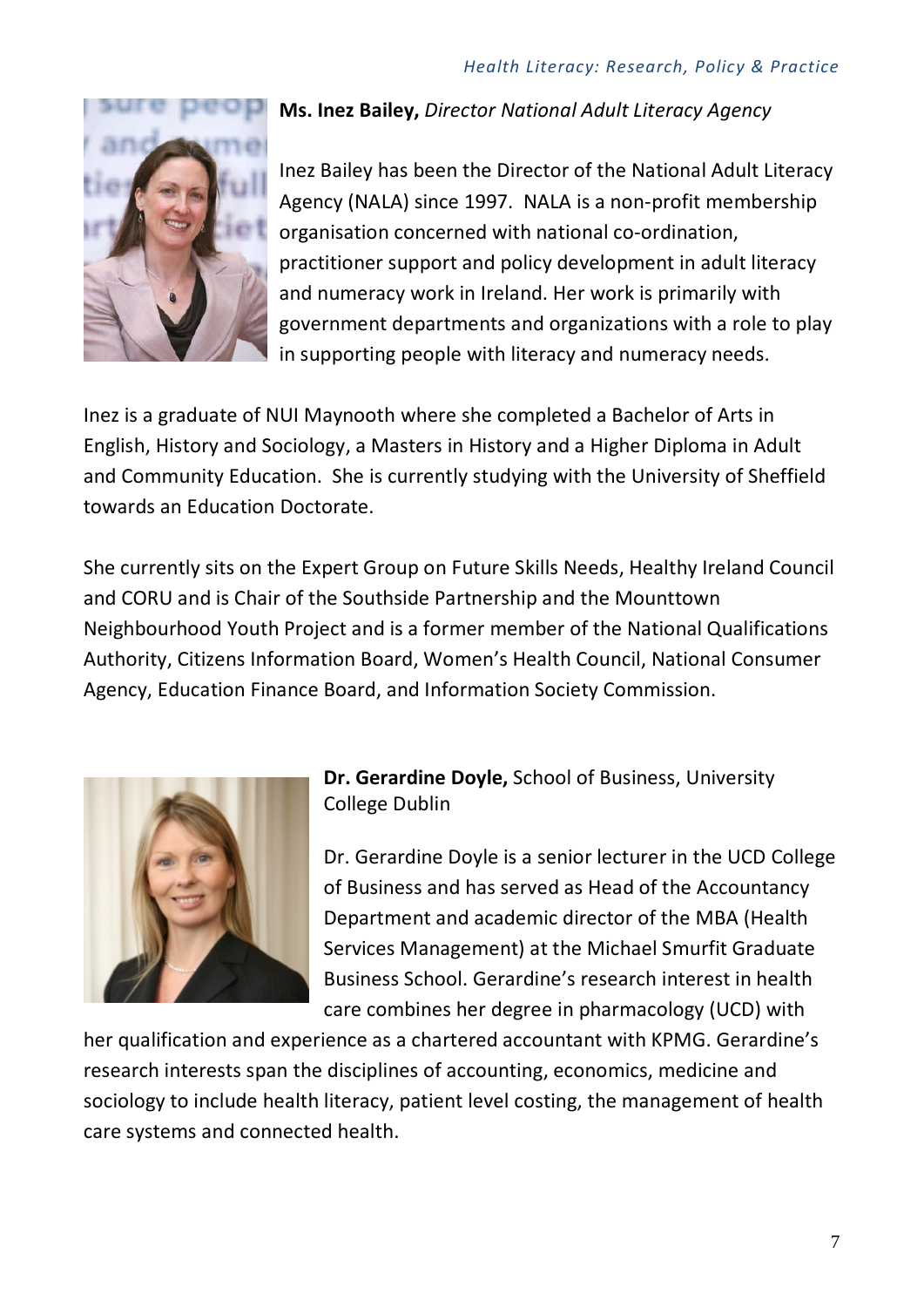Gerardine is the principal investigator for Ireland in the Diabetes Literacy study funded by the EU Seventh Framework Programme and was Principal Investigator for Ireland in the European Health Literacy Survey (HLS-EU). Gerardine is also a collaborating investigator within the UCD research centre *Applied Research in Connected Health*. Gerardine has been chairperson of the judging panel for the Crystal Clear MSD Health Literacy Awards 2008-2013, is a member of the Audit Committee of the Health Service Executive and is a board member of the European Institute of Advanced Studies in Management.



**Dr. Joanne Protheroe,** General Practice, University of Keele, England

Dr. Protheroe joined Keele University as a Senior Lecturer in General Practice in 2011 and continues to practice as a GP Principal in Manchester. Her research, influenced by her clinical practice as a GP in inner-city Manchester,

is focused on two NHS priorities - the needs of socio-economically disadvantaged patients and the need for interventions to improve patient self-management in longterm conditions. Research has shown that patients with low health literacy have difficulty in participating in their health care, resulting in poorer health.

She is a national expert in the field of Health Literacy, regularly invited to present at conferences, membership of Scientific Committees of Health Literacy conferences in US and Europe and examination of students. She is Chair of the Health Literacy UK [\(www.healthliteracy.org.uk\)](http://www.healthliteracy.org.uk/) group, organising and chairing regular UK seminars and National Conferences, liaising with NHS England and policy groups and working closely with Public Health Stoke to develop a Health Literacy Strategy and action plans. In this capacity she has been involved in disseminating health literacy research findings to a broad audience, including House of Commons; patient groups (Patient Information Forum, National Voices) and the media (BBC Breakfast interview; national and local press).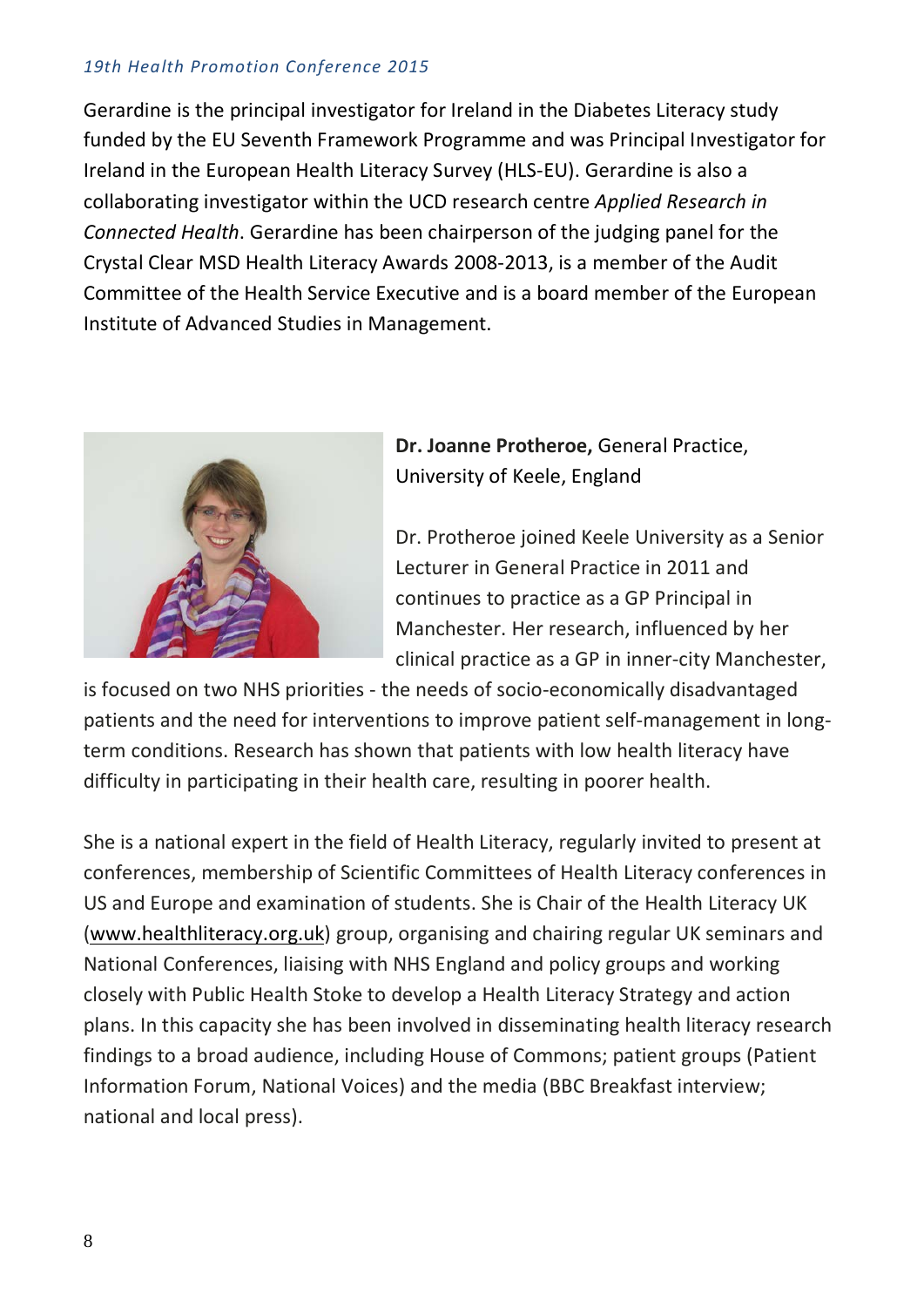# **Mr. Owen Metcalfe,** *Chief Executive of the Institute of Public Health in Ireland*



Owen Metcalfe is Chief Executive of the Institute of Public Health in Ireland a position he has held since 2011. Prior to being Director he was Associate Director from 1998 with responsibility for health promotion, youth, elderly and gender targeted programmes, health in all policies approaches, health impact assessment, communications, governance, finance and human resources.

Prior to joining the Institute Owen worked as Chief Health Promotion Advisor for the Department of Health and

Children. He has also worked as a teacher, trainer and counsellor.

He has a Master's Degree in Health Promotion, a degree in Business Studies, a Higher Diploma in Education and a postgraduate counselling qualification. He has been involved in health education and health promotion for twenty-five years and is widely conversant with public health and health promotion policy, planning and implementation at regional, national and international levels. In 2009 he was awarded Fellowship of the Faculty of Public Health UK.

In his current position Owen has a commitment to personal and organisational development for improving the effectiveness of public health.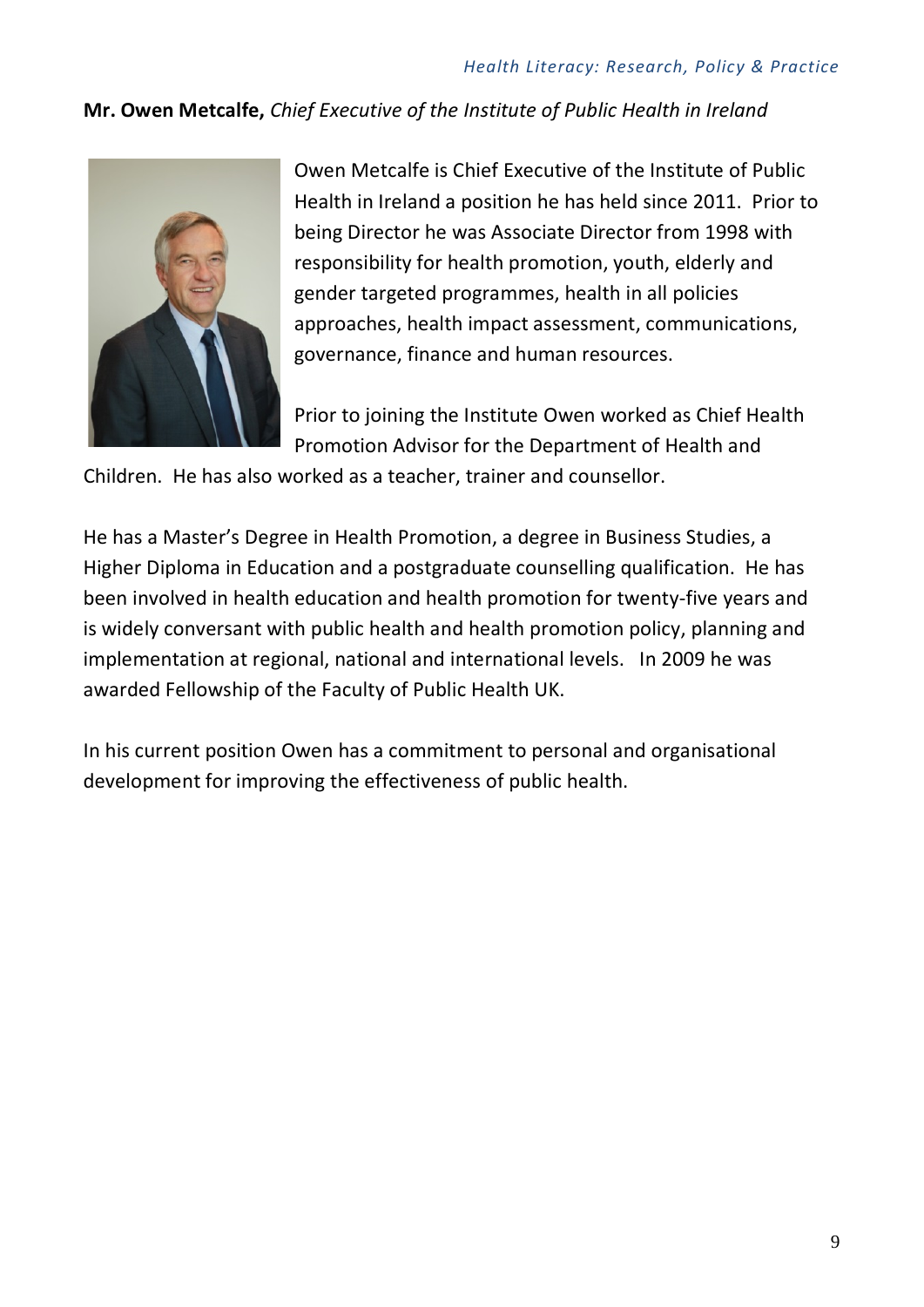# **Plenary Session Abstracts**

**Health Literacy: New developments and policy implications**

**Dr. Rima Rudd,** *Harvard T.H. Chan School of Public Health*

Dr. Rima Rudd will provide a brief overview of the changes in 'health literacy' studies to note new variables and new focal points and highlight implications for health programs and policy decisions. Over the past two decades, health literacy researchers have moved attention from a singular focus on the reading skills and deficits of patients to a broader appreciation of multiple literacy skills, an understanding of 'texts' and 'contexts', and an appreciation for the influence of the environments within which we take healthful action.

### **Making it Easy: Health literacy policy in Scotland**

**Dr. Graham Kramer,** *GP & National Clinical Lead for Self-management and Health Literacy, Scottish Government*

This presentation will outline the work that has been going on in Scotland to make our health and social care system responsive to the health literacy needs of all of us living in Scotland. It will explain the progress of Scotland's National Health Literacy Action Group in defining health literacy and building an ambition for Scotland to be a health literate society. It recognises health literacy as a social disability and key social determinant of health which can be mitigated by a responsive healthcare system.

It sets out some key actions which will hopefully allow us to cater for all our health literacy needs in order to reduce health inequalities and recognise our equal rights to access and collaborate in our health & care and successfully self-manage.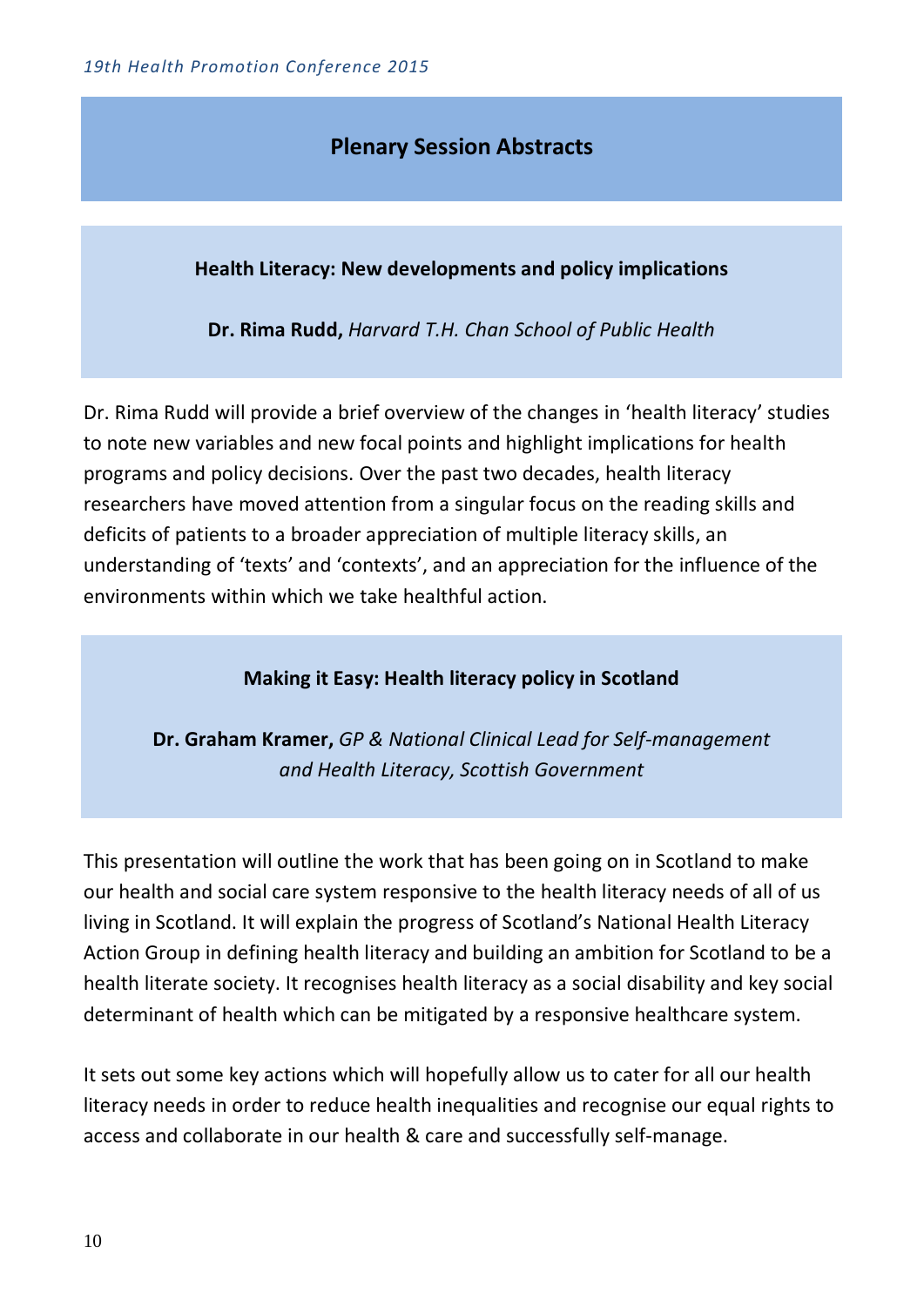# **Evolving Health Literacy Policy in Ireland and the Challenge of Implementation**

**Ms. Inez Bailey,** *Director National Adult Literacy Agency*

The Healthy Ireland Framework provides the first clear national policy commitment to health literacy. It has emerged as a result of consistent and focused efforts to bring health literacy to the fore in health policy and practice, and now presents significant challenges in ways to fully realise it through effective and diverse implementation. In my presentation, I will briefly trace the evolving adoption of health literacy in Irish health literacy policy and practice and highlight key activities currently underway.

# **Health Literacy Research in Europe and Ireland: The State of the Art**

**Dr. Gerardine Doyle***, School of Business, University College Dublin*

Dr. Doyle will provide an insight into current research at a European level and at a national level. This will include recent studies performed in countries which were not part of the HLS-EU consortium but who have since performed their own health literacy survey (Portugal and Belgium) in addition to other countries where data collection has commenced. An analysis of current research suggests a future research agenda and highlights the importance of using scientific evidence to inform health policy at both the European and national levels.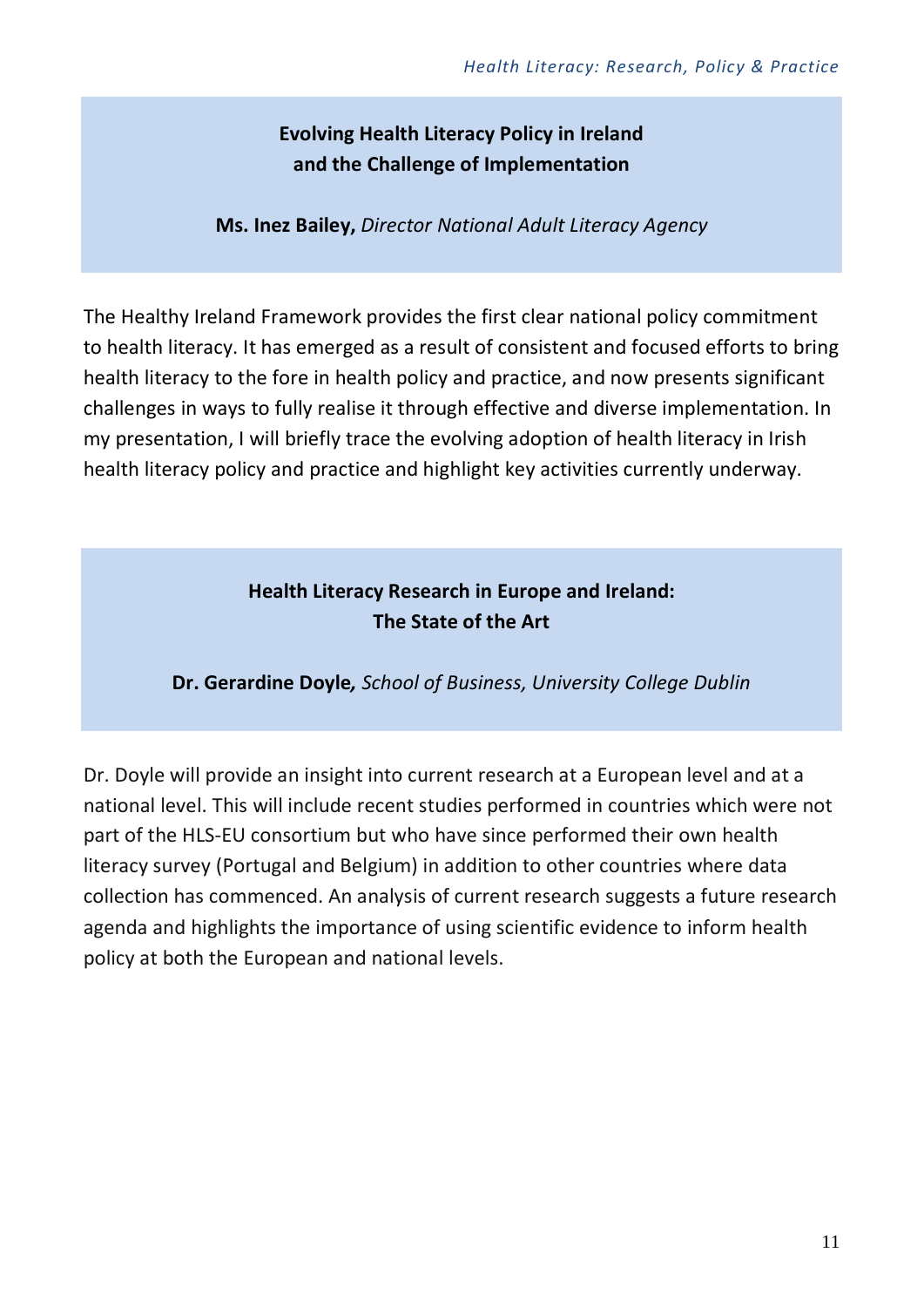# **Health Literacy: Moving from research into practice**

**Dr. Joanne Protheroe,** *General Practice, University of Keele, England*

In this presentation I will briefly describe my pathway into research in Health Literacy and how my clinical practice as a GP in Inner-City Manchester informed my research interests. I will describe how the practical implications of low health literacy affects patient care in General Practice. I will then talk about some of my own research both nationally and locally – and how I am currently working with Stoke-on-Trent Public Health to 'do something about' some of these research findings. We have invited Stakeholders (taking a very broad approach to health, including physical activity, education, community groups and city council groups) to examine the research findings with us and develop concrete plans of action to improve the public health of our city by considering its 'health literacy'.

**Reflections on the Evolution of Health Promotion in Ireland - 40 years on from the establishment of the Health Education Bureau**

**Mr Owen Metcalfe,** *Associate Director, Institute of Public Health in Ireland*

The Health Education Bureau was established in 1975 as the national organisation to advise on policy and carry out programmes. This presentation reflects on the Bureau and subsequent structures which were introduced to fulfil advisory functions in the areas of policy and programme development and implementation in health education and health promotion. It reviews the strengths and weaknesses attached to some of the delivery mechanisms and identifies key factors associated with particular achievements. Reference will be made to International and Global developments during this period.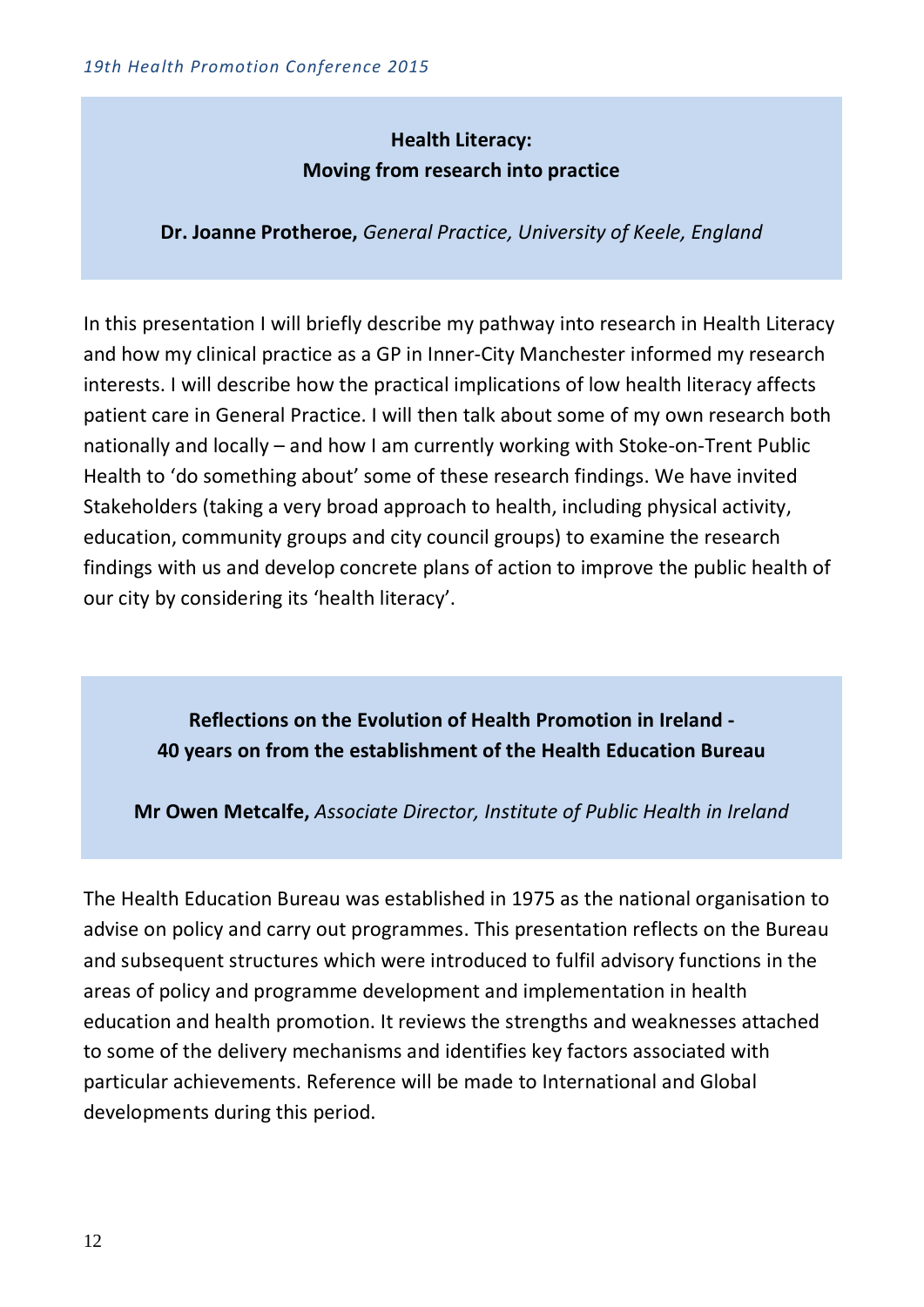# **Oral Communication Abstracts**

| <b>Room</b><br><b>MY123</b> | <b>A:</b> Understanding Health Literacy<br>Chair: Dr. Martin Power, HPRC, NUI Galway                                                                                                                                                                                        |
|-----------------------------|-----------------------------------------------------------------------------------------------------------------------------------------------------------------------------------------------------------------------------------------------------------------------------|
| 11.30                       | Health Literacy in Childhood and Adolescence (HLCA): Methods of measuring<br>health literacy of children (HLCA-MoMChild)                                                                                                                                                    |
|                             | Okan, O.; Lopes, E.; Bröder, J.; Bruland, D.; Bauer, U.; Pinheiro, P.                                                                                                                                                                                                       |
| 11.45                       | The Insignificant Role of Social Determinants of and the Relationship between<br>Life Skills and Health Literacy Some Surprising Empirical Results of German<br><b>Students Aged 15+</b><br>Islertas, Z., Kloß, I., Bittlingmayer, U.H., Sahrai, D., Gerdes, J., Sahrai, F. |
| 12.00                       | An Investigation into the relationship Between Health Literacy, Ehealth<br>Literacy and Online Health Information Seeking Behaviour<br>Quinn, S., Bond, R., Nugent, C.                                                                                                      |
| 12.15                       | <b>Examining Health Literacy Practices: a Qualitative Approach</b><br>McKenna, V. and Barry, M.M.                                                                                                                                                                           |

| <b>Room</b><br><b>MY124</b> | <b>B:</b> Cultural Domains in Health Literacy<br>Chair: Dr. Lisa Pursell, HPRC, NUI Galway                                                                                       |
|-----------------------------|----------------------------------------------------------------------------------------------------------------------------------------------------------------------------------|
| 11.30                       | <b>Health Literacy: Knowledge and Experiences of Traveller Women</b><br>Fitzmaurice, V.                                                                                          |
| 11.45                       | Health Literacy in Childhood and Adolescence (HLCA): Exploring and<br>developing theories, concepts, and models on health literacy in childhood<br>and adolescence (HLCA-TeCoMo) |
|                             | Bröder, J.; Okan, O.; Bruland, D.; Bauer, U.; Pinheiro, P.                                                                                                                       |
| 12.00                       | Health literacy from a Student's Perspective: Learning and applying skills to<br>communicate effectively with culturally diverse populations<br>Scovill, S.                      |
| 12.15                       | A New Conversation for Men: 7 key questions towards better health and<br>wellbeing<br>Brennan, L.                                                                                |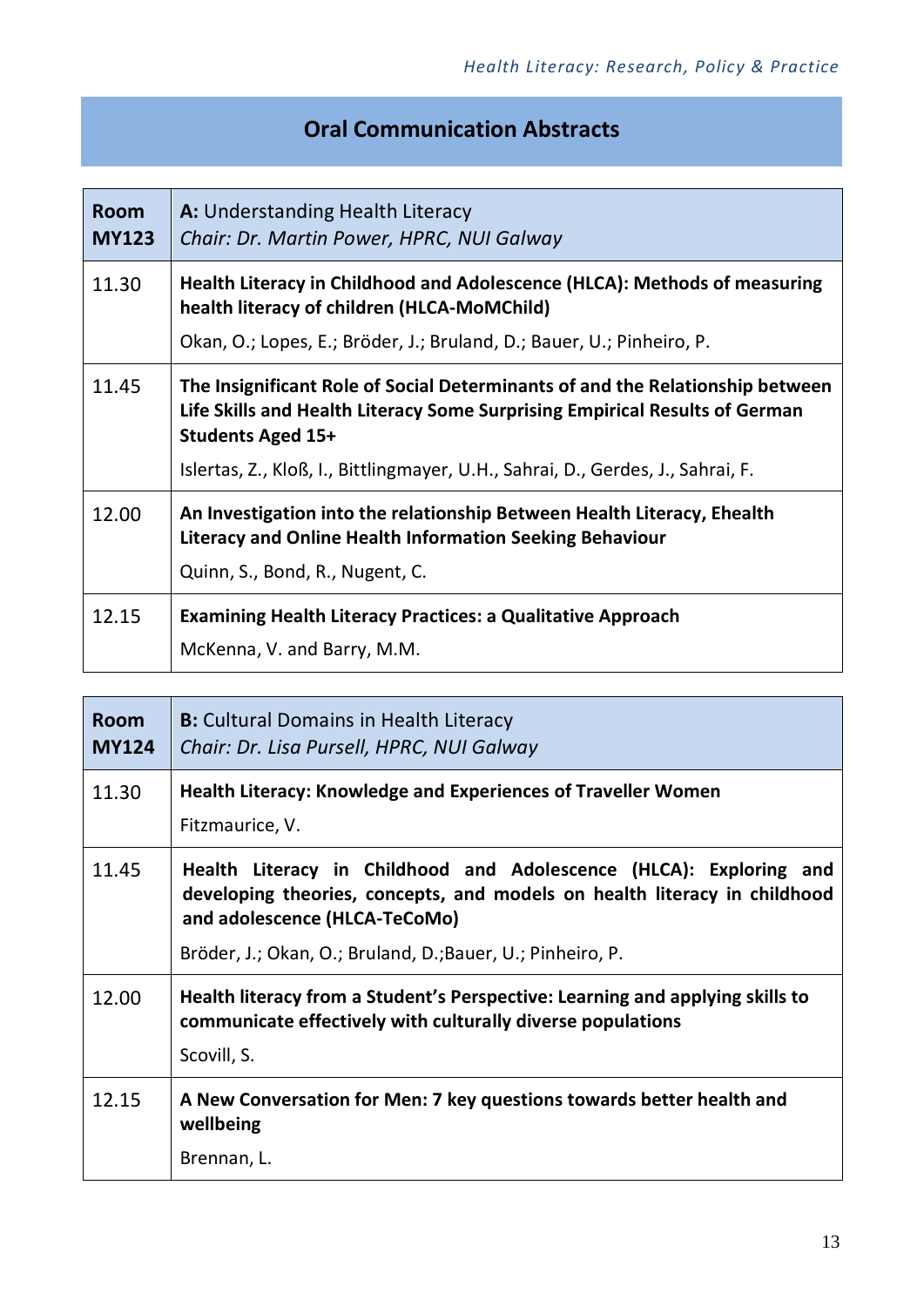| <b>Room</b><br><b>MY125</b> | C: Health Literacy interventions and evaluations<br>Chair: Dr. Vicky Hogan, HPRC, NUI Galway                                                                                       |
|-----------------------------|------------------------------------------------------------------------------------------------------------------------------------------------------------------------------------|
| 11.30                       | Findings from 'Fit for Work & Life': A pilot, community based healthy<br>lifestyle, early detection and prevention programme<br>Daly, S.; Halford, J.; Vance, J.                   |
| 11.45                       | Evaluation of an Adolescent Mental Health Literacy Programme 'Beat the<br>Blues'<br>O'Sullivan, S., Doyle, E., Hennessy, E.                                                        |
| 12.00                       | Signs of Empowerment $-$ A community action project<br>Howard, M.                                                                                                                  |
| 12.15                       | Tailoring Health Literate Communication to Older Adults with Limited Health<br>Literacy. Development and pilot-testing of a training for health care<br>professionals<br>Kaper, M. |

| Room<br><b>MY126</b> | <b>D:</b> Health Literacy and Education<br>Chair: Dr. Margaret Hodgins, HPRC, NUI Galway                                                                  |
|----------------------|-----------------------------------------------------------------------------------------------------------------------------------------------------------|
| 11.30                | Adding to Food Literacy? Primary teachers' perspectives on food education in<br>the curriculum<br>Mooney, E.; Kelly-Blakeney, E.; Mc Cloat, A.            |
|                      |                                                                                                                                                           |
| 11.45                | Health Literacy in Practice – Innovation in getting health students industry<br>ready                                                                     |
|                      | Barrett, N.                                                                                                                                               |
| 12.00                | <b>Mental Health Promotion for Children of Mentally III Parents. Assessment</b><br>and promotion of teacher-specific mental health literacy (Teacher-MHL) |
|                      | Bruland, D., Bauer, U., Bröder, J., Okan, O., Pinheiro, P.                                                                                                |
| 12.15                | "Empowering me to Empower the Health Care Workers": Exploring the<br>sustainability of a Training of Trainers (TOT) model of men's health training        |
|                      | Carroll, P., Lefkowich, M., Richardson, N., Brennan, L., Lambe, B.                                                                                        |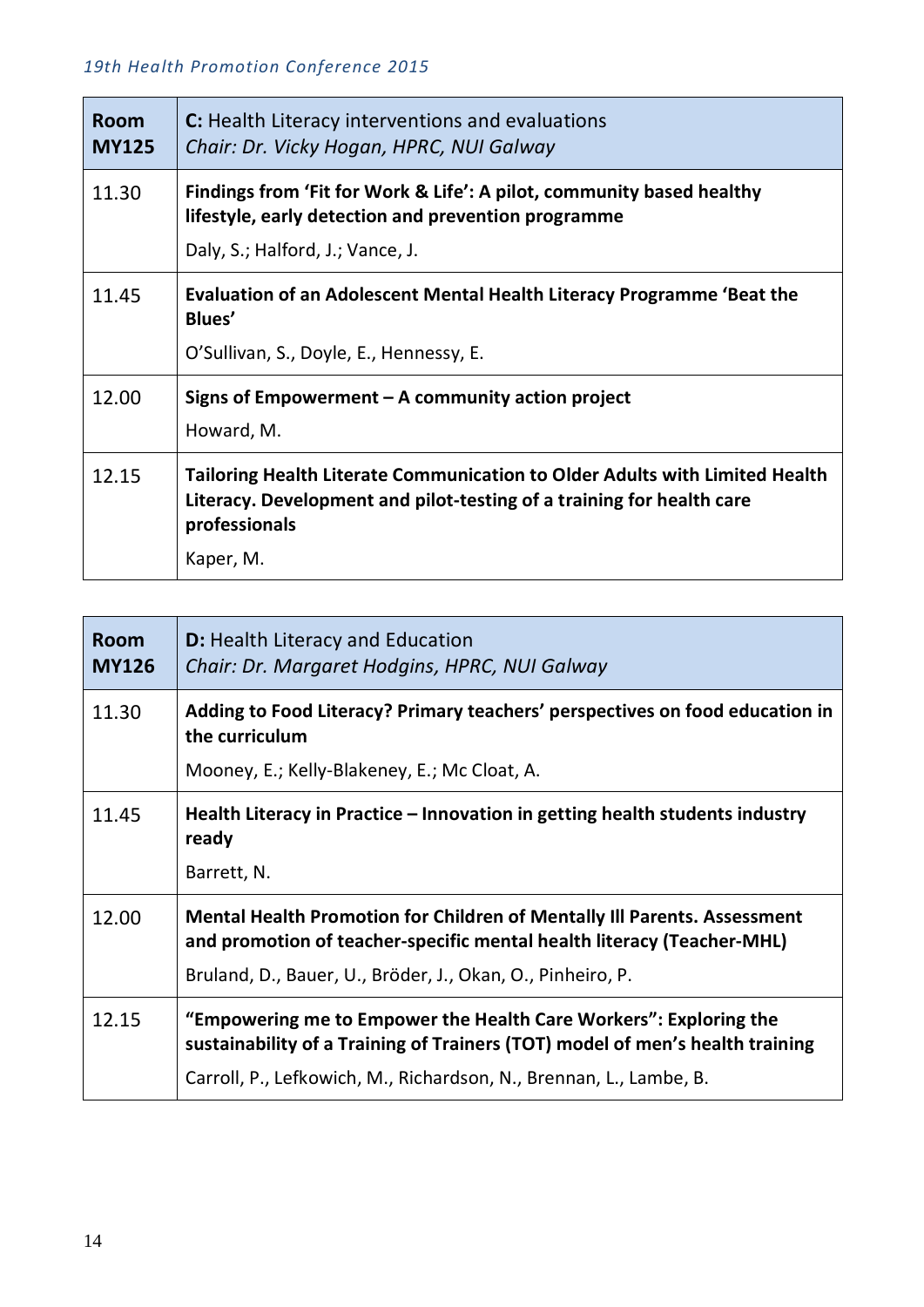| <b>Room</b><br><b>MY127</b> | <b>E:</b> Health Literacy and Healthcare<br>Chair: Dr. Colette Kelly, HPRC, NUI Galway                                                                                                                    |
|-----------------------------|-----------------------------------------------------------------------------------------------------------------------------------------------------------------------------------------------------------|
| 11.30                       | Radiation Therapists' Knowledge and Perceptions of Health Literacy<br>Quinn, F.; Gillham, C.; Craig, A.                                                                                                   |
| 11.45                       | Literacy Levels in Prostate Cancer Patients: The relationship between health<br>literacy level, understanding of cancer information and decision-making-<br>results from phase 1<br>Craig, A. & Seery, A. |
| 12.00                       | The Impact of Health Literacy in Individuals with Chronic Pain<br>Mackey, L.M.; Power, C.; Victory, R.; Hearty, C.; Casey, M.; Fullen, B.                                                                 |
| 12.15                       | <b>Hospital Signage, Wayfinding in Complex Buildings</b><br>O'Sullivan, F.                                                                                                                                |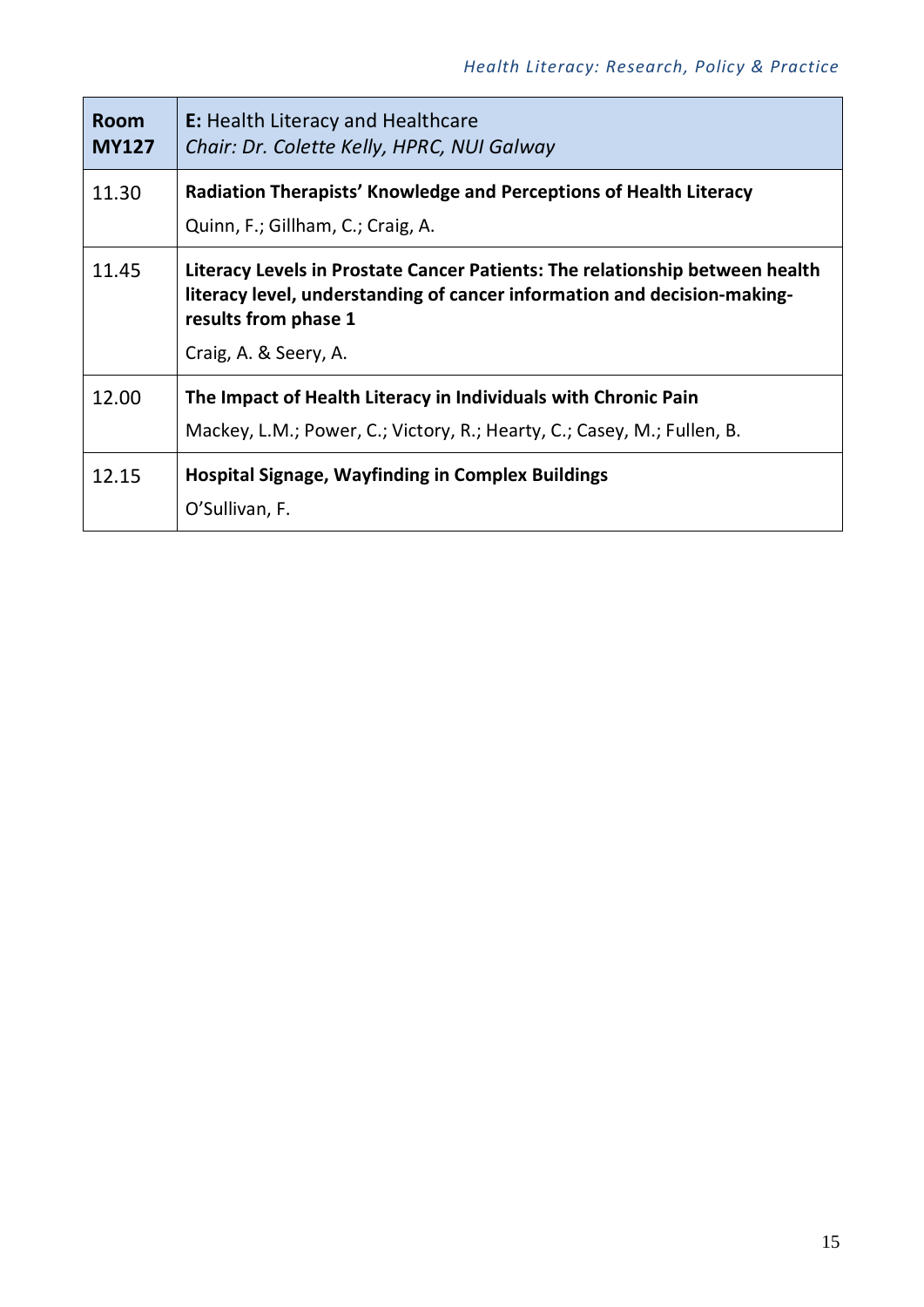# Session A: Understanding Health Literacy Room MY123

#### **Health Literacy in Childhood and Adolescence (HLCA): Methods of measuring health literacy of children (HLCA-MoMChild)**

| Authors:     | Okan, O.; Lopes, E.; Bröder, J.; Bruland, D.; Bauer, U.; Pinheiro, P.                                                                       |
|--------------|---------------------------------------------------------------------------------------------------------------------------------------------|
| Affiliation: | Faculty of Educational Science, Centre for Prevention and Intervention in<br>Childhood and Adolescence (CPI), Bielefeld University, Germany |

Room MY123: Session A: Understanding Health Literacy

Health literacy has gained great attention in health promotion and health education research. While the majority of theories, methodologies and measurements concentrates on assessing adult and young adult health literacy, there is a gap in validity-driven child/adolescent tools and methods. The recently started German Health Literacy in Childhood and Adolescence Consortium (HLCA) is a partnership of several national universities that will conduct evidence-based health literacy research for three years in ten subprojects within the age group and their environment.

As sub-project to the HLCA, the "Methods of Measuring Health Literacy of Children (HLCA-MoMChild)" study aims to develop a valid questionnaire to assess the health literacy levels of primary school children (ages 9-10), their health-related knowledge, and age-specific perception and understanding of health concepts. The instrument will be based on an underpinning model of health literacy for childhood/adolescence, to be developed in a parallel sub-project.

A systematic literature review is currently being conducted, exploring existing methodology and measurement of child/adolescent health literacy, as well as intertwining those results with knowledge from pedagogical, psychological and sociological research. A mixed-methods approach will be used, including multi-level perspectives on health literacy, as well as real-life contextual understanding and socio-cultural influences. Initially, (1) a concept clarification and item development guided by a logic model and concept mapping in the developmental stage will be followed by (2) a qualitative pilot study with cognitive interviews (n=25) and (3) a developmental pilot both in the testing stage and finally (4) a quantitative field test (n=300) in the refinement stage.

This will be the first evidence-based data from the target population in Germany, enabling to examine the health literacy state of primary school children. The results will help to develop policy, strategies and interventions for school-based health education.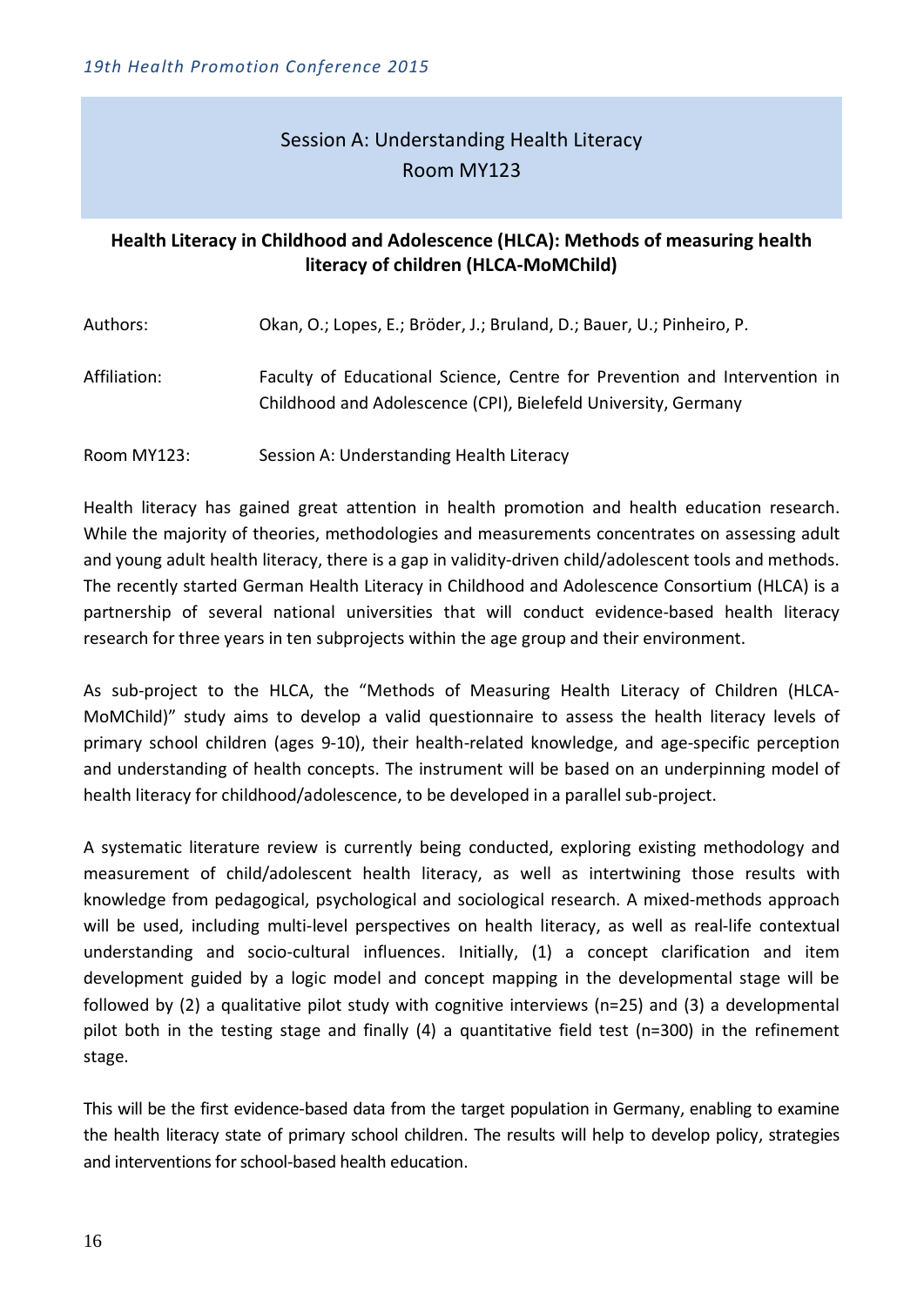## **The Insignificant Role of Social Determinants of and the Relationship between Life Skills and Health Literacy Some Surprising Empirical Results of German Students Aged 15+**

| Authors:     | Islertas, Z., Kloß, I., Bittlingmayer, U.H., Sahrai, D., Gerdes, J., Sahrai, F. |
|--------------|---------------------------------------------------------------------------------|
| Affiliation: | University of Education, Freiburg                                               |
| Room MY123:  | Session A: Understanding Health Literacy                                        |

#### **Context and background**

Present knowledge shows that socially underprivileged students dispose of more limited life skills. We suppose that there is a theoretical link and an empirical correlation between life skills and health literacy.

#### **Aim of the study**

Our principal aim was to investigate the effects of life skills for individual transition from school to vocational education market. In this context we analyse further some other skills – for instance the sense of coherence and health literacy.

#### **Data**

In our longitudinal study we evaluate in pre-/post-follow up-design with repeated measurements the school-based of life skills programme LiST (Life Skills as Basic Help for Individual Transition). Our data content around 400 cases of German students aged fifteen and older (grade 9 and 10). Our volunteers are students from special needs schools, secondary modern schools and middle schools. Health Literacy is measured with an 8 Items in the second wave.

#### **Key findings and conclusions**

First analyses shows that surprisingly there are very little social determinants of health literacy within our data. Neither gender, nor the social background of the students nor the migration background deliver significant correlations.

Inferential we want to interpret this surprising empirical results regarding methodological problems e.g.; discussing, whether the typical measurement of health literacy is meaningful and senseful. We want to provide a more theoretically driven interpretation on the fundament of Pierre Bourdieus sociology, especially his notion of symbolical violence.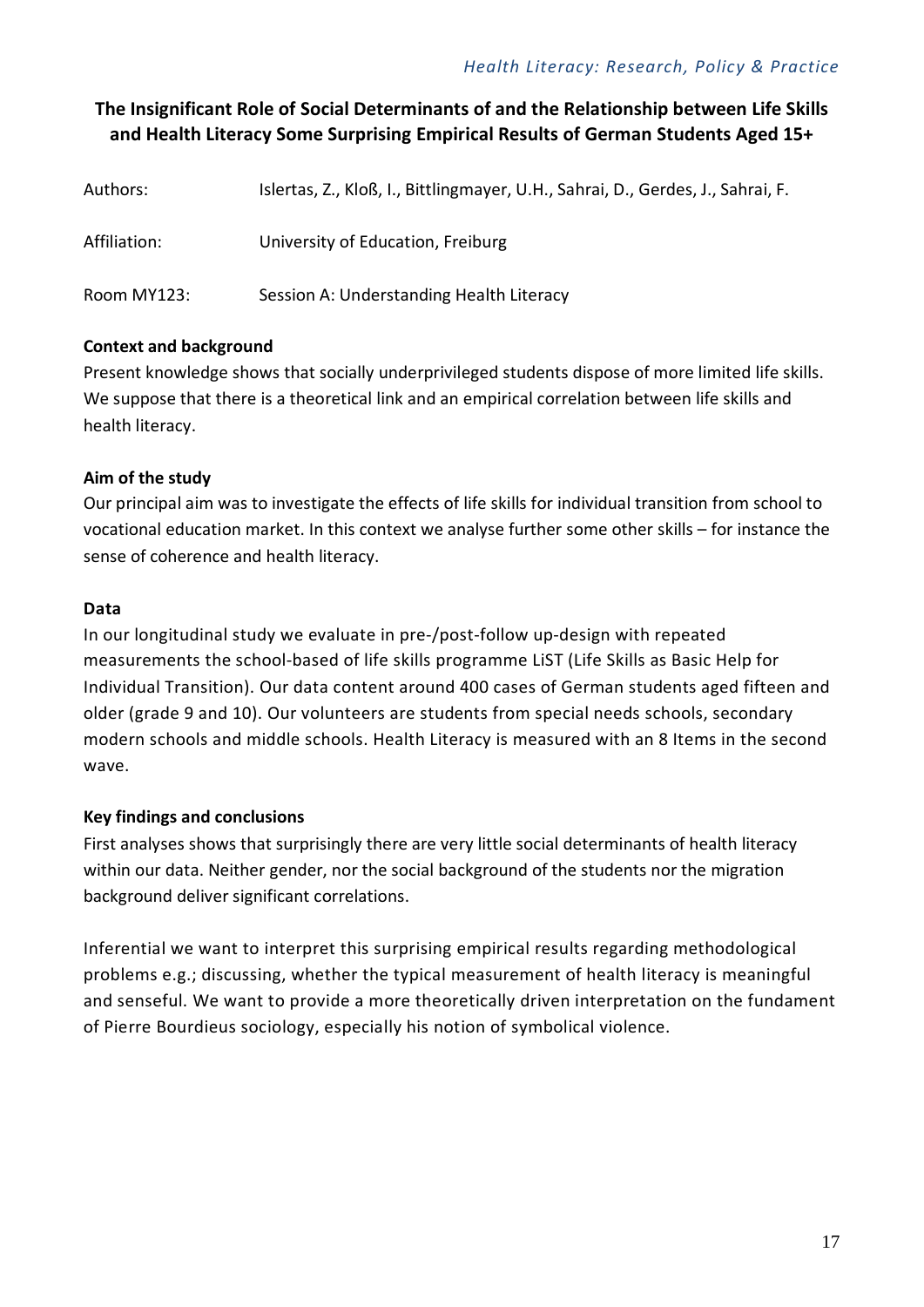#### **An Investigation into the relationship Between Health Literacy, ehealth Literacy and Online Health Information Seeking Behaviour**

| Authors:     | Quinn, S., Bond, R., Nugent, C.          |
|--------------|------------------------------------------|
| Affiliation: | University of Ulster                     |
| Room MY123:  | Session A: Understanding Health Literacy |

#### **Context and Background**

Health information seekers are increasingly using online health information to answer health questions. Nevertheless, the ability to evaluate and use online health information may be affected by an individual's level of health literacy and eHealth literacy.

#### **Aim of the study**

The aim of this study was to investigate the relationships between how an individual searches for and uses online health information and their level of health literacy and eHealth literacy.

#### **Research Methodology**

We recruited 22 participants of whom 14 were male and 8 female, with an age range of 22 to 38. Each participant was presented with 6 health questions and searched online for information to answer the questions. Searching behaviour was recorded, this included the search terms entered, the websites visited and the duration of each question. Each individual also completed the Newest Vital Sign (NVS) health literacy tool and the eHealth Literacy Scale (eHEALS).

#### **Key findings**

The NVS scores indicated that 21 of the participants had adequate health literacy skills. Moreover 16 participants indicated that they were confident in using online health information and 17 agreed that they could distinguish between high and low quality online health resources. There was variation in the number of questions answered however all participants answered 3 or more questions correctly. Only 2 participants gathered information solely from government or certified health websites while the remaining participants utilised certified and uncertified websites to answer the questions.

#### **Conclusion**

All the participants were able to use online health information to correctly answer health questions. Despite having adequate health literacy skills most individuals utilised both accredited and uncertified health information. Moreover, the most frequent online seeking method for discovering health information was through search engine results.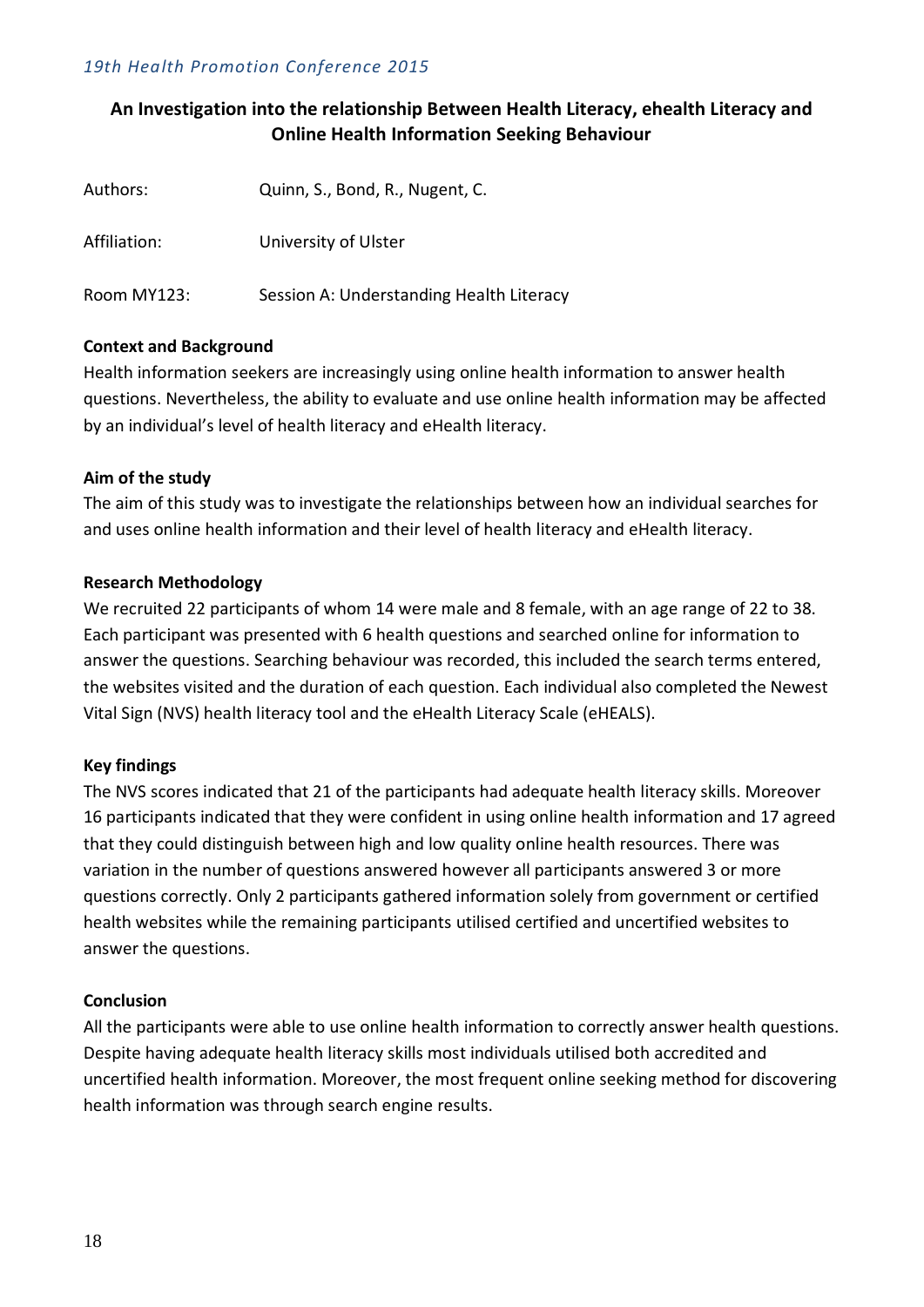#### **Examining Health Literacy Practices: a Qualitative Approach**

| Authors:     | McKenna, V. and Barry, M.M.                          |
|--------------|------------------------------------------------------|
| Affiliation: | Discipline of Health Promotion, NUI Galway, Ireland. |
| Room MY123:  | Session A: Understanding Health Literacy             |

#### **Background**

Few research studies have examined health literacy either in terms of its broader health promotion context or using a qualitative methodology. While health literacy measures are an important tool to raise awareness of the issue, the addition of qualitative approaches can further illuminate the barriers and facilitators to health literacy development. This is of particular relevance for individuals in managing their health.

**Aim:** To investigate and describe how individuals develop and practice health literacy in the management of their health.

#### **Methodology**

This study is part of a larger on-going longitudinal qualitative study design with three waves of data collection. Purposeful sampling was employed and semi-structured interviews undertaken with 26 participants who are attending a community based cardiovascular disease prevention and health promotion programme. Participants also completed the HLS-EU 47 item instrument to determine levels of health literacy. The interview data was analysed using a thematic analysis methodology.

#### **Preliminary Findings**

The HLS-EU measure at baseline indicated a high degree of limited general health literacy for the majority of participants (65%) as well as for the health promotion domain (69%) and the prevention domain (66%) with a lower level for the health care domain (46%).The HLS-EU conceptual model was used as the framework to examine how participants access, understand, appraise and use health information. Preliminary findings indicate that the majority of participants actively seek out health information and do encounter some difficulties in terms of understanding health conditions. Various strategies are used to make judgements on health information but barriers putting health information into practice also exist. Further themes being explored are the pivotal role of the GP, communication and the sense of *being in control* for individuals.

#### **Conclusions**

The addition of qualitative data can expand our understanding of how health literacy is facilitated /hindered for individuals in managing their health and well-being.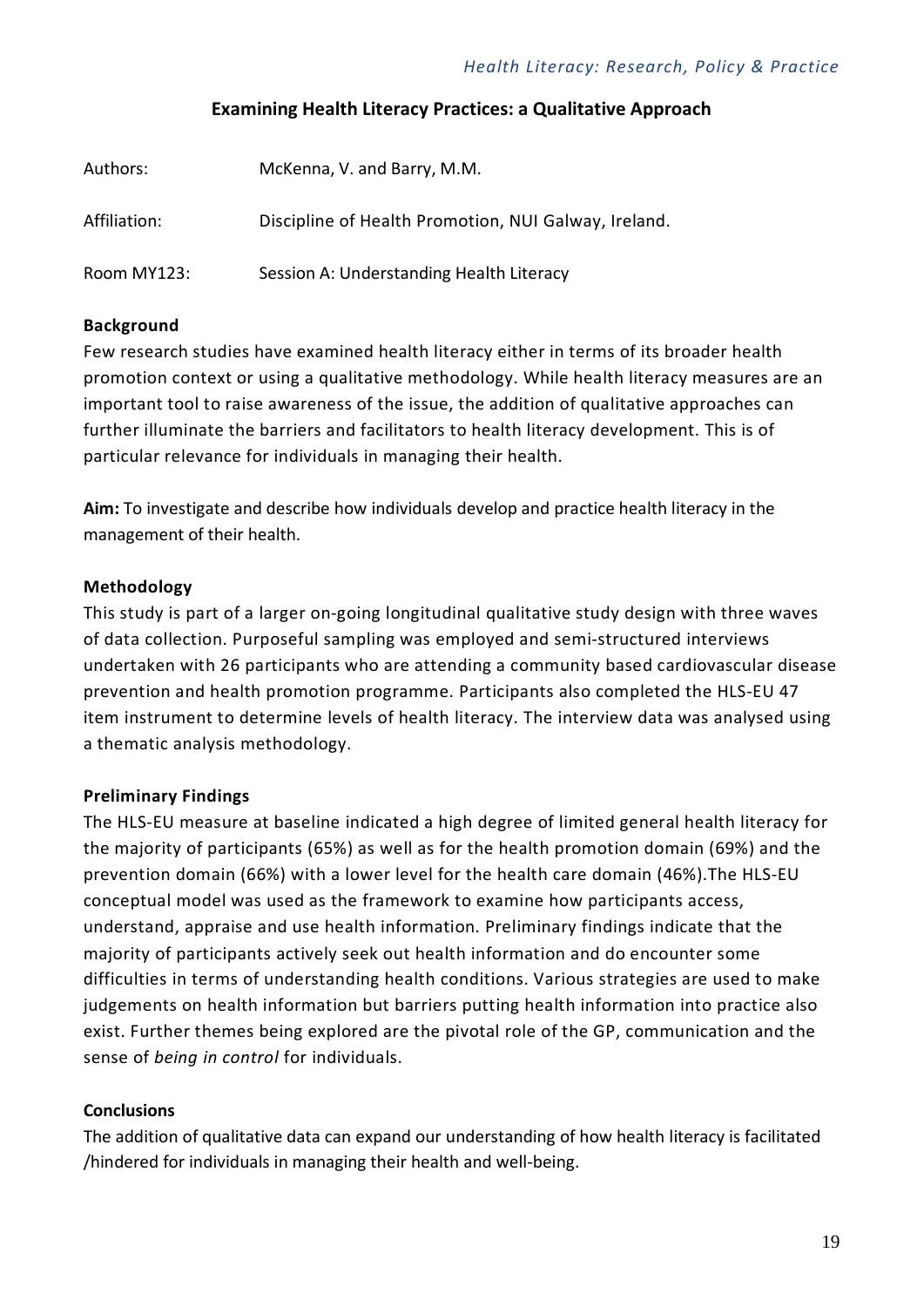#### Session B: Cultural Domains in Health Literacy

#### Room MY124

#### **Health Literacy: Knowledge and Experiences of Traveller Women**

Author: Fitzmaurice, V.

Affiliation: Mayo Travellers Support Group

Room MY124: Session B: Cultural domains in Health Literacy

The area of health literacy and Travellers is under researched however the All Ireland Traveller Health Study (2010) exposes the poor health status of Travellers and shows that almost half reported difficulty in reading the instructions on prescription medications. There are a number of definitions of health literacy available however this research focuses on a broader definition which encompasses making critical judgements and decisions about health.

The aim of this research was to gain more understanding and insight into health literacy, to explore the knowledge and experiences of Traveller women in the area of health literacy and to draw relevant conclusions instead of make recommendations based on the outcomes.

The use of narrative inquiry was used to measure critical health literacy among Traveller women as it is a culturally appropriate method which enables the validity of the lived experience of the participants. Three Traveller women who left school at primary level and returned back into adult education aged between thirty and fifty years of age participated in the research. The author's prior relationship of working with the Traveller women in a peer led Primary Health Care Programme was incorporated.

Based on these findings conclusions include that; Health Literacy needs to be recognised as a standalone public health issue for the Traveller community in order to be addressed effectively Critical health literacy in addition to functional health literacy is the best method in empowering the community to achieve overall better health literacy. Culturally appropriate literacy friendly health promotion messages are key to empowering the community. Traveller peer led health educators are a key resource and can work collaboratively with health services and the community to increase health literacy levels among Travellers.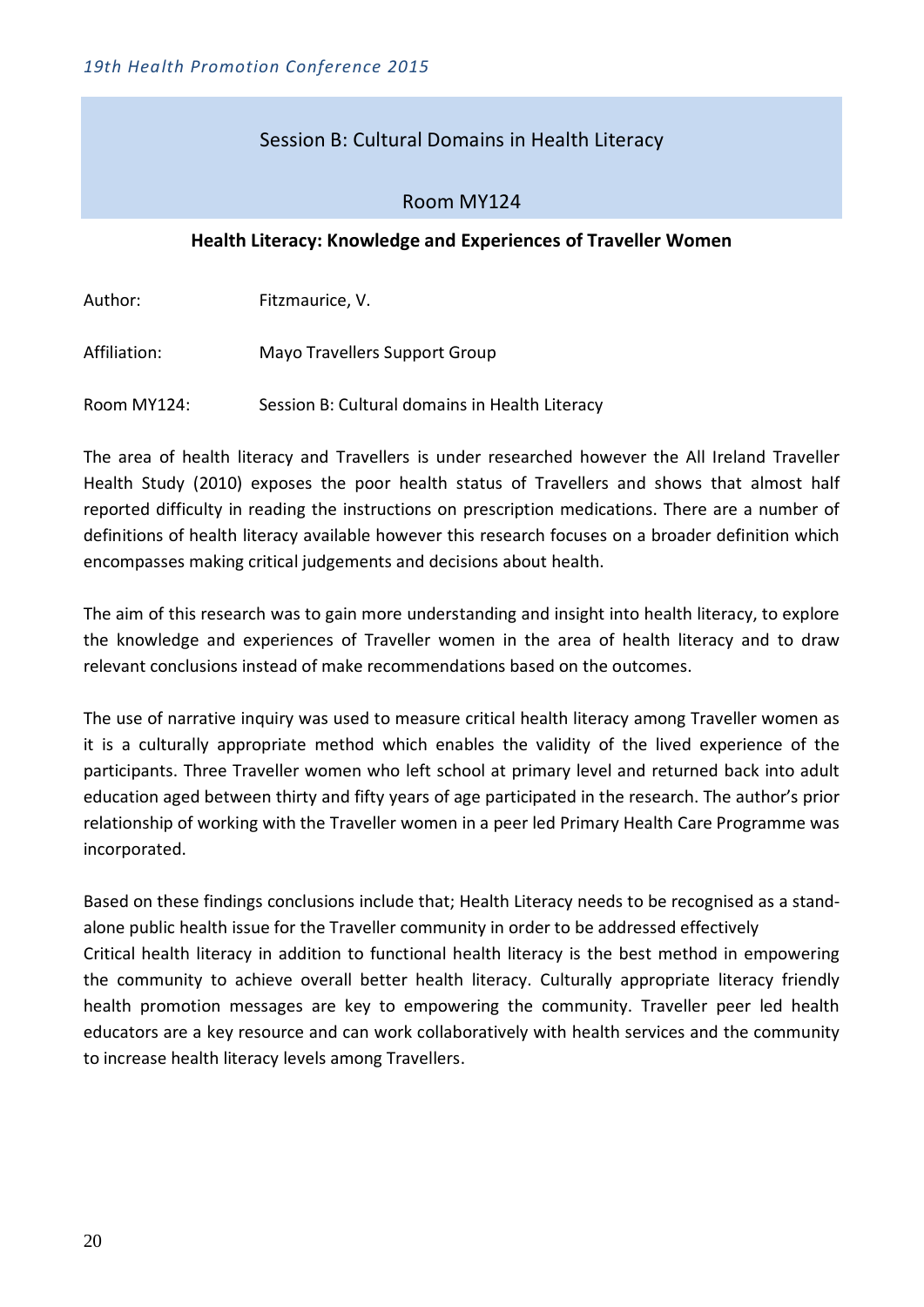# **Health Literacy in Childhood and Adolescence (HLCA): Exploring and developing theories, concepts, and models on health literacy in childhood and adolescence (HLCA-TeCoMo)**

Authors: Bröder, J.; Okan, O.; Bruland, D.;Bauer, U.; Pinheiro, P.

Affiliation: Faculty of Educational Science, Centre for Prevention and Intervention in Childhood and Adolescence (CPI), Bielefeld University, Germany

Room MY124: Session B: Cultural domains in Health Literacy

Recent evidence has highlighted the critical impact of low health literacy on health and its importance for health promotion and prevention. Interestingly, common theoretical, conceptual as well as empirical data, fail to integrate health literacy needs of children and adolescents. This contrasts with the importance given to childhood and youth for healthy human development, and for health and well-being throughout adulthood. For the next three years, the German Health Literacy in Childhood and Adolescence (HLCA) Consortium aims to tackle this shortfall by exploring a multidisciplinary perspective of heath literacy within this target group.

This consortium's sub-project HLCA-TeCoMo strives to a) develop a theoretical and conceptual framework for health literacy in children and adolescents; b) adjust prominent adult health literacy concepts, linked to children's development to child health issues and needs; c) frame demands on children's health literacy over time and caregivers' and professionals' knowledge base on health literacy. The framework will provide the theoretical foundation for the sub-project "Methods of Measuring Health Literacy of Children" (HLCA-MoMChild).

In the initial phase, systematic literature reviews will be conducted in close cooperation with HLCA-MoMChild. The reviews aim to scope existing concepts and models of child and adolescent health literacy, as well as relevant child development factors, while taking into account perspectives from pedagogical, psychological and sociological research. Further methods include content analysis, deductive and inductive reasoning, or expert opinion using the Delphi technique. The methodological approach will be adapted according to the project's progress and recommendations of the consortium's advisory board.

Contribute to the evidence base and understanding of health literacy within children and adolescents by providing a theoretical and conceptual framework, and models that can be operationalised for assessing health literacy within the target group.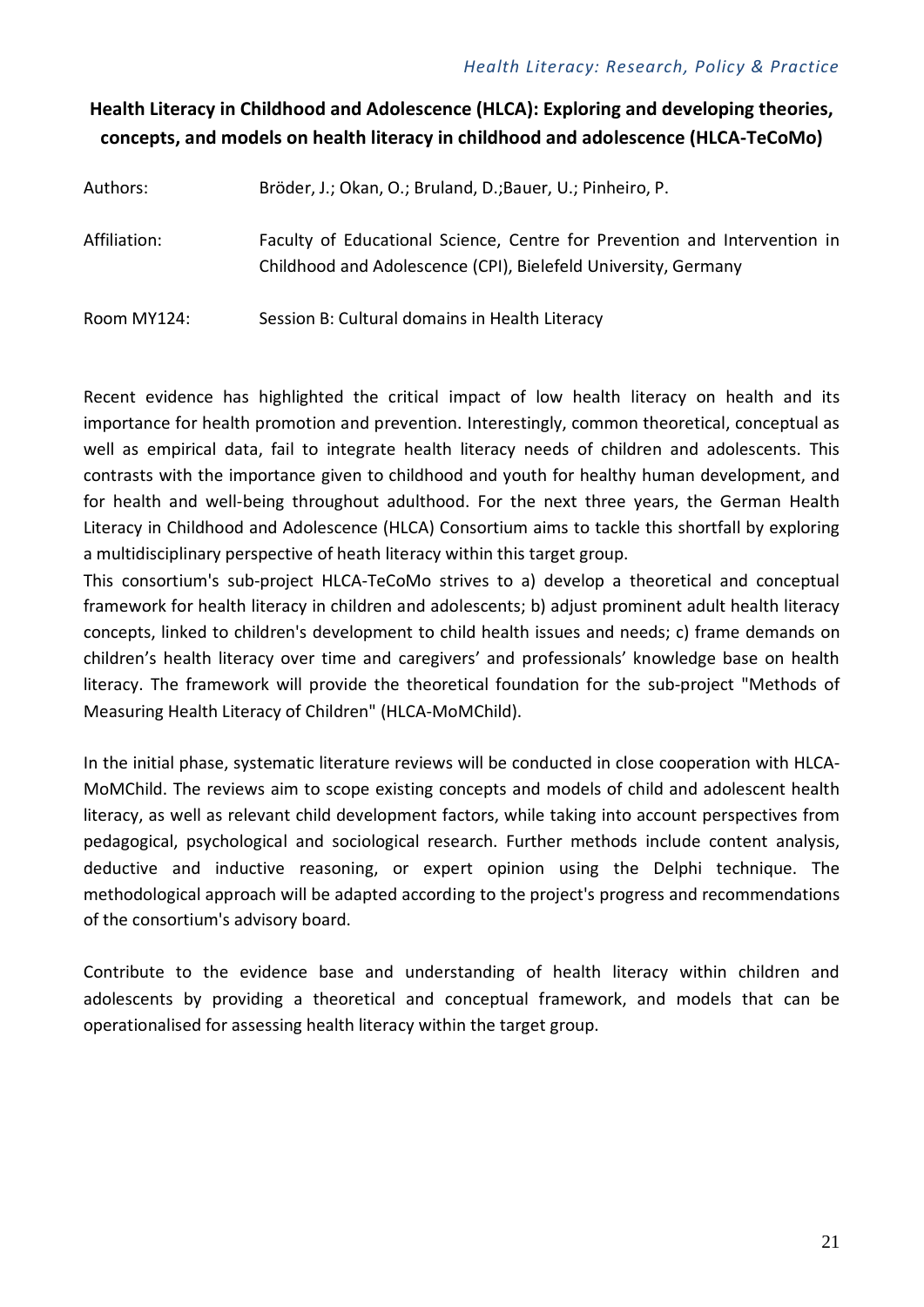#### **Health literacy from a Student's Perspective: Learning and applying skills to communicate effectively with culturally diverse populations**

| Author:      | Scovill, S.                                    |
|--------------|------------------------------------------------|
| Affiliation: | University of Wisconsin Stevens Point          |
| Room MY124:  | Session B: Cultural domains in Health Literacy |

#### **Background**

The U.S. Department of Health and Human Services (2000) defines health literacy as "the degree to which individuals have the capacity to obtain, process, and understand basic health information and services needed to make appropriate health decisions." Additionally, the U.S. Centers for Disease Control and Prevention (CDC, 2010) has identified health literacy as a priority area in disease prevention and health promotion and estimates that only 12% of US adults have proficient health literacy. Because health information comes from many different avenues, such as media, schools, physicians, worksite programs, newspapers, nutrition labels, and safety warnings, individuals may receive multiple and sometimes conflicting health messages. These messages may make it harder for individuals to the make appropriate decisions about health.

Professionals in the health promotion field must learn a variety of techniques to reach the populations they serve. One area is through developing cultural competence. Competence includes communicating in a manner that is linguistically and culturally appropriate in order to produce positive health outcomes. The CDC (2015) states that anyone who provides health information and services to others, needs health literacy skills to:

- Help people find information and services
- Communicate about health and healthcare
- Process what people are explicitly and implicitly asking for
- Understand how to provide useful information and services
- Decide which information and services work best for different situations and people so they can act

#### **Aims**

This is a case study on how Health Promotion/Wellness students at the University of Wisconsin Stevens Point (UWSP) understand the issue of health literacy. The implications of poor health literacy and how to address this issue is important as part of the cultural diversity & competence objectives of the major. Low health literacy impacts the population at work and in the community were students will work in Experiential learning courses and after graduation. Students will describe methods of effective communication for diverse populations, and outline challenges in understanding the needs of the communities they serve. UWSP has also just begun to assess the changes in students' understanding of cultural diversity, and preliminary data will be presented.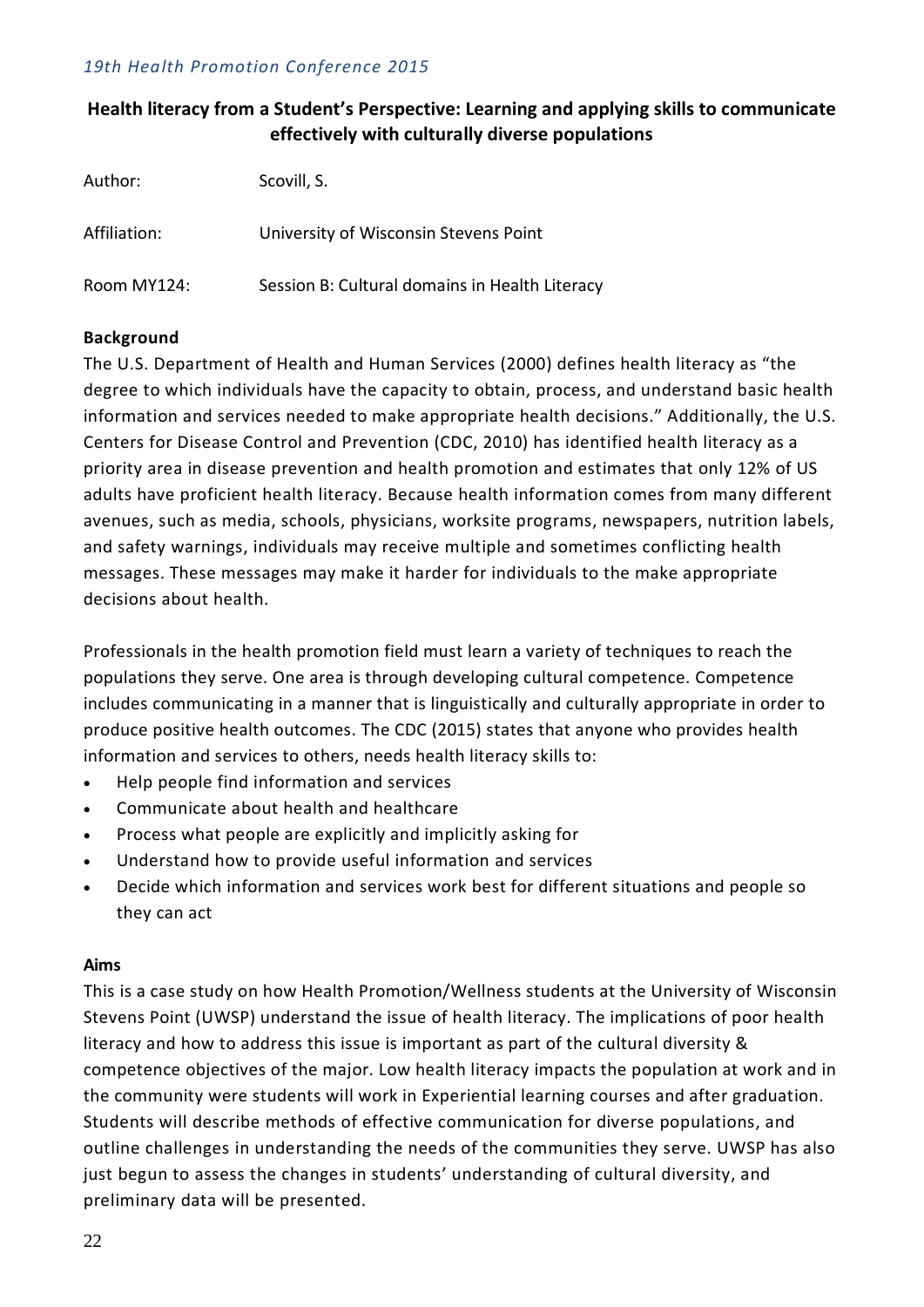#### **Methods**

Students in Health Promotion/Wellness learn how to develop appropriate health information and outreach to worksite and community populations. These competencies are included in multiple areas within the curriculum in courses such as Health Promotion Program Design, Social Marketing, Health and Wellness Strategic Planning, Special Populations, and Health Behaviour Change. In addition, students enrol in two semesters of practicum experience of 100 hours each, along with a full semester of a 400 hour internship prior to graduation. However, without the inclusion of these real world experiences, many of the students would have little exposure to populations outside of the university and have little to no contact for applying the principles of foundational coursework or become skilled in developing outreach programs.

Experiential learning courses are designed to provide students with experience as a preprofessional in health promotion to advance skill levels beyond basic requirements. The practicums and internship helps students learn the importance of collaboration and communication in health promotion and disease prevention activities designed to meet health needs of populations and course objectives for students.

#### **Implications**

Health and Wellness Educators play an important role in delivering health information to a variety of populations and in the delivery of health promotion programs. Educating students on health literacy and improving communication and understanding can improve health outcomes of the population they serve. This experiential learning process benefits students by serving as a learning laboratory. This meets the goals of the program to meet the need for educated, culturally competent employees and citizens who can meet the challenges of a new world economy and order (Cantor, 1995).

#### **References**

Cantor, J. A. (1995). Experiential learning in higher education: Linking classroom and community. *ASHE-ERIC Higher Education Report, 24(7), 1* – 102.

Centers for Disease Control and Prevention (2010). *Health Literacy for Public Health Professionals.*  Retrieved from<http://www.cdc.gov/healthliteracy/training/index.html>

Centers for Disease Control and Prevention (2015). Learn about health literacy. *Health Literacy.*  Retrieved from [http://www.cdc.gov/healthliteracy/Learn/.](http://www.cdc.gov/healthliteracy/Learn/)

McKinney, J., Kurtz-Rossi, S. (2000). *Culture, Health, and Literacy: A Guide to Health Education Materials for Adults with Limited English Skills.* Boston, MA: World Education.

National Center for Education Statistics. (2006). *The Health Literacy of America's Adults: Results From the 2003 National Assessment of Adult Literacy.* Washington, DC: U.S. Department of Education*.*

U.S. Department of Health and Human Services. 2000. *Healthy People 2010.* Washington, DC: U.S. Government Printing Office. Originally developed for Ratzan, S.C., Parker, R.M. 2000. Introduction. In *National Library of Medicine Current Bibliographies in Medicine: Health Literacy.* Selden, C.R., Zorn, M., Ratzan, S.C., Parker, R.M., Editors. NLM Pub. No. CBM 2000-1. Bethesda, MD: National Institutes of Health, U.S. Department of Health and Human Services.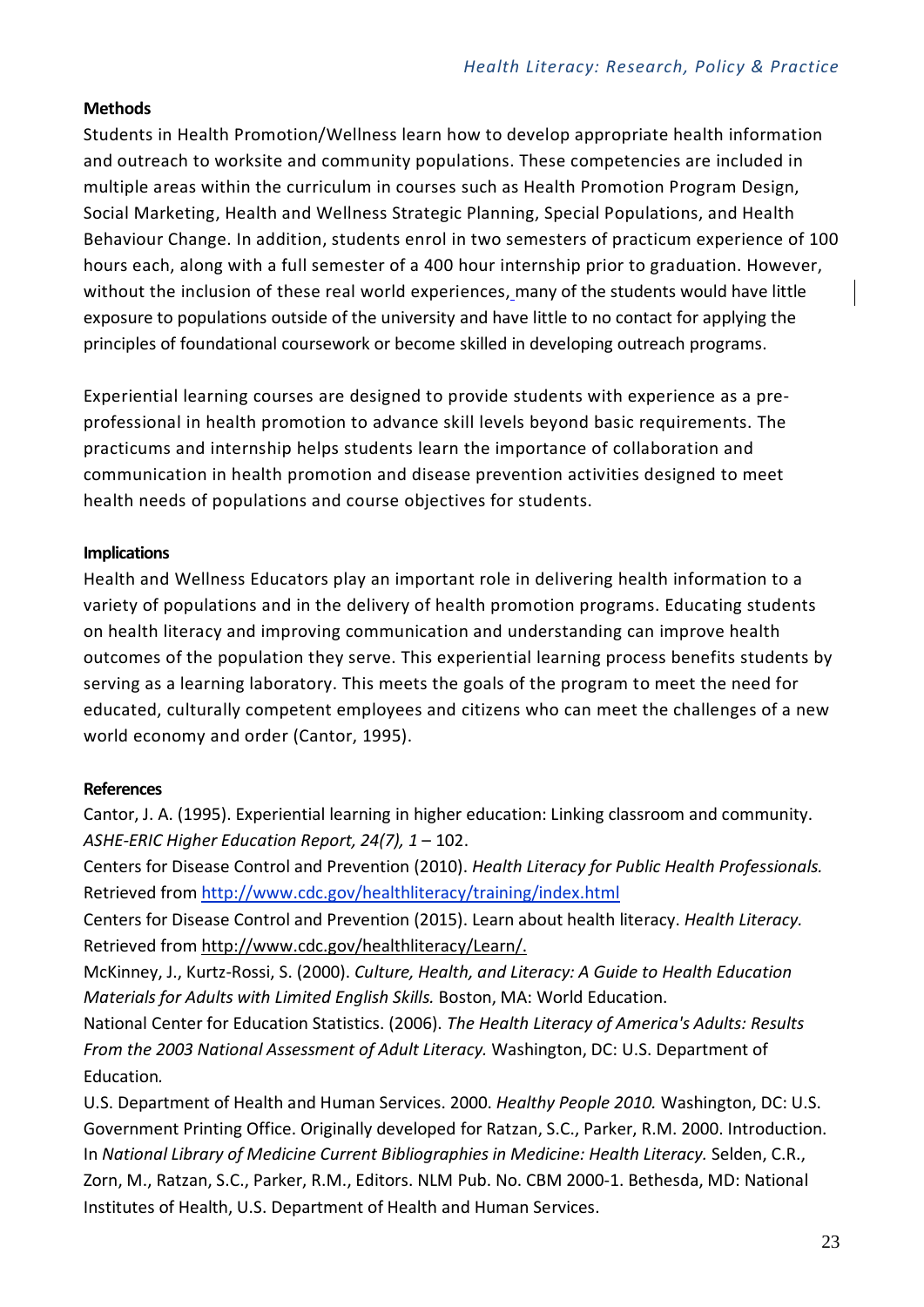#### **A New Conversation for Men: 7 key questions towards better health and wellbeing**

| Author:      | Brennan, L.                                    |
|--------------|------------------------------------------------|
| Affiliation: | The Men's Development Network Ltd              |
| Room MY124:  | Session B: Cultural domains in Health Literacy |

#### **Background:**

Consistent with the vision of Healthy Ireland, the Men's Development Network's (MDN's) 7 Key Questions can be used as a reflective resource for supporting men towards better health and wellbeing and living to their full potential. These questions can be used in a number of settings as a resource for personal reflection, one to one conversations and for engaging men developmentally. The questions act as a resource to positively address issues impacting men's lives and map next steps to a better healthier life.

Throughout 2015, the MDN continues travelling across Ireland highlighting the strengths of the 7 Key Questions. This is achieved through facilitating training with a broad range of workers, volunteers and organisations interested in engaging and supporting men with their health and lives. The day is facilitated in an open, friendly and experiential way, and draws upon discussion, group work and presentations to explore relevant topics.

#### **Strengths of the 7 Key Questions**

*A number of things underpin the strengths of 7 Key Questions....*

- they promote a wellness model of engaging men through beginning by focusing on what's going well?
- they focus on supporting men through reflecting on their personal experience,
- they help men identify their needs
- they support men to identify resources as a support to incremental actions for better health and wellbeing.
- the questions are solution based in their approach and direction, clearly focusing on normalising and conversationalising men's lives in both their joys and challenges.

#### **Demonstration: How Training Questions Work**

In this presentation the MDN wish demonstrate how these 7 Questions can and have been used as a training tool in a range of settings, towards supporting best practice for engaging men while also developing an needs audit for more male focused service plans towards engaging men. We will also present a snapshot of some of the key challenges and next steps identified for supporting and engaging men by those who participated in the training nationally and highlight what men have said about using the questions in developmental groups. It is MDN's hope through these questions to continue a New Conversation for Men.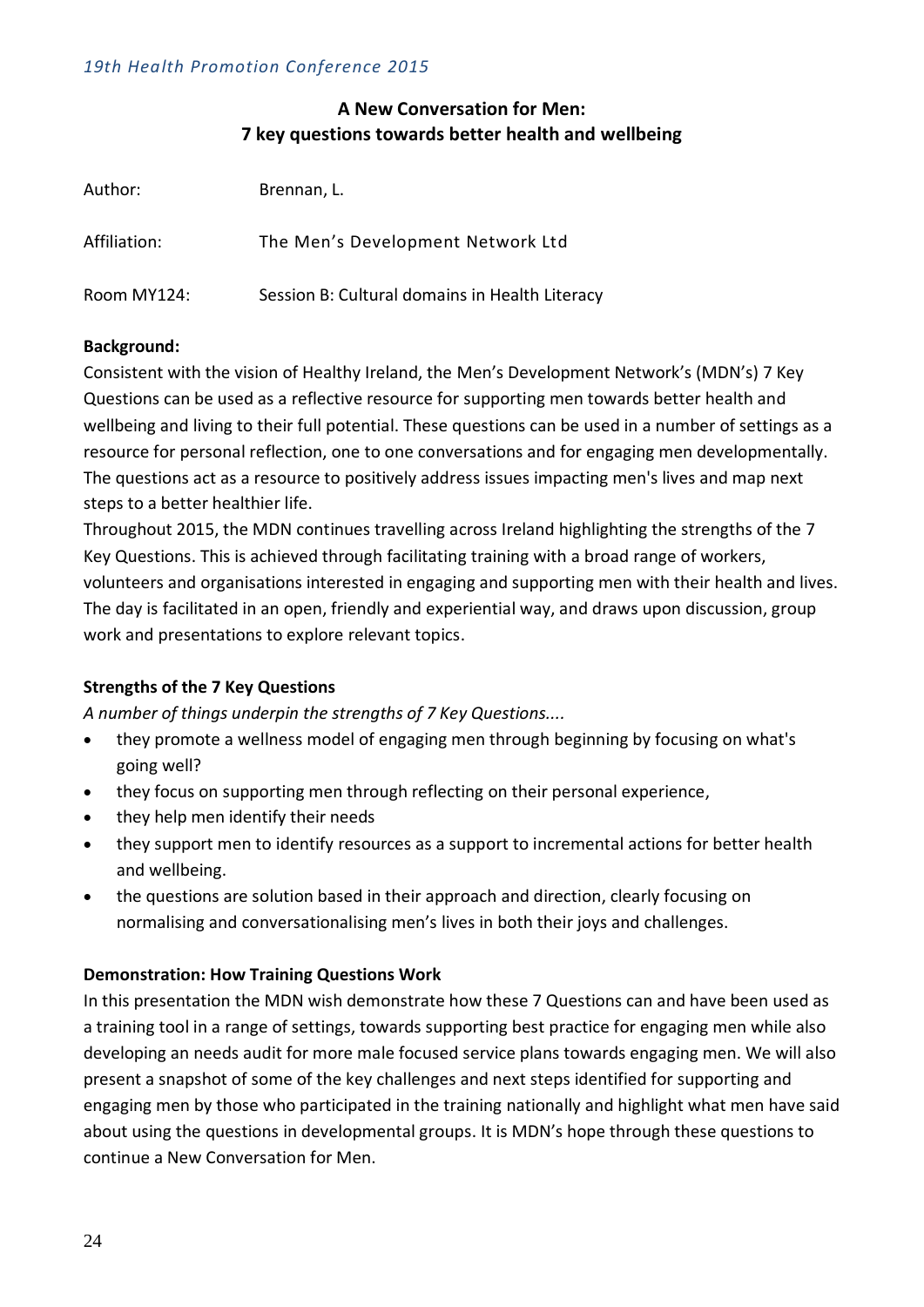#### **The 7 Key Questions are**

- *1. How are things?*
- *2. What's going well?*
- *3. What's not going well?*
- *4. Is there anything you need to do?*
- *5. Is there any supports you need?*
- *6. What's one step you might take?*
- *7. What difference might it make?*

*The Men's Development Network Ltd 30 O'Connell St. Waterford Tel. 051-844260/1 Fax: 051-855264 [www.mens-network.net](http://www.mens-network.net/) [www.mensdevelopmentnetwork.ie](http://www.mensdevelopmentnetwork.ie/) [men@mens-network.net](mailto:men@mens-network.net)*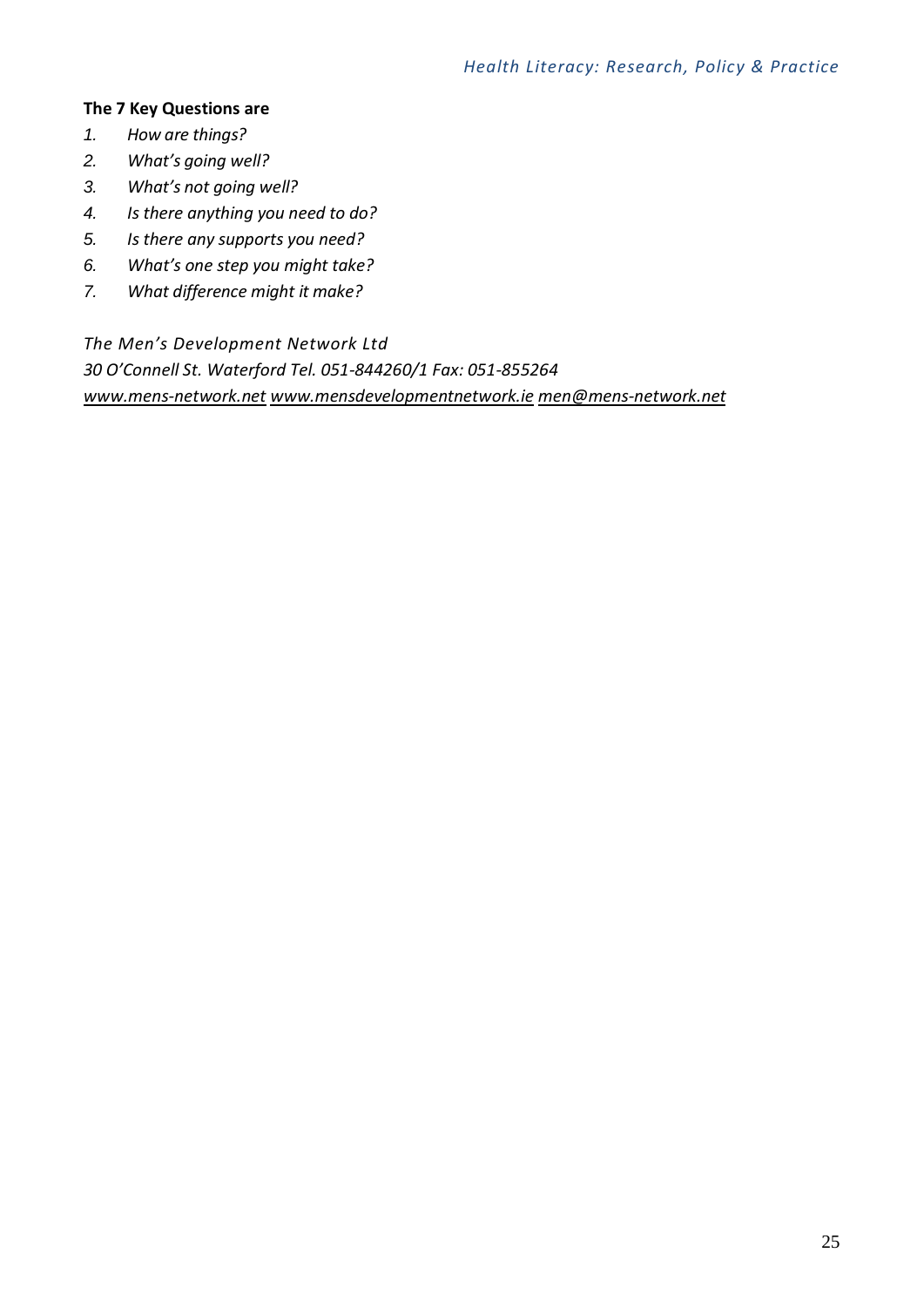#### Session C: Health Literacy Interventions and Evaluations

#### Room MY125

#### **Findings from 'Fit for Work & Life': A pilot, community based healthy lifestyle, early detection and prevention programme**

| Authors:      | Daly, S. <sup>1</sup> ; Halford, J. <sup>2</sup> ; Vance, J. <sup>1</sup>                  |
|---------------|--------------------------------------------------------------------------------------------|
| Affiliations: | <sup>1</sup> Irish Cancer Society<br><sup>2</sup> North Wall Community Development Project |
| Room MY125:   | Session C: Health Literacy interventions                                                   |

The Fit for Work and Life community pilot project is the first phase of a 5 year partnership between the Irish Cancer Society and North Wall Community Development Programme. North Wall Community Development Project approached the Irish Cancer Society in 2012 to deliver a health and well-being programme to be incorporated into their Employability Skills Programme. Health literacy was identified as an issue. 'Fit for Work & Life' (FFWL) was developed as a pilot, communitybased programme promoting healthy lifestyles and early detection through building capacity in the community.

Use a partnership approach with communities to develop community capacity, building models to raise awareness of health, early detection and improved access to health services and supports in the community, using a train the trainer model.

The Irish Cancer Society delivered and evaluated training to the Employability Skill Programme participants in 2013. To further build the capacity of the community and to create a peer led approach, a Fit for Life tutor training programme was delivered over 12 weeks in 2014 to 10 volunteers. Community tutors contributed to the development of the pilot training programme and were involved in focus testing the resources.

10 unemployed community trainers achieved FETAC Level 6 Train the Trainer qualification. Retention rates: Six tutors delivered to 36 participants. Participant surveys indicated high satisfaction levels and aims of the programme were fulfilled.

The train the trainer approach worked well but due to the demand for the program further training of community members as tutors is necessary. Seeking QQI accreditation for the participant course would help to expand the programme and allow it to be rolled out to other communities in Ireland.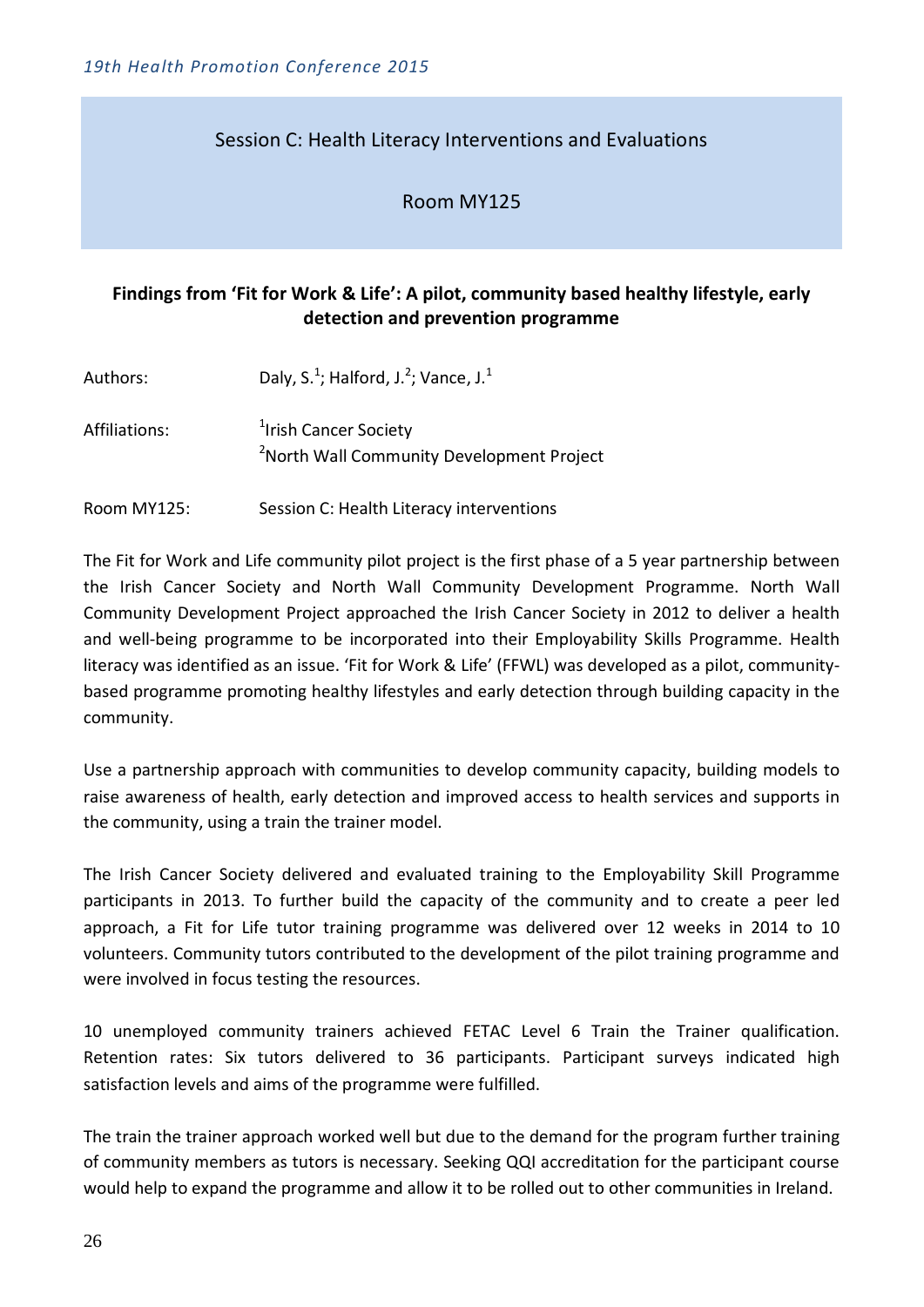#### **Evaluation of an Adolescent Mental Health Literacy Programme 'Beat the Blues'**

| Authors:     | O'Sullivan, S., Doyle, E., Hennessy, E.  |
|--------------|------------------------------------------|
| Affiliation: | University College Dublin                |
| Room MY125:  | Session C: Health Literacy interventions |

Adolescence is a period of increasing mental health problems. Research in Ireland has consistently confirmed levels of mental health difficulties in the range of 15% to 25% in the teenage years. Unfortunately research also indicates that the majority of young people in need of help do not receive it. Two of the most significant barriers to seeking help are known to be poor mental health literacy and the stigma associated with mental health problems. Increasingly attention is turning to the potential for schools to positively effect young people's mental health by providing education, support and targeted interventions.

One such educational intervention is 'Beat the Blues' (BTB) which was developed by Aware, a national mental health charity. BTB is currently delivered in 300 secondary schools, with approximately 30,000 students participating annually. It aims to promote positive mental health and prevent and manage symptoms of depression by increasing knowledge and help-seeking, reducing stigma, and improving coping strategies. The aim of the present study was to evaluate the effectiveness of this educational intervention, using a pre-post design with a waiting list comparison group. Participants consisted of approximately 320 students in 4th,  $5<sup>th</sup>$  and  $6<sup>th</sup>$  year of secondary school (15-18 years) in the greater Dublin area. Data were collected using anonymous questionnaires measuring knowledge of depression, help-seeking, stigma, implicit beliefs and coping strategies. T1 questionnaires were administered 1 week pre-intervention and T2 were administered 4 weeks post-intervention (with a similar 5 week gap between T1 and T2 for the comparison group). Results will focus on differences between intervention and comparison groups at T1 and T2 in knowledge of depression, willingness to seek help, coping strategies, core beliefs and mental health stigma.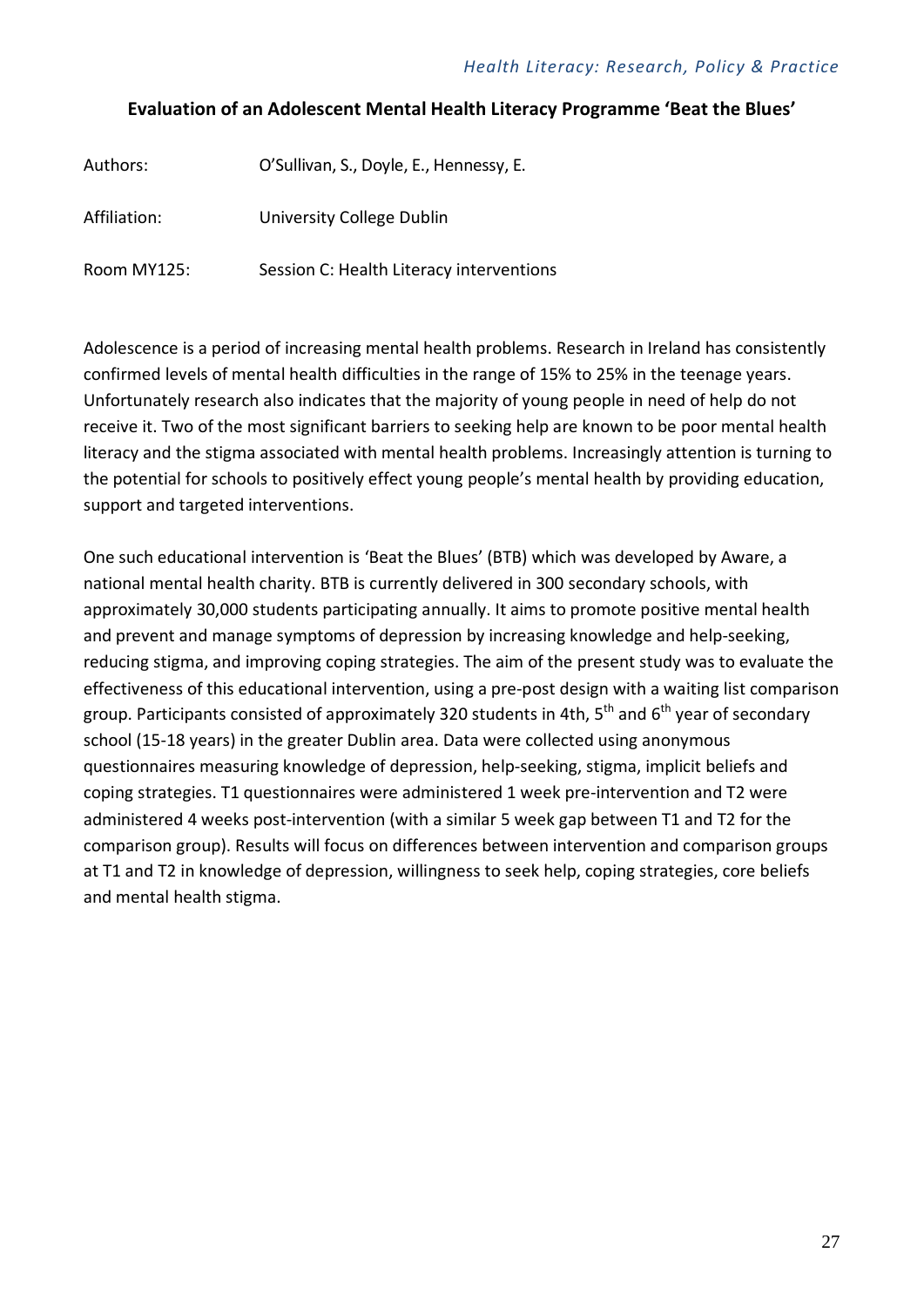#### **Signs of Empowerment – A community action project**

| Author:      | Howard, M.                               |
|--------------|------------------------------------------|
| Affiliation: | Waterford Wexford ETB                    |
| Room MY125:  | Session C: Health Literacy interventions |

Health literacy is not just about access to and comprehension of health related information and services. It is about community action, participation, empowerment and change (WHO, 2009). Issues of power are present in all forms of communication. Once a client enters the health care system, he / she enters a power relationship with the professionals that are operating within that environment. It is these professionals and the system in which they operate that determine the mode and method of interaction.

The navigation signs that a service user / visitor encounters when they walk in a hospital door are one of the most basic forms of information exchange. Navigating the hospital environment can be a difficult task, which may be exacerbated by feelings of fear and anxiety. Signs regularly include words that can prove challenging for some service users / visitors to read and understand. Hence, hospital signage can operate as a site of exclusion for those who may not have the necessary literacy skills to decipher them.

This presentation will review an action project\* undertaken by learners attending a WWETB Adult Literacy Centre. The project arose through group discussions, as a result of repeated learner requests for targeted reading practice of hard-to-read hospital navigation signs. Students embarked on their own learning journey, by taking action to make the signage more inclusive. This action included contacting the hospital by letter, arranging a group visit, engaging with staff and making suggestions to improve signage. The feedback from group members relating to the benefits of taking action towards making improvements in a health care setting will be considered. This style of project epitomises empowerment of the service user and promotes community action in response to local health literacy issues.

#### **\*Please note this is an ongoing project.**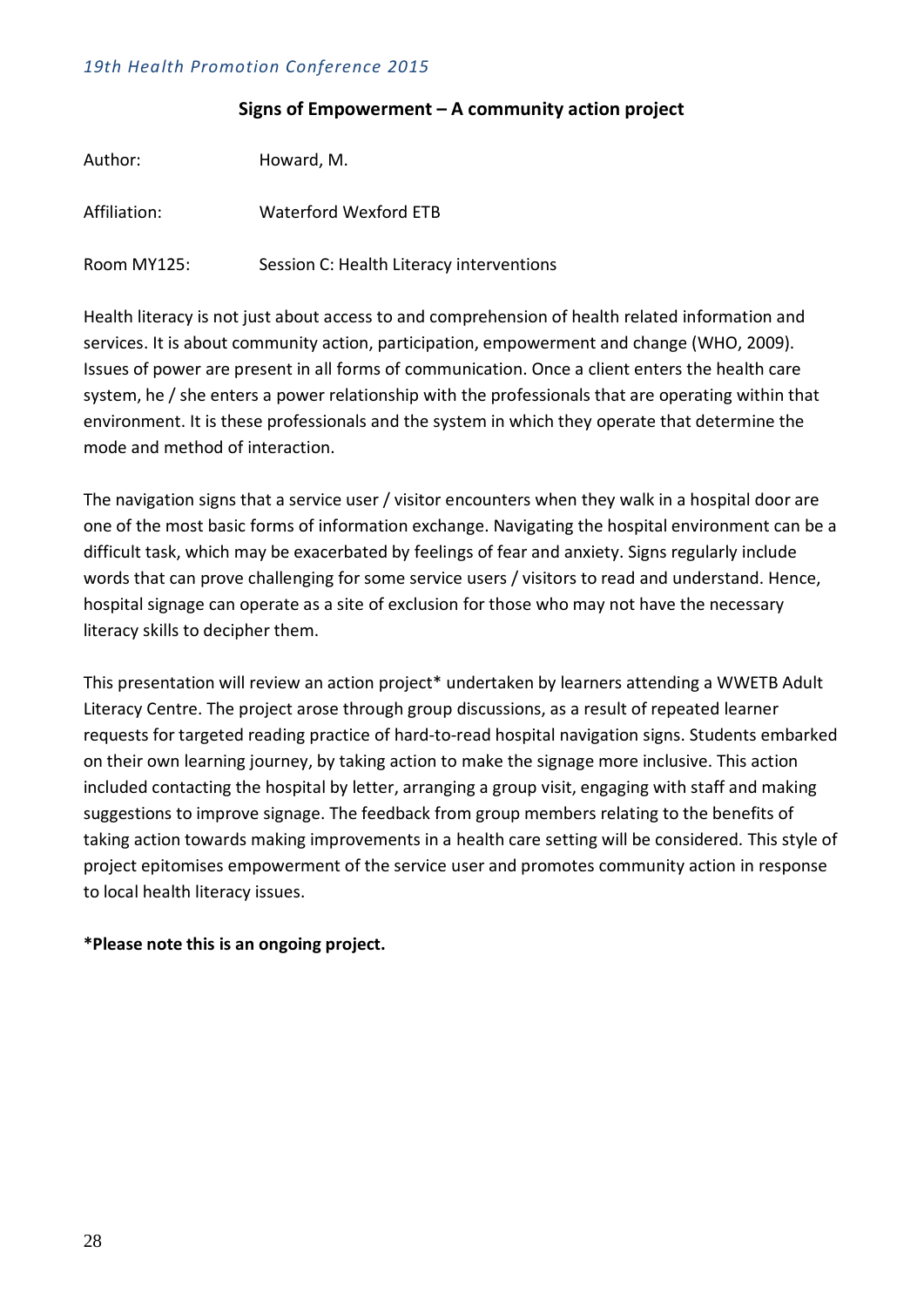## **Tailoring Health Literate Communication to Older Adults with Limited Health Literacy. Development and pilot-testing of a training for health care professionals**





Author: Kaper, M. Affiliation: University Medical Centre Groningen Room MY125: Session C: Health Literacy interventions

#### **Context & Background**

Health literacy knowledge and communication skills of health professionals can reduce the health literacy problems of older adults. However, training is not systematically evaluated and adapted to the European context of health professionals.

#### **Aim**

The aim of this study is the systematic development of a theory based training on health literate communication adapted to the context of European health professionals.

### **Research methodology**

A mixed method approach is used to develop the training. We searched the literature on effective interventions on health literate communication. Furthermore, we conducted focus groups with professionals in Ireland, Italy and the Netherlands to investigate experiences and needs regarding training and obtain feedback on the training outline. Focus group data were analysed using directed content analysis.

### **Key findings**

The literature study indicated that health literacy knowledge, clear communication and teach back are frequently addressed in training. Communication skills, such as fostering the relationship, shared decision making and enabling treatment related behavior tend to be important and may increase interactive health literacy, however, they are addressed less frequently in training.

In the focus groups, professionals recognized the importance of health literacy and had frequent interactions with patients experiencing health literacy problems. According to these professionals, training should be provided to multidisciplinary teams and address patient needs, evidence based interventions, critical situations, and practicing of communication skills.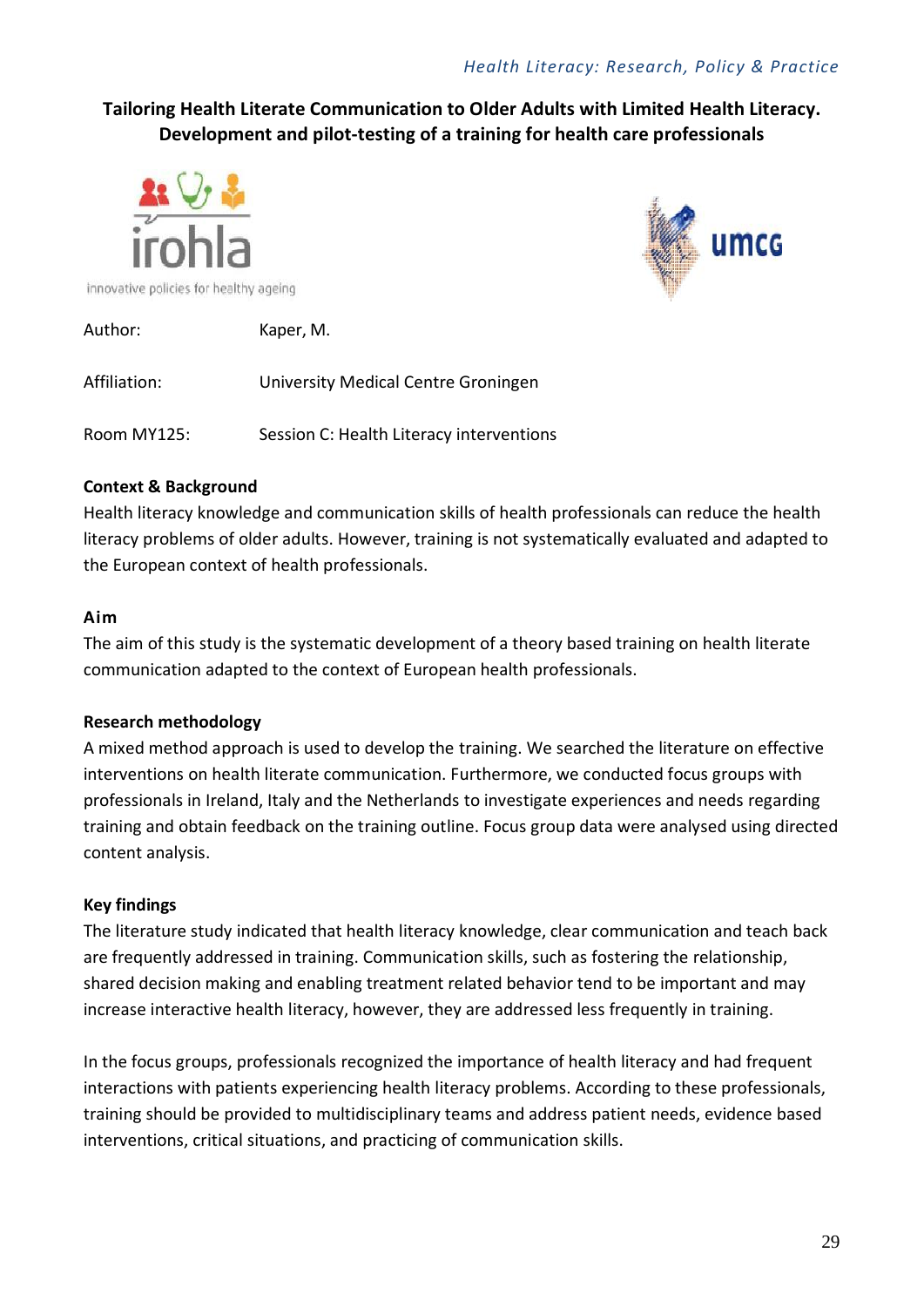We developed a preliminary training program, which includes interactive didactic sessions to increase knowledge, awareness and experiential learning to practice skills. Furthermore, a follow up session promotes integration of learning in practice.

More details on key findings will be presented during the conference.

#### **Conclusions**

The literature study and the focus groups informed the systematic development of a modular training in health literate communication. The training will be pilot tested in three multidisciplinary teams of professionals in the European health care context.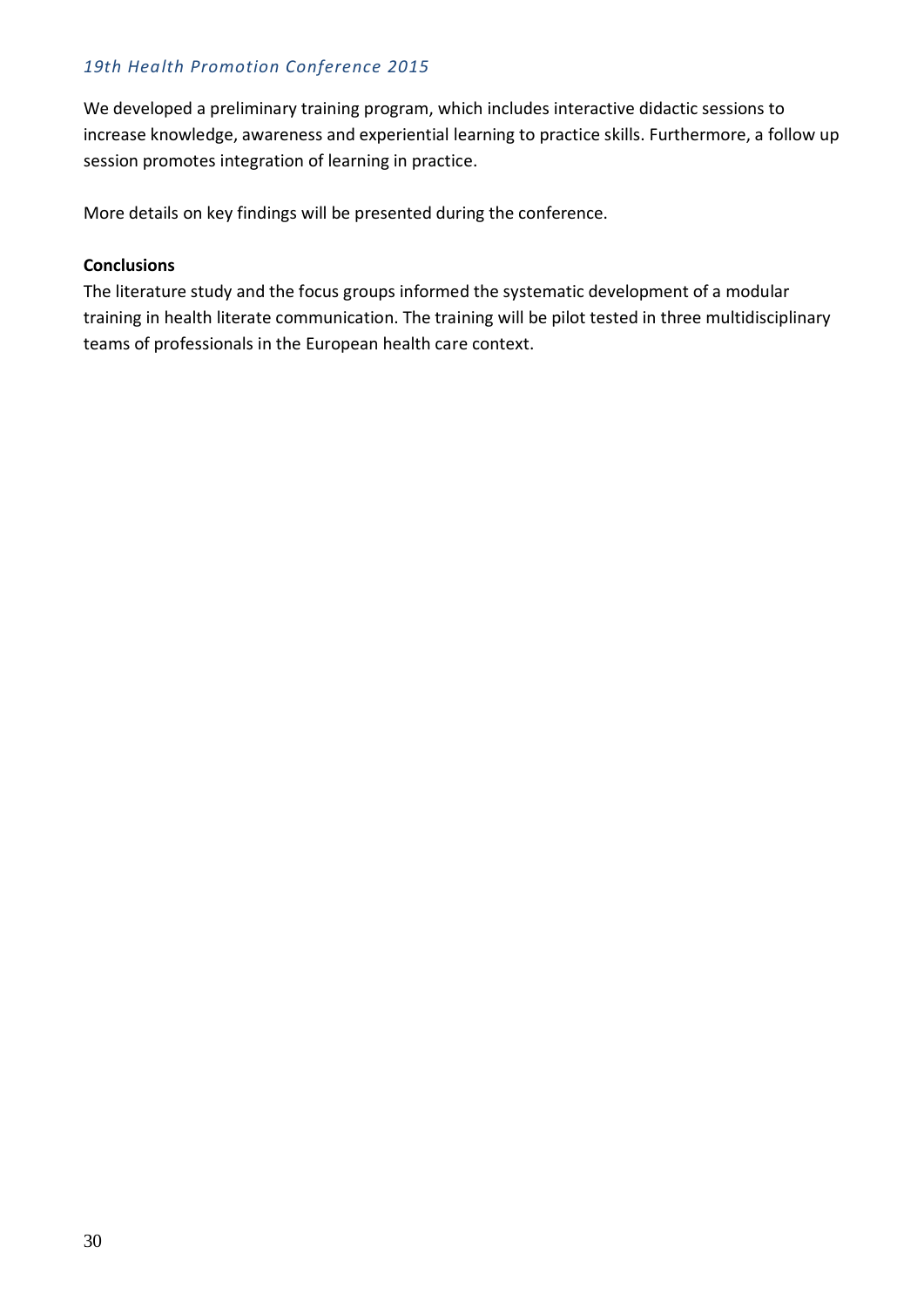### Session D: Health Literacy and Education

#### Room MY126

#### **Adding to Food Literacy? Primary teachers' perspectives on food education in the curriculum**

| Authors:      | Mooney, E.; Kelly-Blakeney, E.; Mc Cloat, A.                                                                                                      |
|---------------|---------------------------------------------------------------------------------------------------------------------------------------------------|
| Affiliations: | <sup>1</sup> Home Economics Department, St. Angela's College, Sligo.<br><sup>2</sup> School of Education, University of Ulster, Northern Ireland. |
| Room MY126:   | Session D: Health Literacy and Education                                                                                                          |

In primary schools throughout the island of Ireland (IoI), the study of food and nutrition is an obligatory component of the curriculum, within *Personal Development and Mutual Understanding (PDMU)* in Northern Ireland (NI) and *Social, Personal and Health Education (SPHE)* in the Republic of Ireland (RoI). These mandatory components have the potential to develop and enhance food literacy among schoolchildren, and teachers play a key role in this process. However, little is known about teachers' views of the curricular content, the strategies and resources which teachers employ, and the part played by the wider school food environment in supporting, or negating the knowledge and skills which the curricula seek to convey.

Employing a mixed methods approach, this IoI, study sought to elicit the views of primary school teachers on the status of food and nutrition within the curriculum and their experiences of teaching the subject area. Questionnaires (n=162) were completed by teachers across the IoI and follow-up semi-structured interviews were conducted with primary school teachers in both NI (n=5) and the RoI (n=5) to obtain a more in-depth account of teachers' experiences.

Despite raising concerns about an overloaded curriculum, teachers viewed the food and nutrition components of the PDMU and SPHE curricula as very worthwhile. Most (70%) teachers employed a variety of active learning methodologies in this area but less than half (48%) undertook practical food sessions due to a lack of resources. Only 7.5% (n=12) of schools did not have a Healthy Eating Policy, and teachers highlighted that the presence of this policy consolidated learning on healthy eating. Across both jurisdictions there is definite potential for collaborative professional development of teachers and explicit opportunities to jointly design teaching resources for the food and nutrition area due to the commonalities in the syllabi content.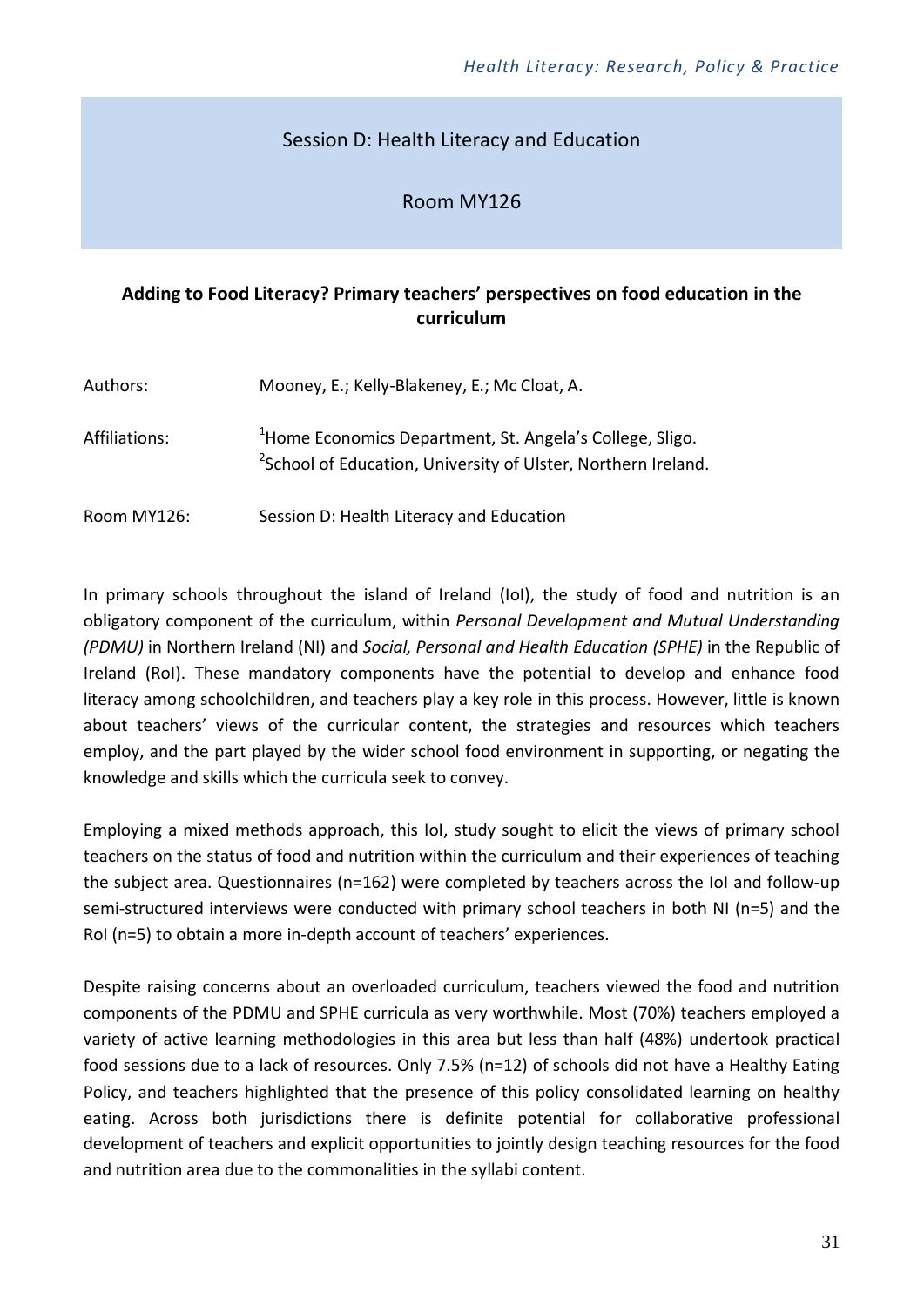#### **Health Literacy in Practice – Innovation in getting health students industry ready**

| Authors:     | Barrett, N.                              |
|--------------|------------------------------------------|
| Affiliation: | Deakin University Australia.             |
| Room MY126:  | Session D: Health Literacy and Education |

Often in efforts to improve health literacy the primary focus is on improving communication between health professionals and clients. However, this assumes health professionals themselves possess adequate digital, academic and health literacies to first source and interpret appropriate scientific health evidence on which to base their findings and professional opinions. This paper explores vibrant and contemporary practices for teaching multiple academic and health literacies to undergraduate first year health students. Innovative wholly online approaches to embedding health literacy competencies into teaching and assessment will be showcased using specific examples from a core Faculty of Health unit with 2000+ students, from Deakin University Australia.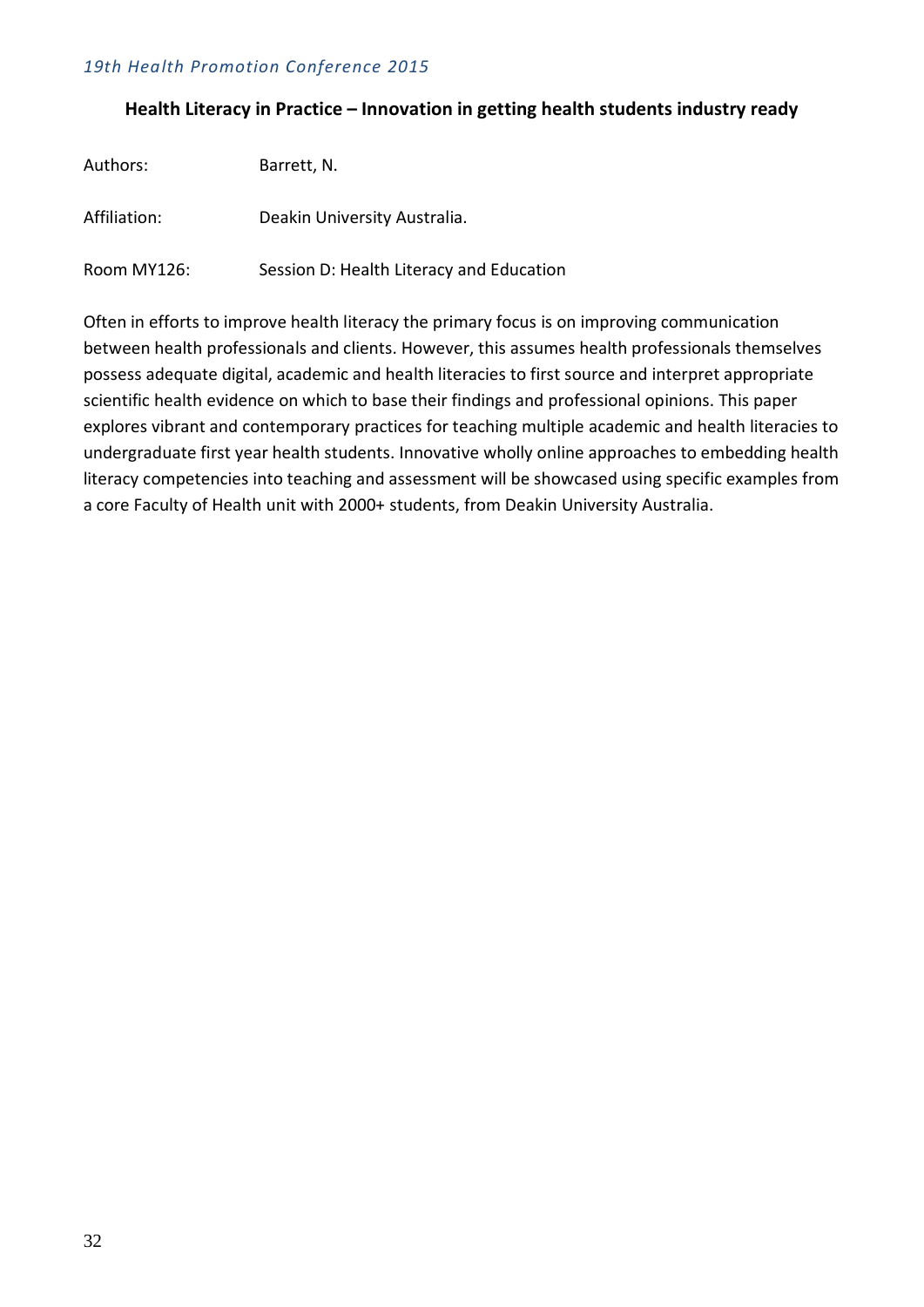#### **Mental Health Promotion for Children of Mentally Ill Parents. Assessment and promotion of teacher-specific mental health literacy (Teacher-MHL)**

| Authors:      | Bruland, D., Bauer, U., Bröder, J., Okan, O., Pinheiro, P.                                                                                  |
|---------------|---------------------------------------------------------------------------------------------------------------------------------------------|
| Affiliations: | Bielefeld University, Germany, Faculty of Educational Science, Center for<br>Prevention and Intervention in Childhood and Adolescence (CPI) |
| Room MY126:   | Session D: Health Literacy and Education                                                                                                    |

#### **Context and background**

School-based mental health promotion is of increasing importance across Europe, while at the same time children of mentally-ill parents are at considerably higher risk of developing serious mental health problems. The different burden patterns and attempts at coping often become manifest in children's school lives. In this context, schools can have an important protective function, but can also create risk potentials. Although teachers' knowledge and raising awareness to school mental health must be considered essential, the literature provides less information on the extent of teachers' mental health literacy. As part of a nation-wide research consortium on health literacy, this project will conduct evidence-based mental health literacy research during a period of three years.

#### **Aim of the study**

The primary objective is to measure teachers' mental health literacy in context of pupil-related psychosocial factors at primary and secondary schools (years 5, 6), while also focussing on children's social living conditions. The results will provide insights into teachers` current levels of mental health-related knowledge, awareness, and what actions they take when confronted with school mental health problems, and their perception of support.

#### **Research methodology**

Based on mixed methods, a) qualitative pre-study to inductively survey the general profiles of teachers; b) quantitative and representative survey of teachers (n=2070) in the federal state of North Rhine-Westphalia. Based on the results, an intervention will be developed to improve teacher mental health literacy and capacity in the context of providing help to their students.

#### **Key findings and conclusions**

Addressing the teachers' mental health literacy gives reason to expect high effectiveness of the programme. Considering that only 10-30% of such high-risk families accept therapy and assistance offers, this will be the first health promotive and primary preventive approach to avoid mental health problems of the yet unaffected but particularly burdened high-risk group.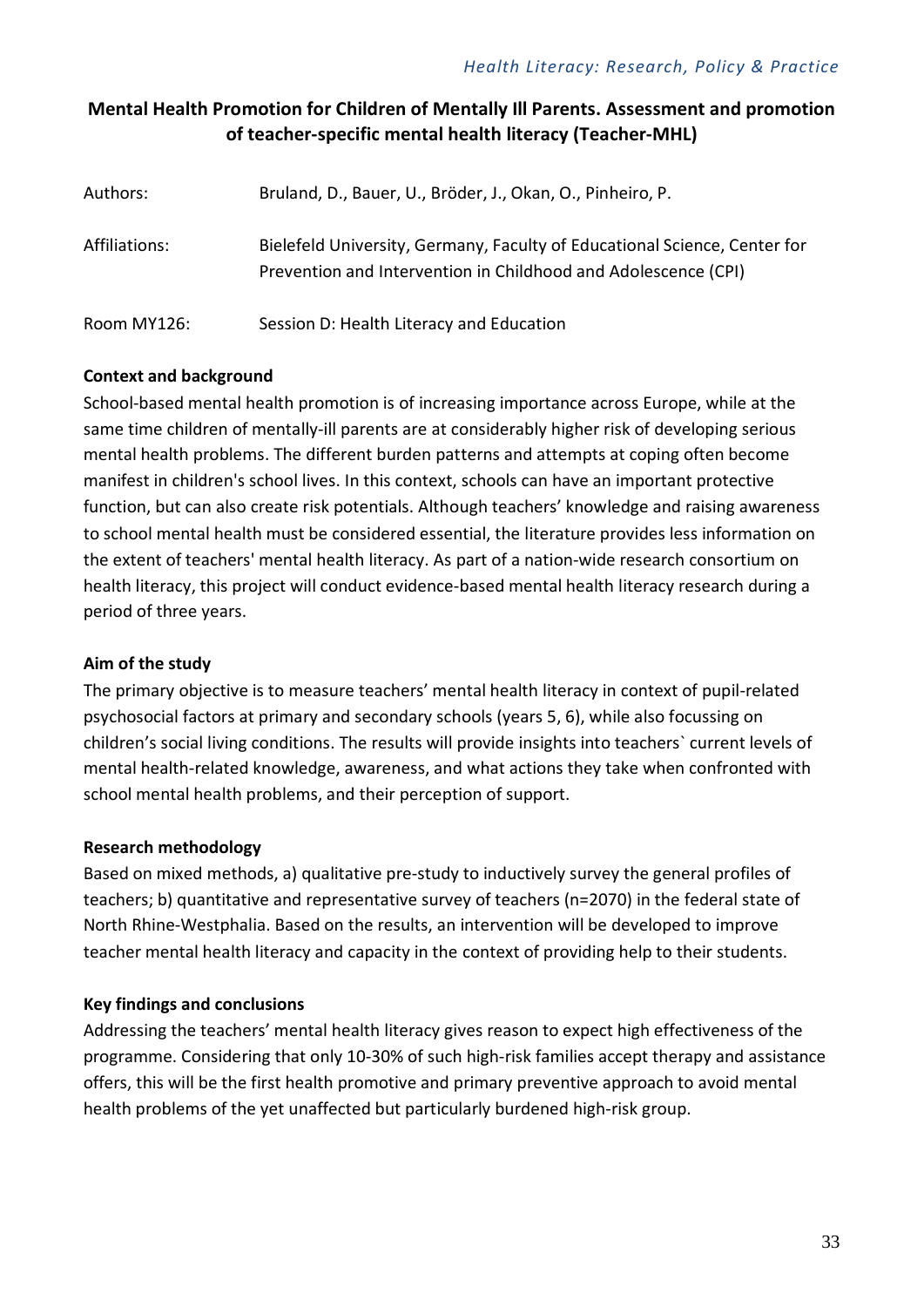#### **"Empowering me to Empower the Health Care Workers": Exploring the sustainability of a Training of Trainers (TOT) model of men's health training**

| Authors:      | Carroll, P. <sup>1</sup> , Lefkowich, M. <sup>1</sup> , Richardson, N. <sup>2</sup> , Brennan, L. <sup>3</sup> , Lambe, B. <sup>1</sup>                                                                                  |
|---------------|--------------------------------------------------------------------------------------------------------------------------------------------------------------------------------------------------------------------------|
| Affiliations: | <sup>1</sup> Centre for Health Behaviour Research, Waterford Institute of Technology<br><sup>2</sup> National Centre for Men's Health, Institute of Technology Carlow<br><sup>3</sup> Men's Development Network, Ireland |
| Room MY126:   | Session D: Health Literacy and Education                                                                                                                                                                                 |

#### **Background**

Central to the increased focus on men's health in recent years have been calls for a greater provision of gender sensitised health related services for men<sup>4,5,6</sup> ENGAGE, Irelands' National Men's Health Training programme, targeted at front line service providers and aims to increase participants understanding of best practice in engaging men with health and social services, was developed to address this need. A Training of Trainers [TOT] cascade model was adopted to deliver ENGAGE; Trainers (n=39) underwent a 4-day residential ENGAGE training programme and in turn, were asked to deliver three 1-day training programmes to front line service providers. By exploring the process (planning, implementation and maintenance) of using a TOT model of training this study set out to identify the mediators of diffusion that contribute to the institutionalisation of new practices in health and social settings.

#### **Methodology**

This research was approved by Waterford Institute of Technology's Research Ethics Committee. A semi-structured, qualitative interview guide was used with Trainers in telephone and in-person interviews and was then modified into an online survey. Some16 Trainers (n=5 online survey; n=8 telephone and n=3 person-to-person interviews) and 5 members of the ENGAGE team (focus group) participated in the study [n=21]. All in-person and telephone interviews were transcribed verbatim. Codes both emerged from the data and from previously identified points of interest.

#### **Findings and Conclusion**

Our findings indicate that an experiential learning approach in combination with mechanisms for feedback and fostering peer-based support are key strategies that foster individual, community, and organisational-level ownership. Moreover, by adapting in response to feedback, ENGAGE was able to remain relevant over a number years and to different cohorts of Trainers. As such, core strategies used by ENGAGE could be used to inform new models of health training for years to come.

5 Department of Health and Ageing (2010). *National Male Health Policy. Building on the Strenghts of Australian Males.* 6 European Communities, Directorate General for Health and Consumers (2011): *The State of Men's Health in Europe*.

<sup>4</sup> Department of Health and Children (DOHC) (2008). *National Men's Health Policy 20082013. Working with men in Ireland to achieve optimum health and wellbeing.* Prepared by; Richardson N, Carroll P. Dublin: Department of Health and Children.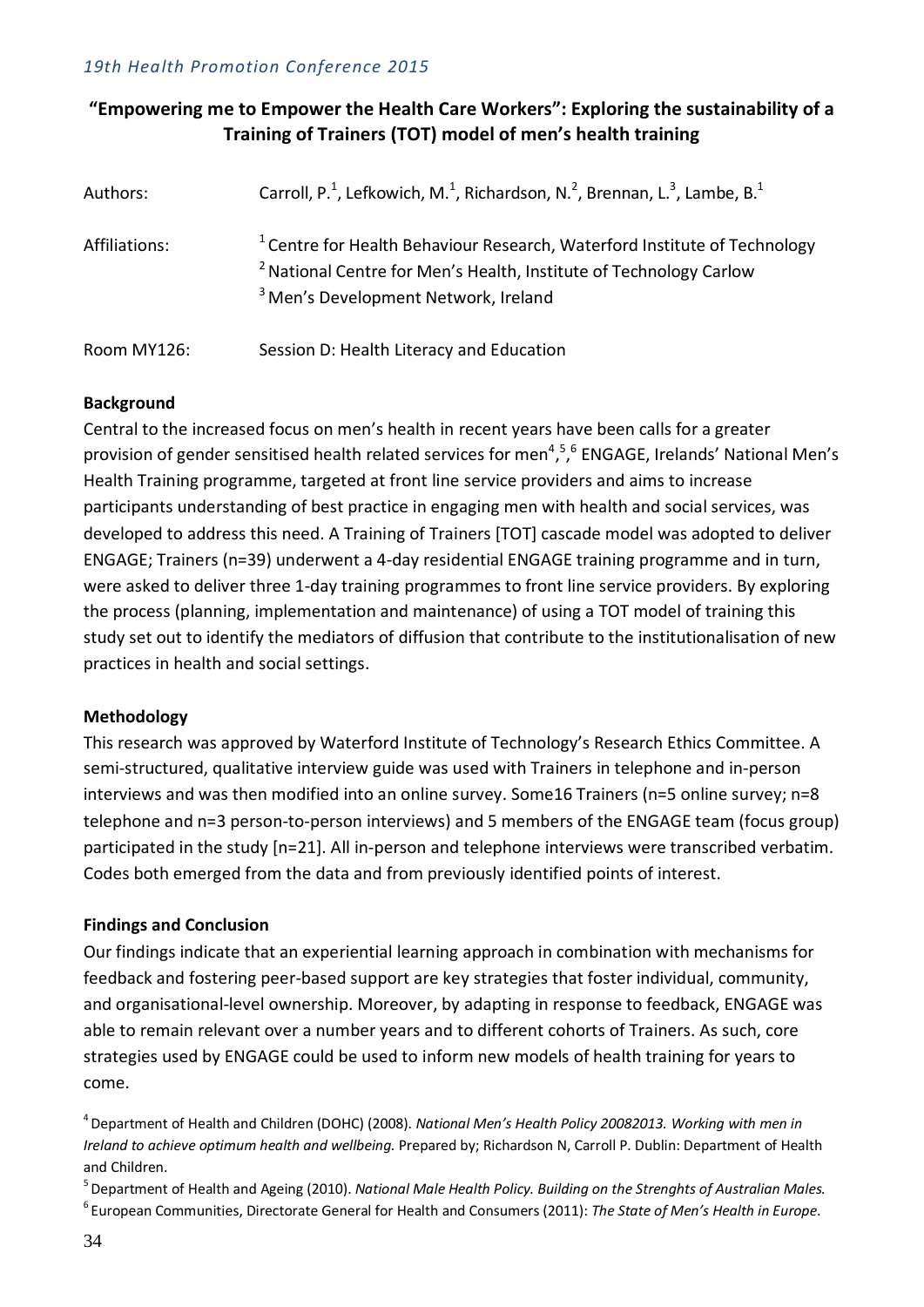#### Session E: Health Literacy and Healthcare

Room MY127

#### **Radiation Therapists' Knowledge and Perceptions of Health Literacy**

| Authors:      | Quinn, F. <sup>1</sup> ; Gillham, C. <sup>2</sup> ; Craig, A. <sup>1</sup>                                                                                                                            |
|---------------|-------------------------------------------------------------------------------------------------------------------------------------------------------------------------------------------------------|
| Affiliations: | <sup>1</sup> Applied Radiation Therapy Trinity Research Group, Discipline of Radiation<br>Therapy, School of Medicine, TCD.<br><sup>2</sup> St Luke's Radiation Oncology Network, St. James Hospital. |

Room MY127: Session E: Health Literacy and Healthcare

When faced with a cancer diagnosis, a patient is presented with a large volume of information regarding their diagnosis, treatment and potential outcome. For patients undergoing radiotherapy, the Radiation Therapist (RT) is the daily point of contact and is thus a vital source of support and information. Effective communication between the Radiation Therapist and the patient is essential to facilitate understanding of the information received. This may lead to increased compliance with on–treatment instruction and enable the patient to minimize and manage the adverse side effects of treatment. Low health literacy (HL) leads to difficulty understanding this essential health information thus impacting on both treatment outcome and patient anxiety.

This study aimed to investigate RT's knowledge and perceptions of health literacy and the perception of their role in identifying and supporting radiotherapy patients with low health literacy. The obstacles encountered by the RTs in treating patients with low HL and how these are overcome were also investigated. A qualitative approach was used in this research. Semi-structured interviews with RTs in four radiotherapy departments around Ireland were conducted. Data from sixteen interviews were thematically analysed using the framework method.

RTs had a limited knowledge of the formal concept of health literacy. The four key themes identified were: (1) the process of determining a patient's health literacy level, (2) challenges associated with low health literacy patients, (3) barriers and obstacles to helping this cohort and (4) recommendations for improving the management of patients undergoing radiotherapy.

Currently, participant knowledge of health literacy is limited. Increased awareness of the prevalence of low health literacy as well as a more structured approach to supporting patients may result in an improved treatment experience and lessen possible adverse outcomes typically associated with this patient cohort.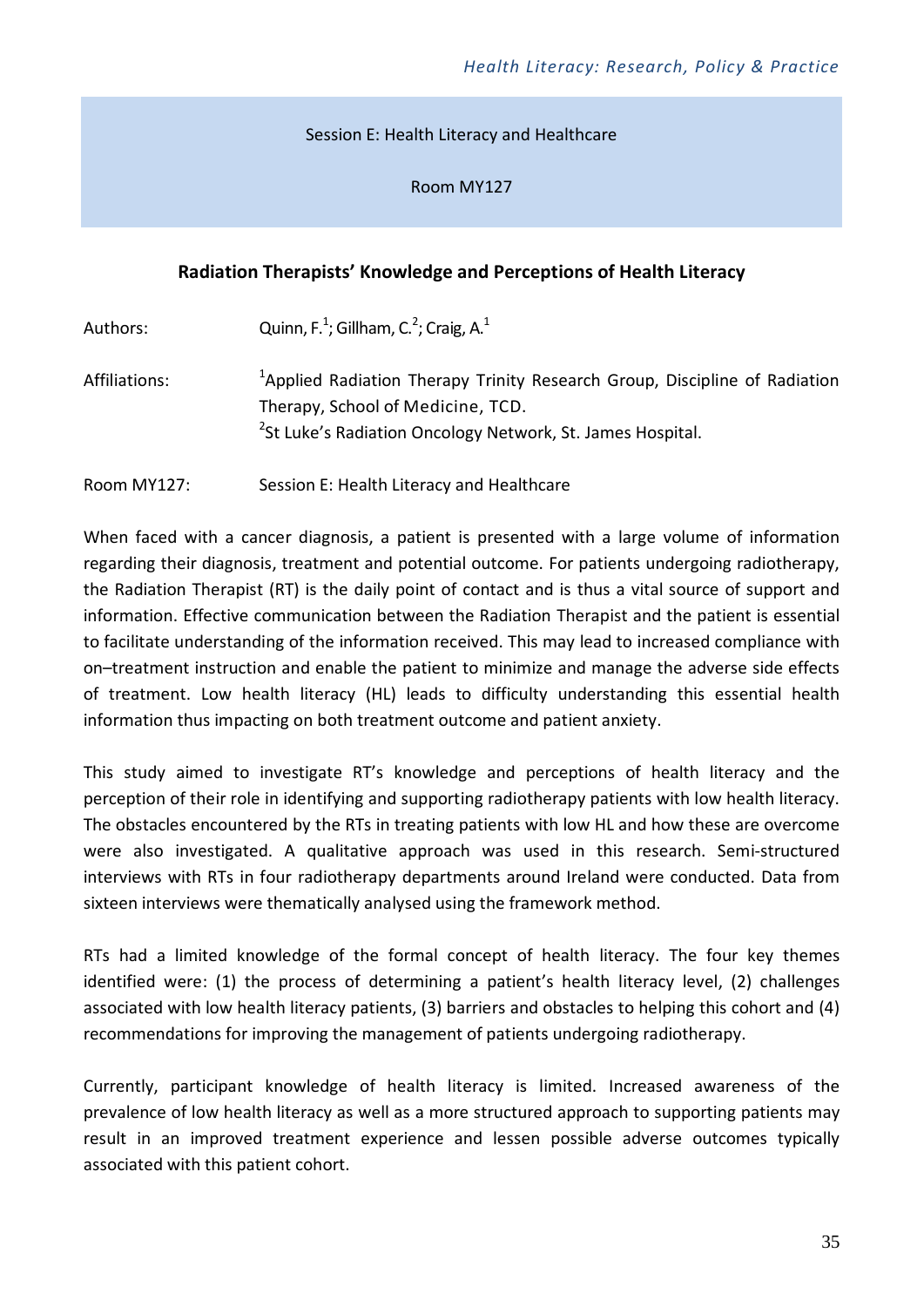#### **Literacy Levels in Prostate Cancer Patients: The relationship between health literacy level, understanding of cancer information and decision-making- results from phase 1**

| Authors:      | Craig, $A1$ & Seery, $A2$                                                                                                  |
|---------------|----------------------------------------------------------------------------------------------------------------------------|
| Affiliations: | <sup>1</sup> Applied Radiation Therapy Trinity Research Group, Discipline of Radiation<br>Therapy, Trinity College Dublin. |
|               | <sup>2</sup> School of Education, Trinity College Dublin.                                                                  |
| Room MY127:   | Session E: Health Literacy and Healthcare                                                                                  |

Prostate cancer patients are faced with making a treatment decision with specific side effects which impact on their Quality of Life. The aims of this study are to: (1) evaluate the impact Health Literacy level has on cancer knowledge and (2) ascertain if patients involved in decision-making are knowledgeable about their options. Prior to recruiting prostate cancer patients to this study, it was first necessary to design the cancer knowledge test.

A qualitative approach was used in phase 1 to ascertain what information newly diagnosed prostate cancer patients require to make a decision about treatment. A specific type of focus group: - the Nominal Group Technique, was used with previously treated prostate cancer patients (n=7). The NGT, originally developed in the 1960's, is a combination strategy of brainstorming and voting which allows equal participation in a group discussion. It has proven efficient in the medical field, and can help achieve consensus about the relative importance of issues.

This technique proved to be an efficient data collection method which produced a list of 20 items for discussion. By voting and ranking, this list was then ordered in a hierarchy of perceived importance. A consensus was reached on the information that is important and should be explained to patients prior to making a decision about treatment.

The data generated from representatives of the study population was used to create the cancer knowledge test. This test will be used in Phase two which will examine the relationship between Health Literacy and Cancer Knowledge. Phase 3 will further explore these issues and examine the decision- making process.

Overall, the results of this 3-part study may help in identifying the impact of health literacy on treatment decisions which can impact on Quality of Life.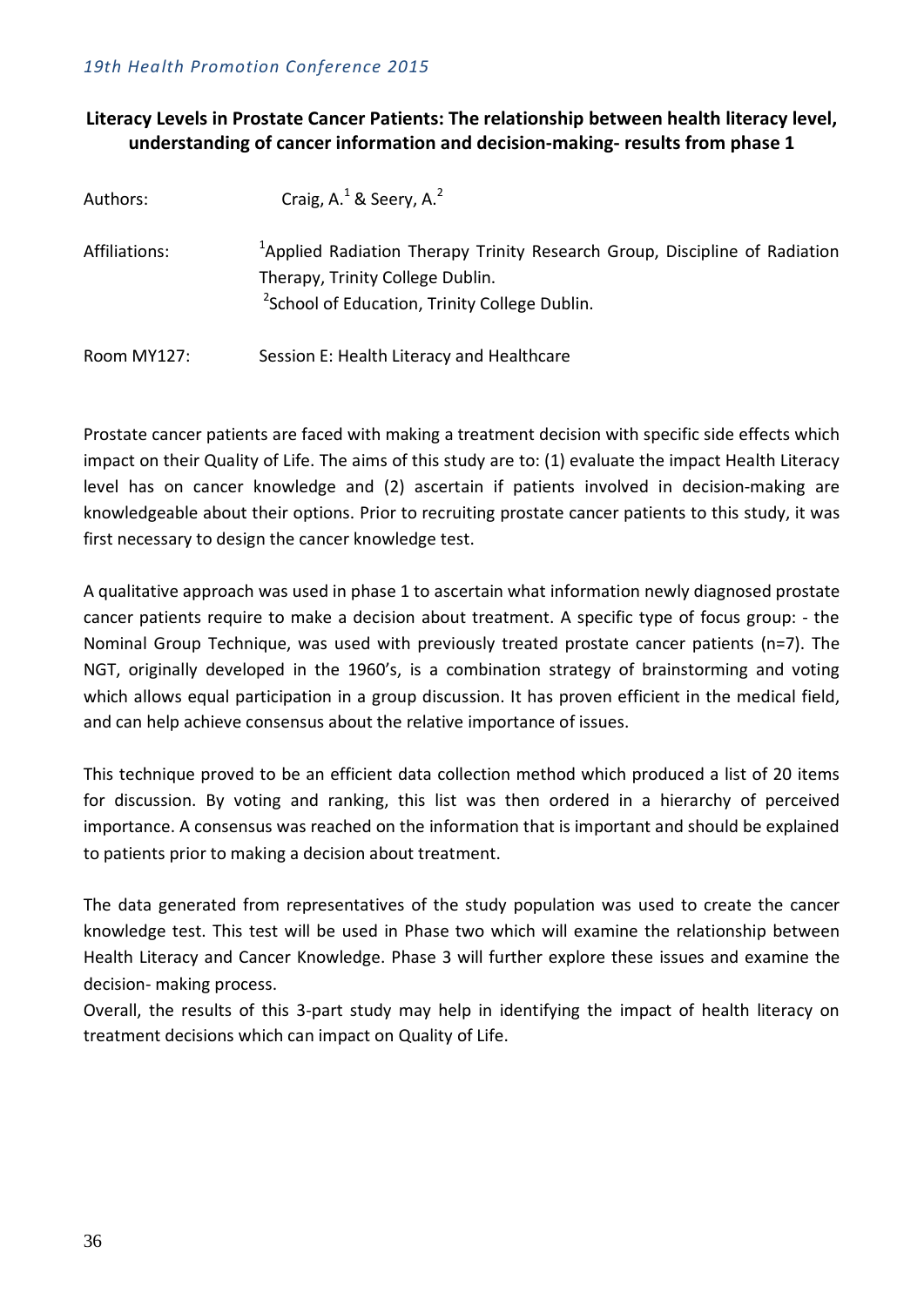| Authors:      | Mackey, L.M. <sup>1</sup> ; Power, C. <sup>2</sup> ; Victory, R. <sup>3</sup> ; Hearty, C. <sup>4</sup> ; Casey, M. <sup>4</sup> ; Fullen, B. <sup>1</sup> |
|---------------|------------------------------------------------------------------------------------------------------------------------------------------------------------|
| Affiliations: | <sup>1</sup> University College Dublin;                                                                                                                    |
|               | <sup>2</sup> Adelaide and Meath Hospital, Dublin                                                                                                           |
|               | <sup>3</sup> St. Vincent's University Hospital, Dublin                                                                                                     |
|               | <sup>4</sup> Mater Misericordiae University Hospital, Dublin                                                                                               |
| Room MY127:   | Session E: Health Literacy and Healthcare                                                                                                                  |

#### **The Impact of Health Literacy in Individuals with Chronic Pain**

Inadequate health literacy (HL) - *'the degree to which individuals have the capacity to obtain, process, and understand basic information and services needed to make appropriate decisions regarding their health'* (Nielsen-Bohlman, et al. (2004) A prescription to end confusion: Institute of Medicine), has been linked to poorer health outcomes in a number of chronic diseases (e.g. asthma, diabetes). Although inadequate HL scores have been established in Ireland at 40% (Doyle, et al. (2012) The European Health Literacy Survey: Results from Ireland.), the impact of HL in those with chronic pain is unknown. Given the high cost of chronic pain to the Health Service, this study aims to establish if HL scores differ in people with and without chronic pain.

A cross-sectional questionnaire was distributed in pain clinics in three Dublin university hospitals. Patients with chronic pain and a control group (non-pain participants) were recruited. The questionnaire comprised a demographic section (e.g. gender, age, educational attainment, and employment status) and a validated tool for measuring HL (Newest Vital Sign).

Overall, 246 participants were recruited: chronic pain (n=123), controls (n=123). Both groups displayed significant differences in terms of gender (X2=10.559, p=0.001), and employment status (X2=39.032, p<0.001). Fifty-five pain patients self-reported as either unemployed or unable to work, in comparison to 13 control participants. No difference in inadequate HL scores was found between the two groups: [pain (55.3%, n= 68), control (48.8%, n=60), X2=1.042, p=0.307]. For chronic pain participants, those with inadequate HL were more likely to have lower educational attainment (X2=20.645, p<0.001), have more than one long-term chronic condition (X2=4.434, p=0.03), and be older (t=5.171, p<0.001).

Inadequate HL is prevalent in chronic pain patients, and plain English strategies must be employed to ensure they have the ability to engage effectively in managing their condition.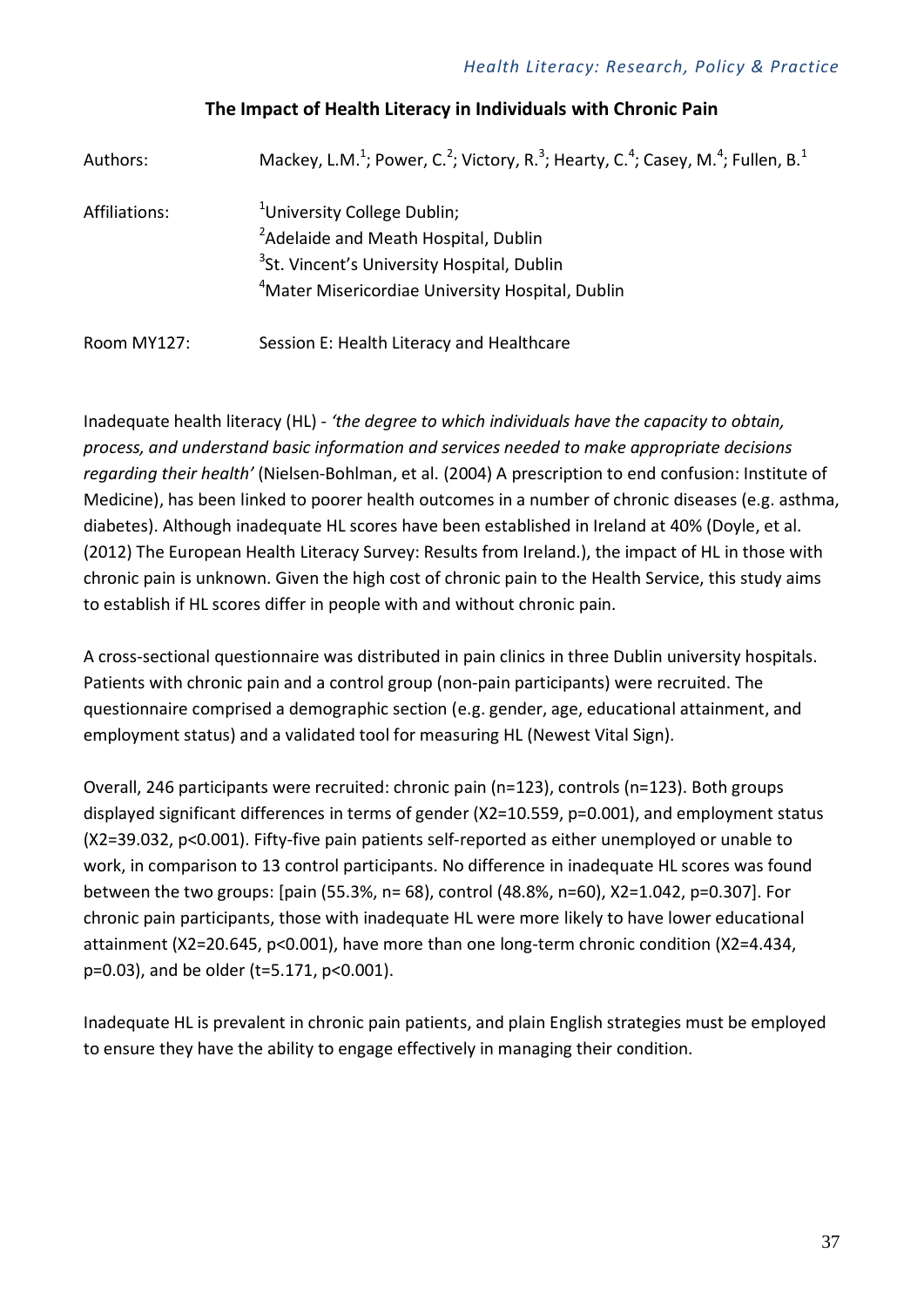#### **Hospital Signage, Wayfinding in Complex Buildings**

| Author:      | O'Sullivan, F.                            |
|--------------|-------------------------------------------|
| Affiliation: | Our Lady's Hospital Navan                 |
| Room MY127:  | Session E: Health Literacy and Healthcare |

This presentation/poster describes how we set out to improve wayfinding (signage) in our complex hospital environment.

**Wayfinding** – is a collective term describing features in a building or environment that facilitate orientation and navigation.

According to NALA\*, one in 5 people admit to having difficulty understanding the signs and directions in Irish hospitals most of the time.

**The aims of this project are to** research what is best practice for wayfinding, simplify ward names, provide literacy friendly, age friendly and dementia friendly wayfinding signage, and have consistency in signage design.

#### **What do we know- initial fact finding**

- Through audit we found out that the majority of people calling to the hospital reception ask for directions to a ward, next is enquiring about a patient, followed by change for the car park and directions to departments.
- A random audit of 10 staff revealed that all had been asked for directions; all agreed that signage needs improvement.
- Wards are named 'male' and 'female' however, patients occupy wards according to demand; consequently female patients are accommodated in the 'male' ward and vice-versa.
- We learned about best practice in wayfinding signage
- Communication with local and national agencies and people complemented our findings.
- Findings of *Age Friendly Ireland* Walkability audit highlighted our deficits.
- •

#### **Action plan**

We used the **HSE Change Model** to implement our project.

**Our rationale for change is** following best practice in health literacy, improving the hospital image, **i**mproving communication; improving the patient, visitor and staff experience, and building public confidence.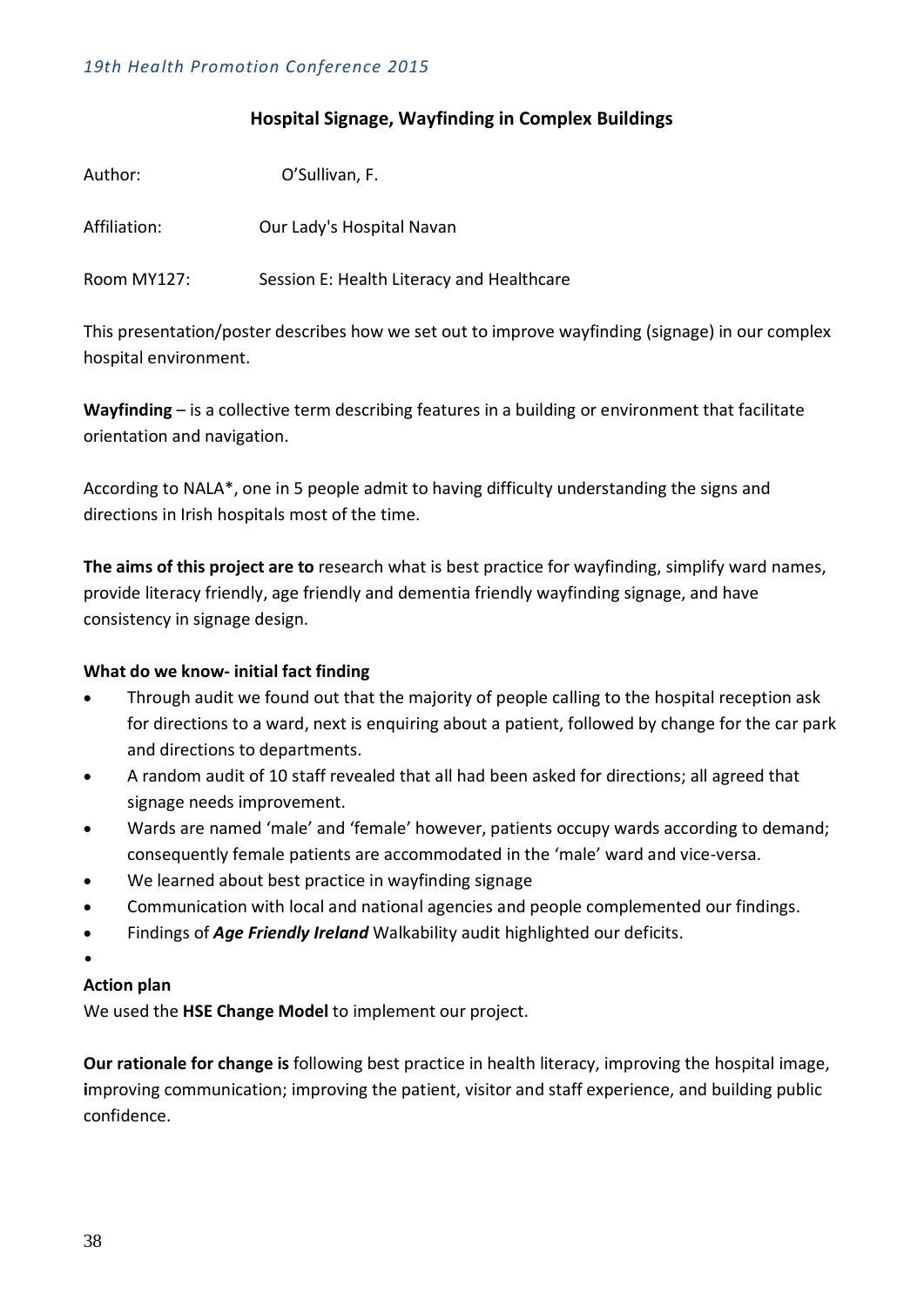#### **Phase one**

Completion of the new ED signage incorporating our research findings.

#### **Phase two**

It was agreed to identify wards by number.

#### **Phase three**

Temporary homemade signs were erected and feedback was positive. The number of signs required was drawn up including a directory at reception, department directional signage, and department and ward entrance signs. Signage companies were invited to meet us, discuss the various possibilities and submit a price for the new signage.

**Outcome**, as of today's date (3.4.2015) we await approval for funding, however if approval is not given we have a research based plan which will be relevant in the future.

\*Omnibus Health Literacy Survey NALA/MSD 2007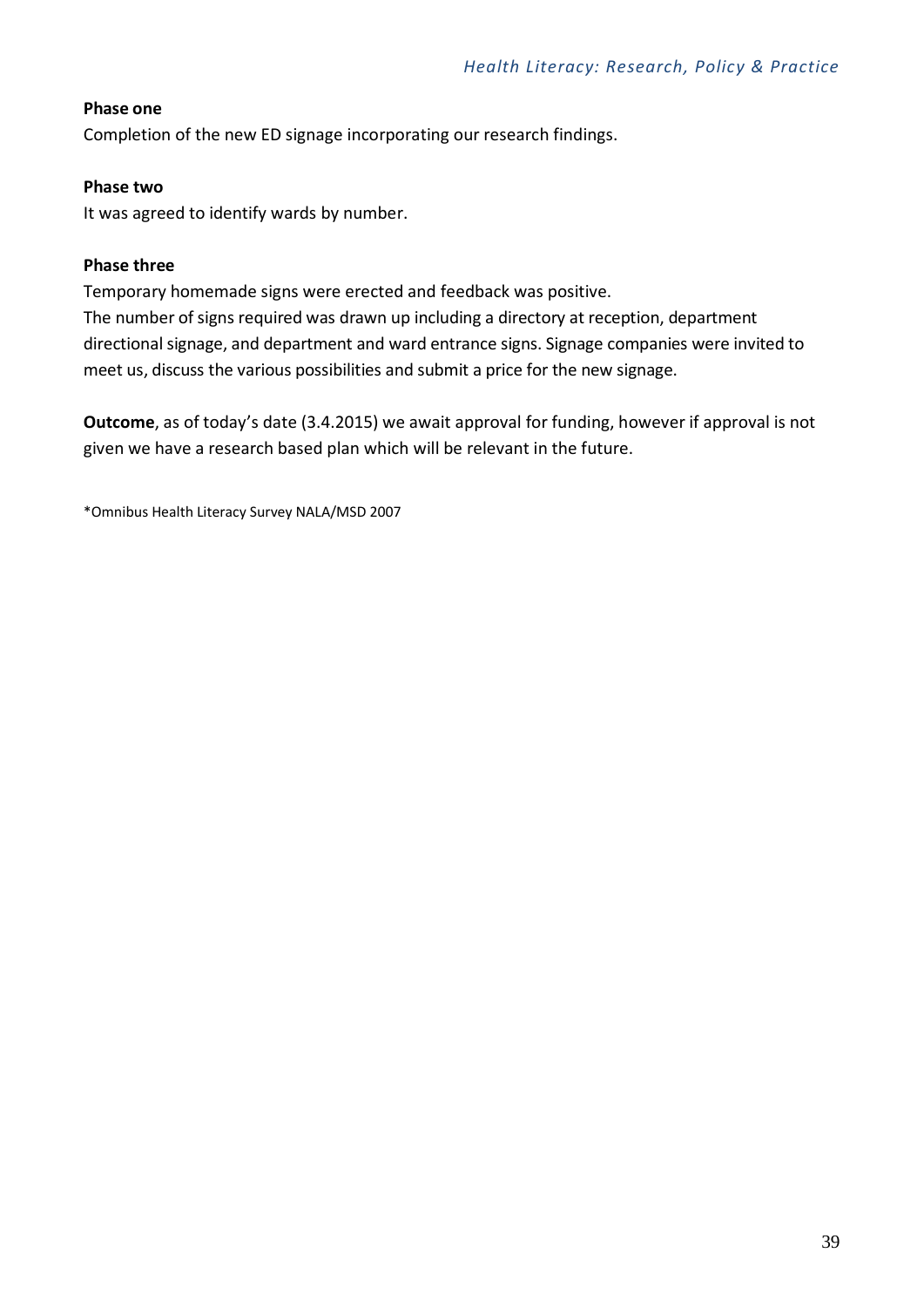# **Poster Communication Abstracts Venue: MY129, Ground Floor**

| 1              | <b>Communication Awareness Programme (CAP): Raising awareness of communication</b>   |  |  |
|----------------|--------------------------------------------------------------------------------------|--|--|
|                | disability among catering staff                                                      |  |  |
|                | Carroll, C., et. al.                                                                 |  |  |
| $\overline{2}$ | Proposing an evaluation of the Men's Sheds Programme throughout the Republic of      |  |  |
|                | <b>Ireland</b>                                                                       |  |  |
|                | Cerca, N.; Floss, M.; Kazim, H.; Browne, M.; Bermingham, B.                          |  |  |
| $\overline{3}$ | HEPCOM: The Learning Platform for Preventing Childhood Obesity in Europe             |  |  |
|                | D'Eath, M.; Molcho, M.; Kelly, C. & Nic Gabhainn, S.                                 |  |  |
| 4              | What kinds of knowledge/information are cited in policy documents?                   |  |  |
|                | Grealish, H. & Nic Gabhainn, S.                                                      |  |  |
| 5              | Unveiling the reality of adolescent peer cultures: Impact on body image perception   |  |  |
|                | Kenny, U. Molcho, M. and Kelly, C.                                                   |  |  |
| 6              | Addressing the obesity epidemic through a novel user-friendly approach to menu       |  |  |
|                | labelling in the west of Ireland                                                     |  |  |
|                | Kerins, C. Gibson, I. Cunningham, K. Jones, J. & Kelly, C.                           |  |  |
| $\overline{7}$ | Networks Involving Communities in Health Improvement (NICHI) Project                 |  |  |
|                | McKinley, V.                                                                         |  |  |
| 8              | Death of the Coffin Nail? An Exploration of Tobacco Control Measures in Ireland      |  |  |
|                | O'Doherty, D.; Mc Inerney, D.; Houghton, F.                                          |  |  |
| 9              | Health Promotion Information simply put, using Plain English to communicate with our |  |  |
|                | patients, staff and public.                                                          |  |  |
|                | O'Sullivan, F.                                                                       |  |  |
| 10             | Partnerships and Projects to Support Community Health Literacy                       |  |  |
|                | Ravotas, D. & Lindstrom, D.                                                          |  |  |
| 11             | <b>Healthy Lifestyle Applications Hub</b>                                            |  |  |
|                | Albalawi, Yousef                                                                     |  |  |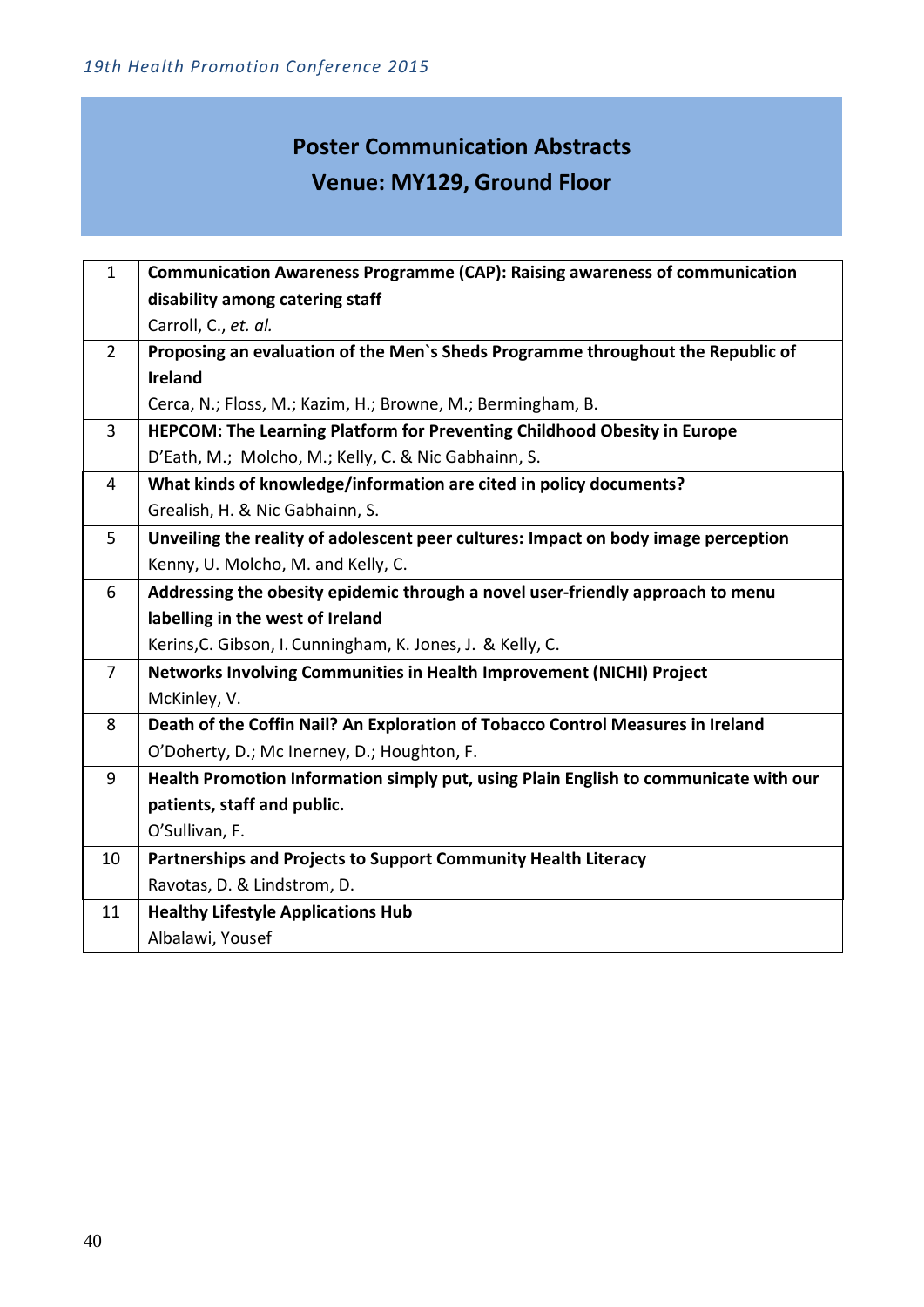### **Communication Awareness Programme (CAP): Raising awareness of communication disability among catering staff**

| Authors:      | Carroll, C. <sup>1</sup> , Guinan, N. <sup>1</sup> , Higgins, E. <sup>1</sup> , Malarney, M. <sup>1</sup> , Loughnane, H. <sup>1</sup> ,<br>Mulheir, D. <sup>1</sup> , Boyle, E. <sup>1</sup> , Gyamfi, E. <sup>2</sup> , Kinneen, L. <sup>3</sup> , Collins, P. <sup>3</sup> and Lyons, R. <sup>1</sup> |
|---------------|----------------------------------------------------------------------------------------------------------------------------------------------------------------------------------------------------------------------------------------------------------------------------------------------------------|
| Affiliations: | <sup>1</sup> Discipline of Speech and Language Therapy, NUIG<br><sup>2</sup> Discpline of Law and Disability, NUIG<br><sup>3</sup> Health Service Executive, Galway.                                                                                                                                     |

**Background:** Health education involves educating and raising awareness of health issues and is a core aspect of the broader concept of health promotion (WHO 1986). Speech and Language therapists should raise local and public awareness of communication impairments by means of educational and training packages (RCSLT 2005, p. 100).

**Aim of study:** This project aimed to design and implement a communication awareness training solution to promote participation of people with communication impairments in their local community by raising awareness of communication disability among catering staff. The project also aimed to empower people with communication disabilities to go into catering establishments and place their order with confidence.

**Research Methodology:** The project involved four phases. Phase 1: focus groups with people with communication disability and interviews with catering staff to identify facilitators and barriers to communication in restaurants. Phase 2: the design of a training programme. Phase 3: the delivery of two training sessions with catering staff. Phase 4: the completion of evaluation questionnaires on the training.

**Key Findings:** Both positive and negative experiences in relation to ordering food emerged from the focus groups and interviews. CAP was designed with two core principles in mind: 1. People with communication disability have a right to communicate their needs, 2. To empower catering staff. Two CAP training sessions were delivered in partnership between speech and language therapy students and people with communication disabilities. 10 catering staff attended the training. Following the training staff were more aware of communication disability and learned techniques and identified changes they could make in their restaurant environment.

**Conclusions:** Health promotion involves promoting communication and participation through modification at a community level. CAP brought university students and staff and the community together to make active participation for people with communication disabilities a reality. The training brought visibility to communication disability.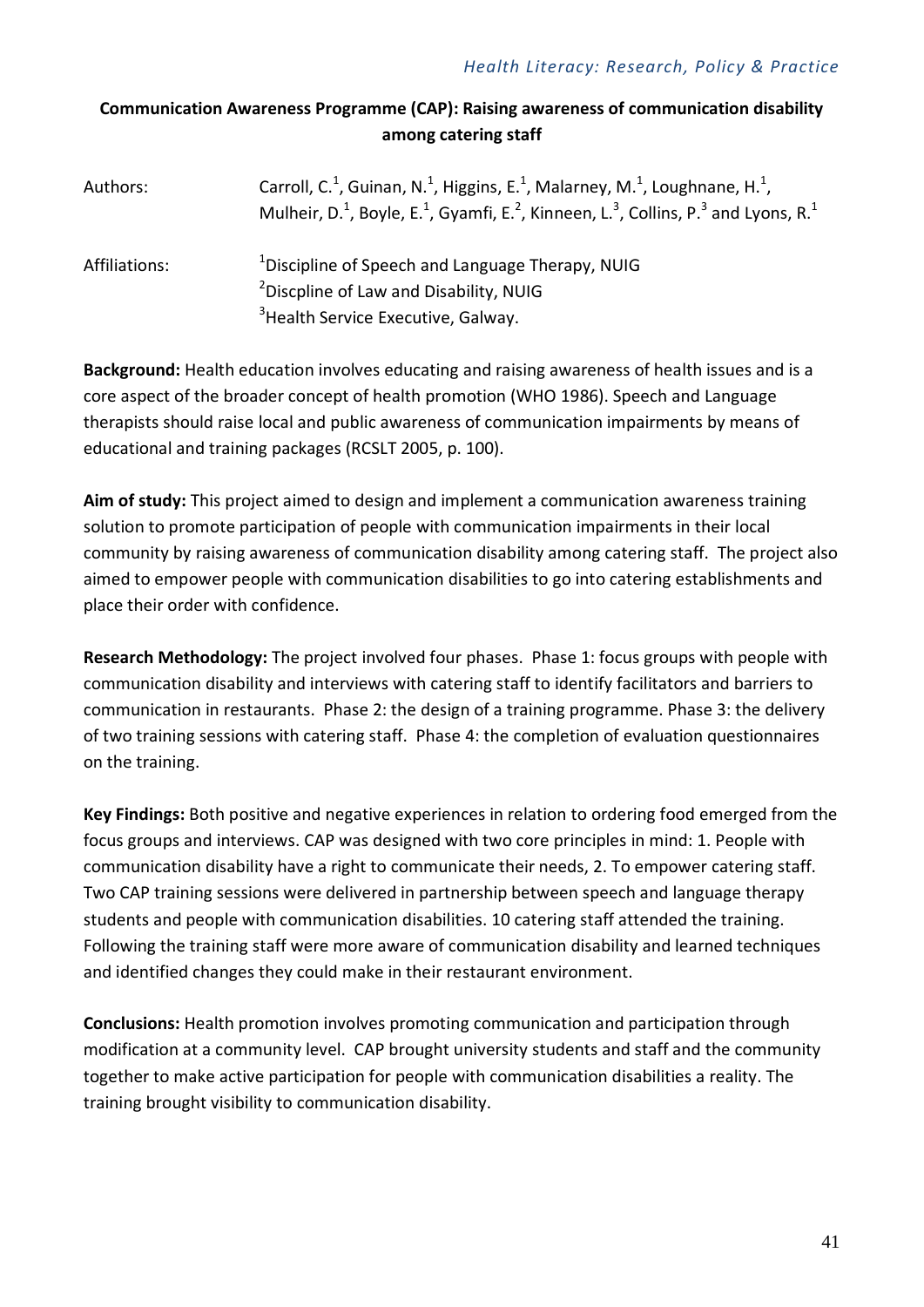#### **Proposing an evaluation of the Men`s Sheds Programme throughout the Republic of Ireland**

| Authors:     | Cerca, N.; Floss, M.; Kazim, H.; Browne, M.; Bermingham, B. |
|--------------|-------------------------------------------------------------|
| Affiliation: | <b>Health Promotion, NUI Galway</b>                         |

The poster presents a proposal for the evaluation of the Men's Sheds Programme in Ireland. The Men's Shed Programme originated in Australia in the 1990s, but there are now 227 Sheds established in Ireland. Sheds provide a space to meet, socialise, learn new skills, and engage in meaningful activity with other men. It is a positive community-based programme that focuses on men's health (Carragher, 2013, Flood & Blaire 2013). Sheds aim to improve men's physical, emotional, social and spiritual health and wellbeing. However, despite their success, there is little robust evidence to demonstrate their effectiveness in improving men's health and wellbeing (Milligan et al., 2013).

The main purpose of this proposed study is to evaluate the effectiveness of the Men's Sheds programme in Ireland.

The proposed study uses a combination of both quantitative and qualitative methods. The project design is quasi-experimental and the study will adhere to ethical guidelines. Quantitative methodology will involve a survey distributed to each individual participant and the data will be analysed through multiple linear regression. The qualitative method will involve ten focus groups. Recorded group sessions will be transcribed, coded and analysed. A logic model of the proposed evaluation is presented and implementation a work schedule for its implementation.

Carragher, L. (2013). *Men's Sheds in Ireland: Learning through community contexts*. Dundalk Dundalk Institute of Technology.

Flood, P., and Blair, S. (2013). *Men's Sheds in Australia - effects on physical health and mental wellbeing*. Full report. Victoria: Australian Men's Shed Association.

Milligan, C., Dowrick, C., Payne, S., Hanratty, B., Irwin, P., Neary, D., and Richardson, D. (2013).

Men's Sheds and other gendered interventions for older men: improving health and wellbeing through social activity. A systematic review and scoping of the evidence base. Lancaster University Centre for Aging Research.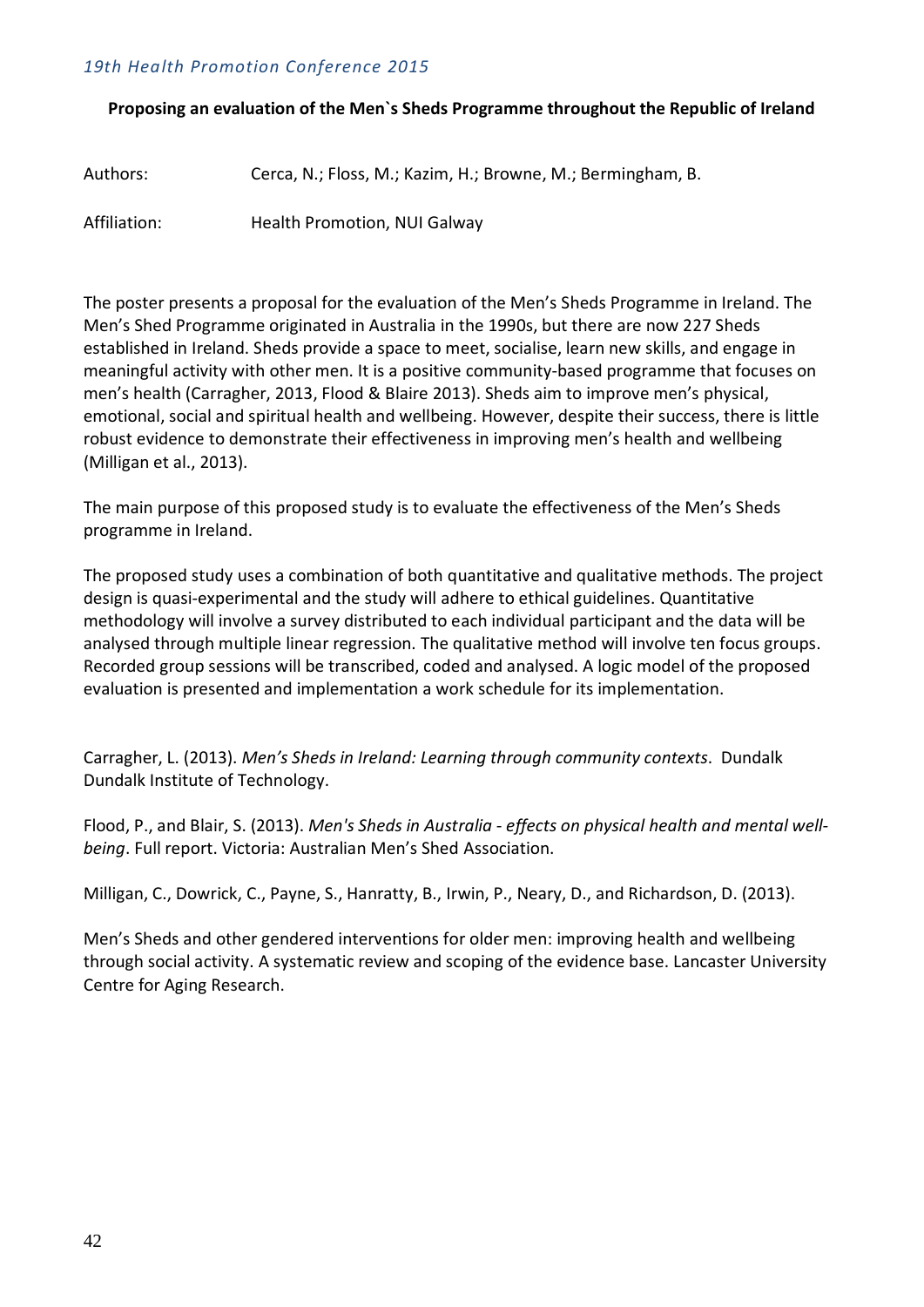#### **HEPCOM: The Learning Platform for Preventing Childhood Obesity in Europe**

| Authors:     | D'Eath, M.; Molcho, M.; Kelly, C. & Nic Gabhainn, S. |
|--------------|------------------------------------------------------|
| Affiliation: | Health Promotion Research Centre, NUI Galway         |

#### **Background**

The HEPCOM project aims to increase the quality and level of local community and school intervention that promote healthy eating and physical activity among children and young people. It is a partnership of 21 organisations from 16 EU countries who are closely collaborating with local communities and organisations working on public health projects.

#### **The Web Platform**

Hepcom has developed a learning platform to spread knowledge about healthy eating, physical activity and wellbeing among policy makers and professional practitioners by putting together existing material from all over Europe.

We want to help local communities and schools to plan, implement and evaluate, on a local level, health promoting interventions directed towards children and young people.

By using the HEPCOM platform, users will:

- Learn
- Network
- Participate.



**PROMOTING HEALTHY EATING AND PHYSICAL ACTIVITY IN LOCAL COMMUNITIES**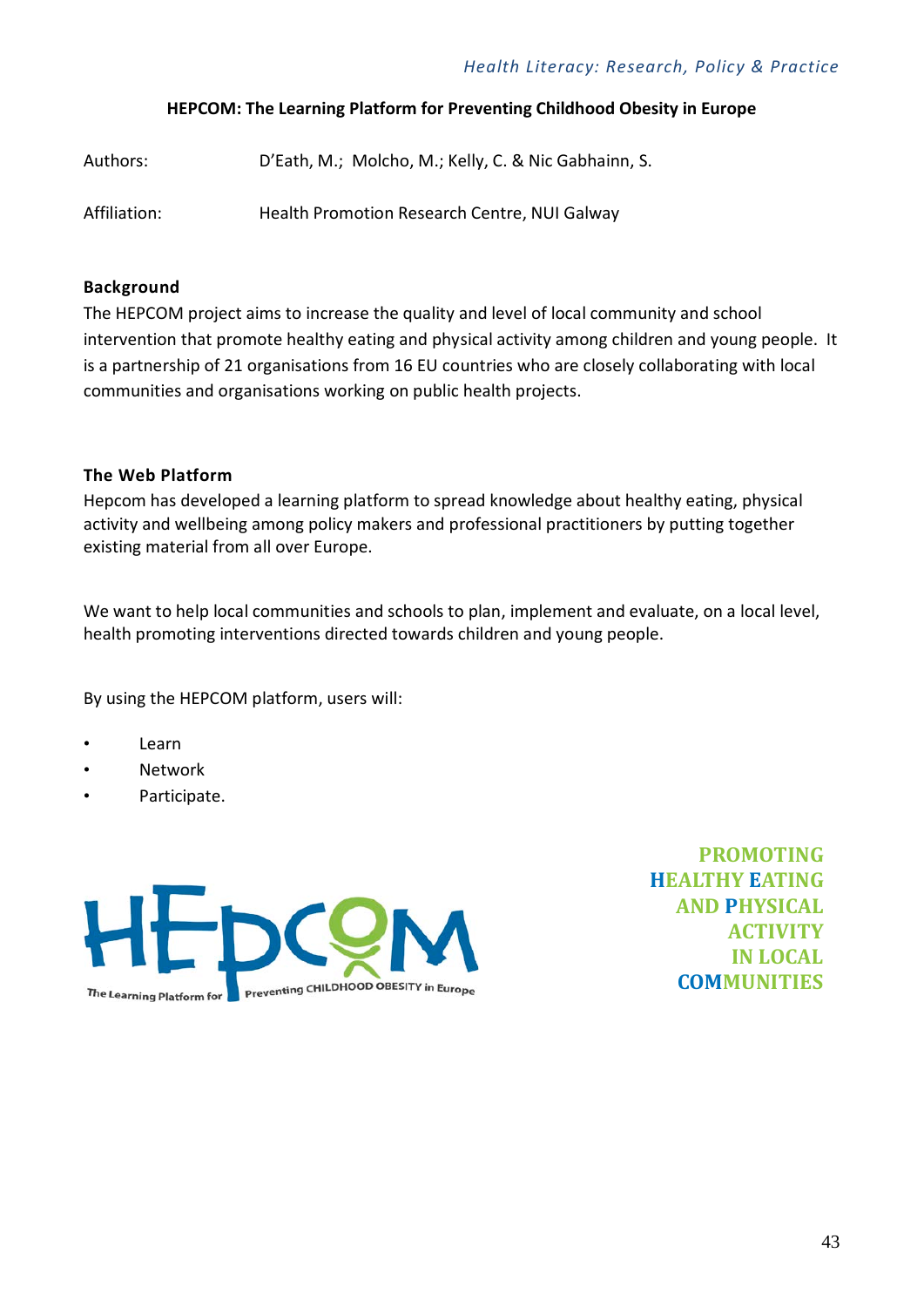#### **What kinds of knowledge/information are cited in policy documents?**

| Authors:     | Grealish, H. & Nic Gabhainn, S.                       |
|--------------|-------------------------------------------------------|
| Affiliation: | Health Promotion Research Centre, NUI Galway, Ireland |

#### **Background**

How research impacts on health policy has been an expanding area of interest over the last 25 years. 'Research impact' is defined as the contribution that research activities makes to policy making in order to achieve better health outcomes for populations. This paper examines drug and alcohol policy documents and reports produced by the Irish Government between 2001 and 2012. It aims to identify what kinds of knowledge/information influences Government policy on drugs and alcohol.

#### **Methods**

Documents selected for inclusion in the study were accessed from the Department of Health and Children, and the Drugs and Alcohol websites between July and October 2013. The documents were examined to determine the: i) type of information referenced on the policy document, ii) the purpose of reference to information in the documents and, iii) the frequency of reference to academic research.

#### **Results**

The most frequently referenced type of information on drug policy documents was external legislation/reports (n=41), followed by studies which have been commissioned and carried out by government agencies (n=37) and international research (n=21). The most frequently cited information on the alcohol reports were international research (n=46), followed by international reports (n=37) and Irish academic research (n=30). Justification for the policy was the main purpose of reference to all types of information.

#### **Conclusion**

Although it is apparent that authors take a broad and considered approach to the research that has been conducted in the policy area, specific references to academic research appear to be regularly omitted from published documents.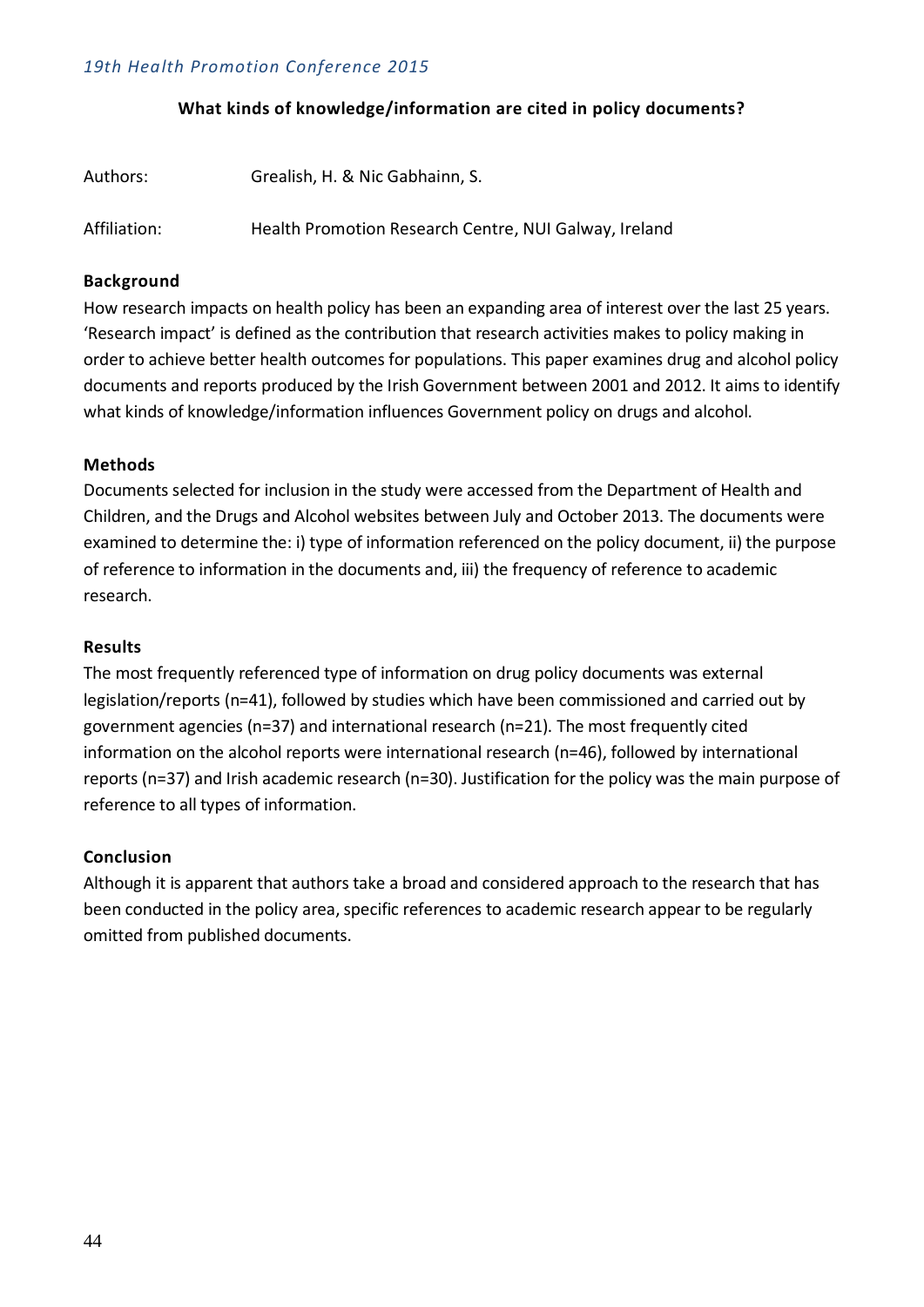#### **Unveiling the reality of adolescent peer cultures: Impact on body image perception**

| Authors: | Kenny, U.; Molcho, M. and Kelly, C. |  |
|----------|-------------------------------------|--|
|          |                                     |  |

Affiliation: Health Promotion Research Centre, NUI Galway, Ireland

#### **Purpose:**

Body image has been identified as an issue of concern for young people in many countries. Given that body dissatisfaction is one of the most robust risk factors for eating disorders, this issue warrants immediate attention. Sociocultural models of body image and eating disorders highlight the role of parents, peers and the media in the development and maintenance of body image problems; however research connecting peer influences and adolescent body image concerns is sparse. Adolescence is a period when individuals spend an increasing amount of time with peers, and it is therefore characterized by an increased striving for acceptance by and popularity with, the peer group. Furthermore, concerns over how one's body is perceived by peers preoccupy the minds of a majority of adolescents. Peers thus have a major impact in shaping adolescents' thoughts about their bodies yet no research has examined how peers influence body image perceptions. Therefore the purpose of the current study was to explore peer influences on adolescent body image from young peoples' perspectives.

#### **Method**:

This study used a qualitative research design. Seventeen focus groups were conducted with adolescents (n=111) aged 13-17 years from six post-primary schools in the Republic of Ireland. The questions used to guide the focus groups were developed based on a review of the literature. The focus groups were audio recorded and transcribed verbatim. Thematic analysis was used to analyse the data collected.

#### **Results:**

Eight main themes emerged from the analysis including: (1) Peer Modelling (2) Pressure to Conform (3) Peer Comparison (4) Peer Surveillance (5) Failure to conform (6) Consequences (7) Positive peer influences (8) Age and Gender differences. The themes constructed provide a thorough insight into how peers influence body image perceptions (both positively and negatively) among young people in Ireland.

#### **Conclusion:**

Results from this study unveil an in-depth understanding of the mechanisms through which peers influence body image perceptions among youth in Ireland. Interventions to improve body image need to consider the contribution of peers in the aetiology of body dissatisfaction among adolescents.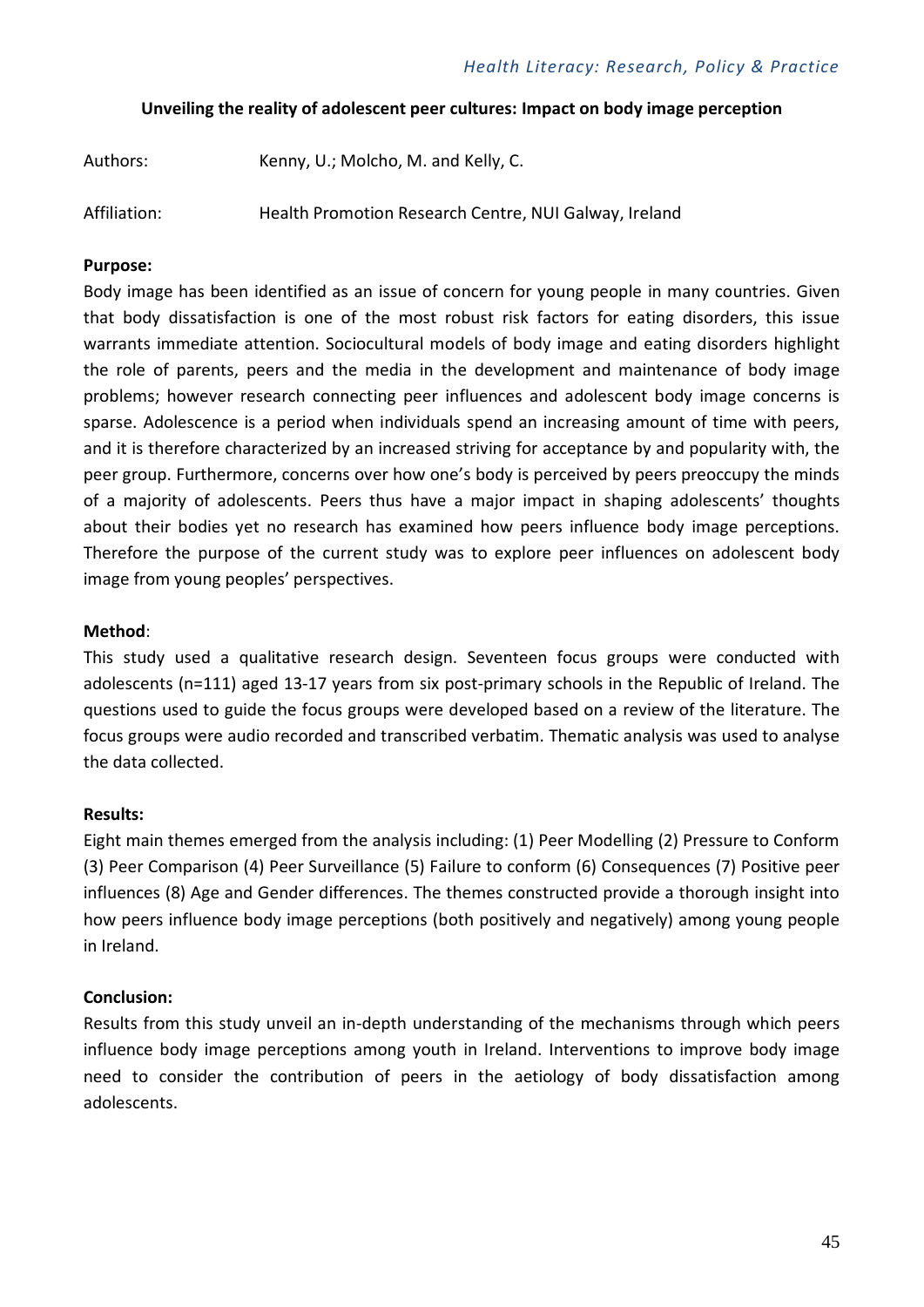#### **Addressing the obesity epidemic through a novel user-friendly approach to menu labelling in the west of Ireland**

| Authors:      | Kerins, C. <sup>1,2</sup> Gibson, I. <sup>1,2</sup> Cunningham, K. <sup>2</sup> Jones, J. <sup>1,2,3</sup> & Kelly, C. <sup>3</sup> |
|---------------|-------------------------------------------------------------------------------------------------------------------------------------|
| Affiliations: | <sup>1</sup> National Institute for Preventive Cardiology                                                                           |
|               | <sup>2</sup> Croi, the West of Ireland Cardiac Foundation                                                                           |
|               | <sup>3</sup> Health Promotion Research Centre, National University of Ireland, Galway                                               |

**Introduction:** With eating out-of-home becoming more common, menu labelling has garnered growing public and legislative support as a potential strategy for addressing the obesity epidemic. To date, the vast majority of menu labelling studies have provided the number of calories for each menu item. From the literature, it is clear that the evidence for its effectiveness is equivocal. The purpose of this study was to examine the impact of an icon-based menu labelling initiative on consumer buying behaviour.

**Methods:** This quasi-experimental study recruited a convenience sample of eight foodservice establishments, all with at least one menu item meeting the arbitrarily defined criteria for a heart healthy meal. Data from sales of all menu items sold over an eight week period were collated four weeks prior to and four weeks during the display of information icons related to healthy food choices on menus.

**Results:** The absolute change in menu item sales showed a clear trend towards an increase in heart healthy menu item selections (i.e. an increase of 556 menu items sold over the 4 week period), although this change was not statistically significant. Furthermore, there was no association between the type of foodservice establishment and the percentage change in awarded menu item sales.

**Conclusion:** One of the main action areas of "Healthy Ireland" is to address and prioritise health literacy in developing future policy, educational and information interventions. As there are potential health benefits from the introduction of menu labelling, it will be important to ensure that those with lower health/general literacy, numeracy and those living in less supportive environments also benefit. The provision of an icon-based menu labelling initiative may potentially be an important element of a comprehensive obesity prevention strategy. As the current study used a small convenience sample of foodservice establishments, larger scale studies are warranted.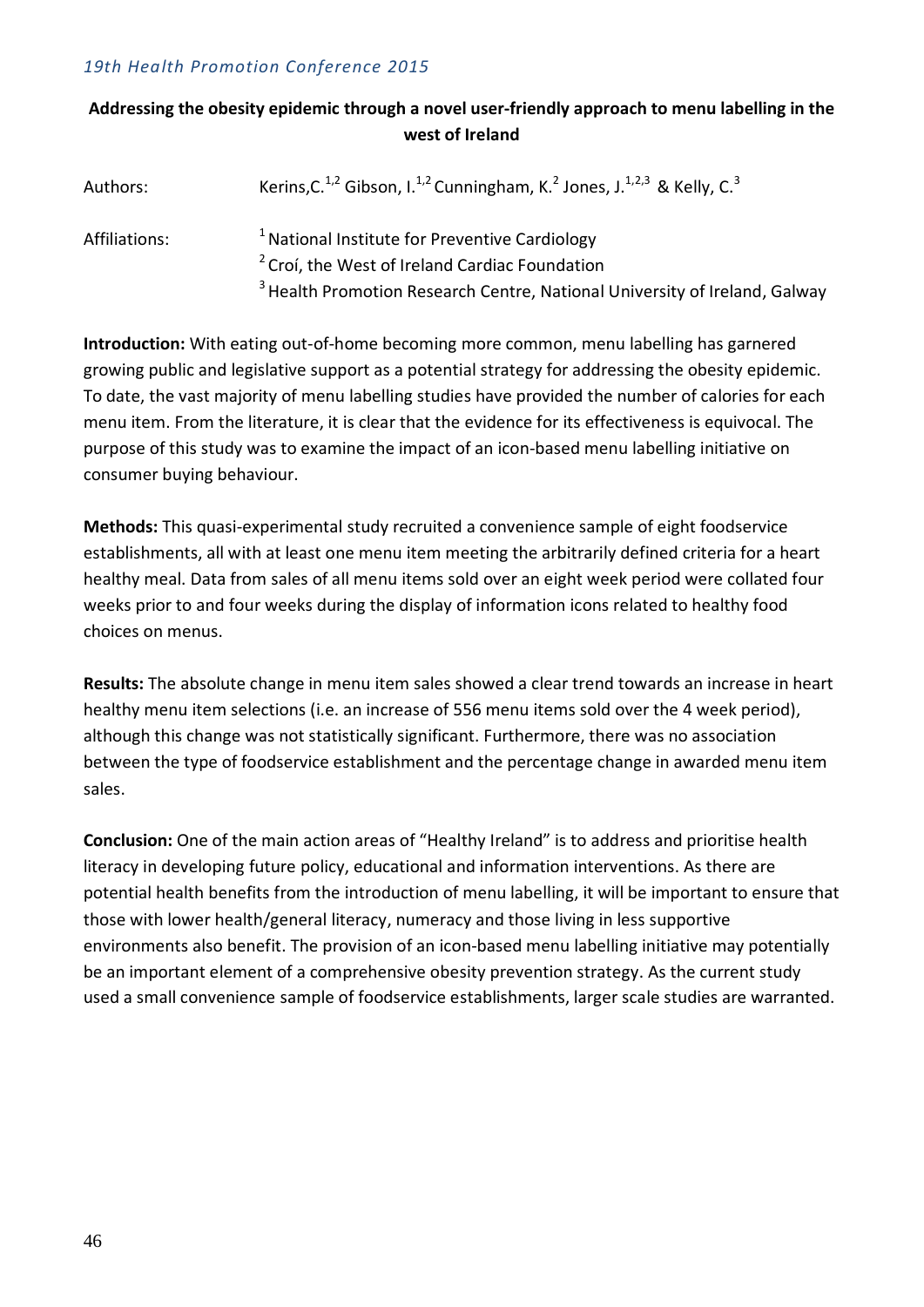#### **Networks Involving Communities in Health Improvement (NICHI) Project**

Author: McKinley, V.

Affiliation: North Antrim Community Network

#### **Background on NICHI Project**

The Networks Involving Communities in Health Improvement (NICHI) project was established in 2009, through Public Health Agency (PHA) funding. The project employs three NICHI officers working across four Community Networks, namely South Antrim Community Network, North Antrim Community Network, Cookstown & Western Shores Area Network and Causeway Rural and Urban Network. The aim of the project is to strengthen links between PHA and local communities in order to support local communities, through a community development approach, to address health and social wellbeing issues and reduce health inequalities. This will be achieved through signposting, building capacity and strengthening local accountability to develop healthy, sustainable communities and health champions.

#### **Aim of NICHI Project**

To strengthen links between PHA and local communities in order to support local communities to address health and social wellbeing issues and reduce health inequalities through signposting, building capacity and strengthening local accountability to develop healthy, sustainable communities and health champions and to promote and raise levels of health literacy among the communities throughout the project area.

#### **Health Literacy Conference**

The NICHI Officers have established strong links with a wide range of community groups which had been consulted and involved in the NICHI project's community mapping exercise, completed in 2011. Many of these community groups declared an interest in health and social wellbeing issues and indicated that they would welcome future support to develop health initiatives within their communities. For the past three years the project has organised a yearly health conference with a specific health theme in order to raise awareness and understanding among communities. In November 2014 the theme was entitled 'Getting to Know Health Better and our keynote speaker, Dr Graham Kramer from the Scottish Government spoke on 'Health Literacy for Communities'. Health literacy can be explained as the skills, understanding, confidence and knowledge which enables people to use information to promote and maintain good health which has been the aim of the NICHI Project since its inception. The event also included the launch of the NICHI Health Alliance and its website. This event drew 253 people from across the project area.

#### **Health Literacy Awareness**

In addition to the development of the Health Alliance and Health Alliance website, during 2014 the project implemented a 'Communities Improving Health' model, with the specific aim of sharing information and good practice and providing additional training for community groups who registered their interest in participating on the model. Other activities to date which raise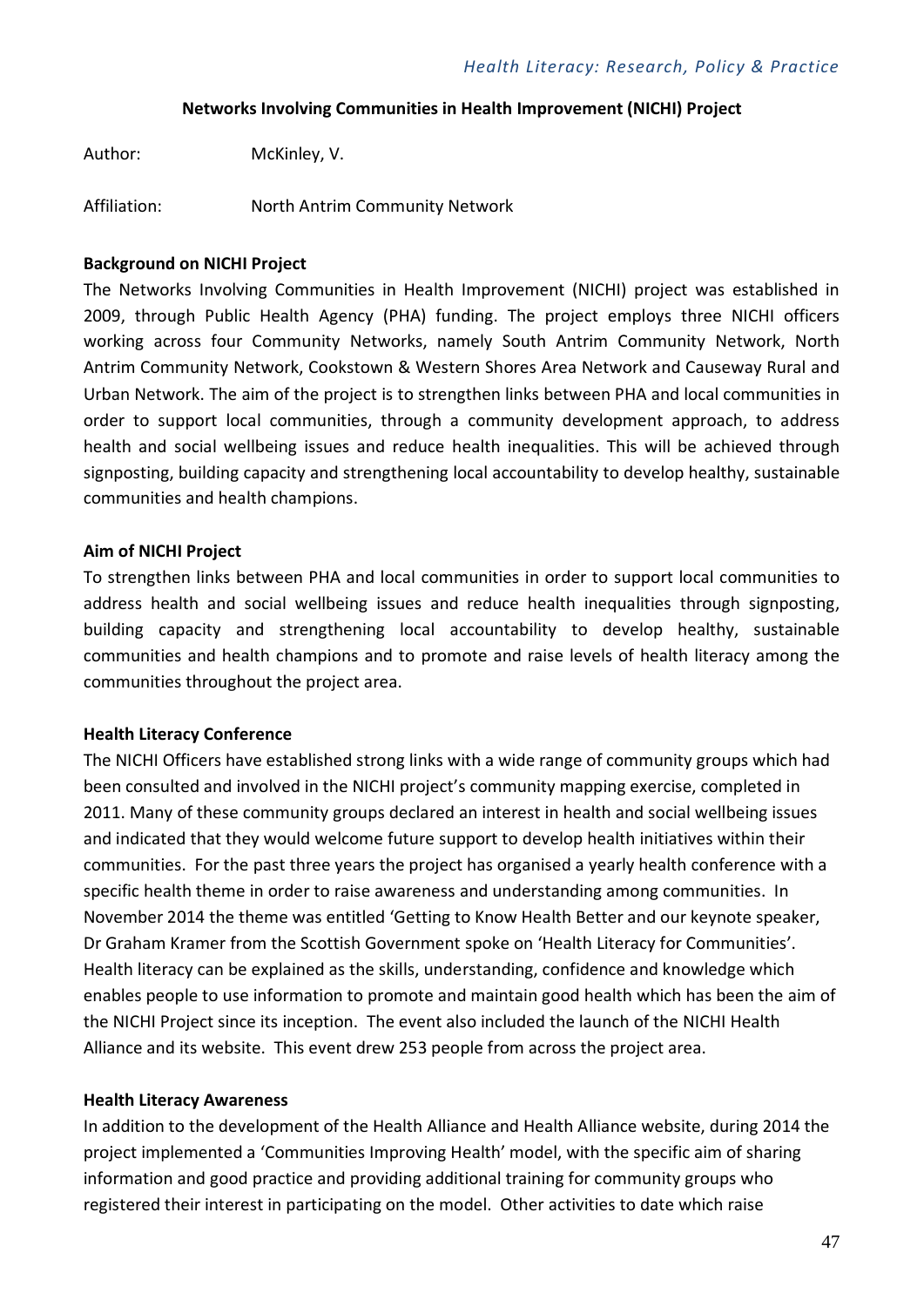awareness of health literacy include a range of health and information talks and presentations to inform on specific health themes, health focused training programmes and a small grants programme aimed at building the capacity of groups to enable them to take responsibility for their communities' health, to be involved in the decision making process and to grow healthy and sustainable communities who have the skills, knowledge and capacity to improve the health of the whole community. The overall aim of the NICHI health literacy programme is to support people to understand and use the information they receive about their health, including medical terminology and processes, to improve and maintain their health and to make it easier to make better choices about the way they live and their quality of life, To increase confidence to ask questions when at the doctor's / hospital etc. and To understanding food packaging when they are doing the grocery shopping.

#### **'People cannot achieve their fullest health potential unless they are able to take control of those things which determine their health.'**

 **Ottawa Charter for Health Promotion, 1986**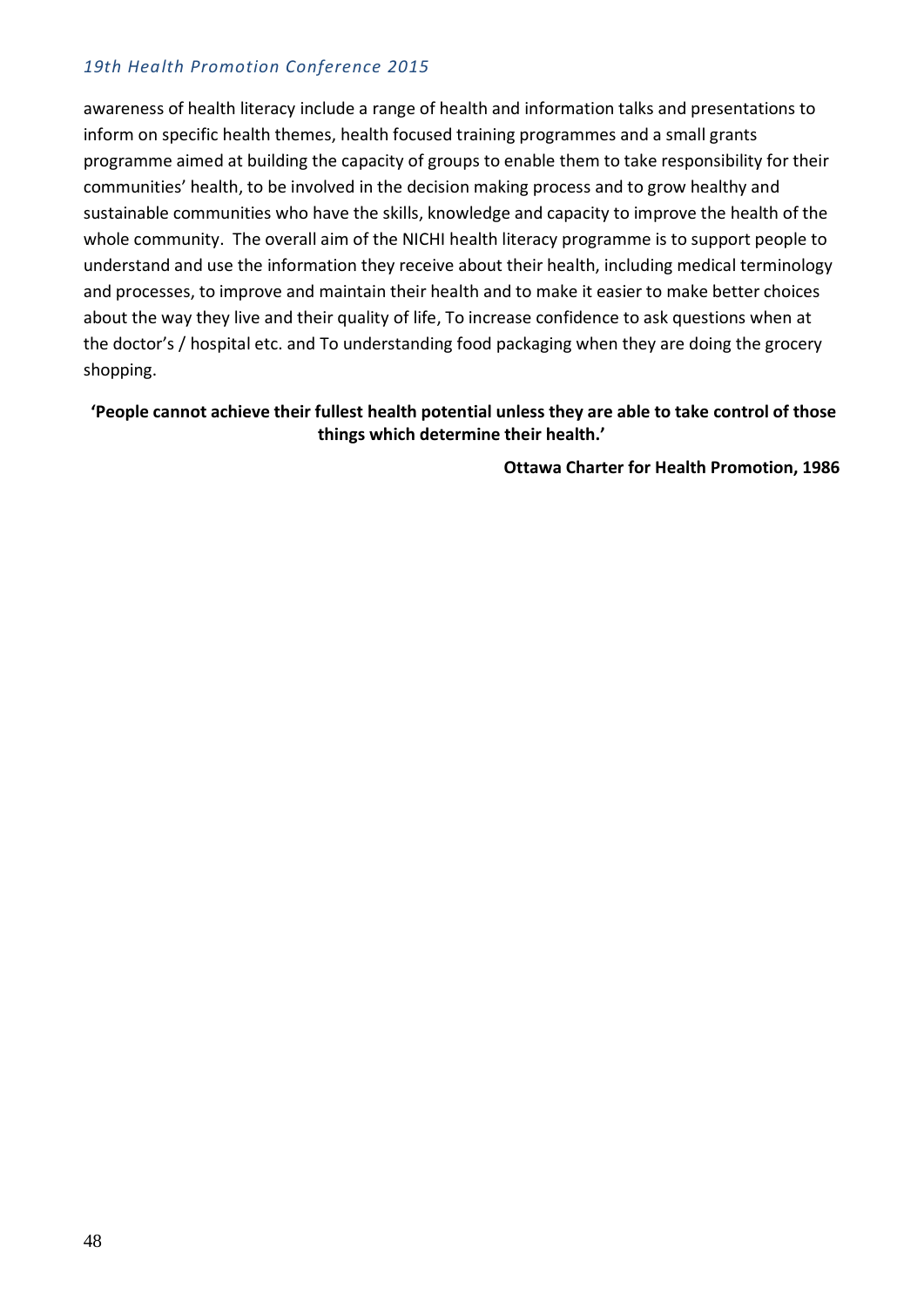#### **Death of the Coffin Nail? An Exploration of Tobacco Control Measures in Ireland**

| Authors: | O'Doherty, D.; Mc Inerney, D.; Houghton, F. |
|----------|---------------------------------------------|
|          |                                             |

Affiliation: Limerick Institute of Technology (LIT)

This research project aims to look at various facets of tobacco control measures in contemporary Irish society using a positivist and phenomenological approach. This research has adopted methods from several disciplines including sociology, psychology, health sociology and the sciences. Key areas of research include the analysis of graphic pictorial warnings and health warnings, the impact of Irish language literacy on the understanding of health warnings, the residual effects of tobacco advertising on current perceptions and finally the availability of black market cigarettes.

A significant literature review outlining key research has been undertaken, outlining how Ireland has adopted both European and worldwide tobacco control measures, with Ireland being at the forefront of the newest of measures. Preliminary results from a sample of 450 participants suggests Irish literacy is extremely low, even for the most intermediate phrases, brand association is also surprisingly low and a small sample who have also engaged with the purchasing of illegal cigarettes.

Current smokers, non-smokers and ex-smokers were used to form the sample. Ages of participants ranged from 18-61 years of age. This has led to a supplementary study being undertaken at present. The presentation will propose strong arguments for the need to review our graphic health warnings and anti-smoking warnings in Ireland. This project is at the forefront of issues that are occurring on a daily basis both in Ireland and worldwide. There is substantial scope to look towards the future and recognise the need for further work to be undertaken.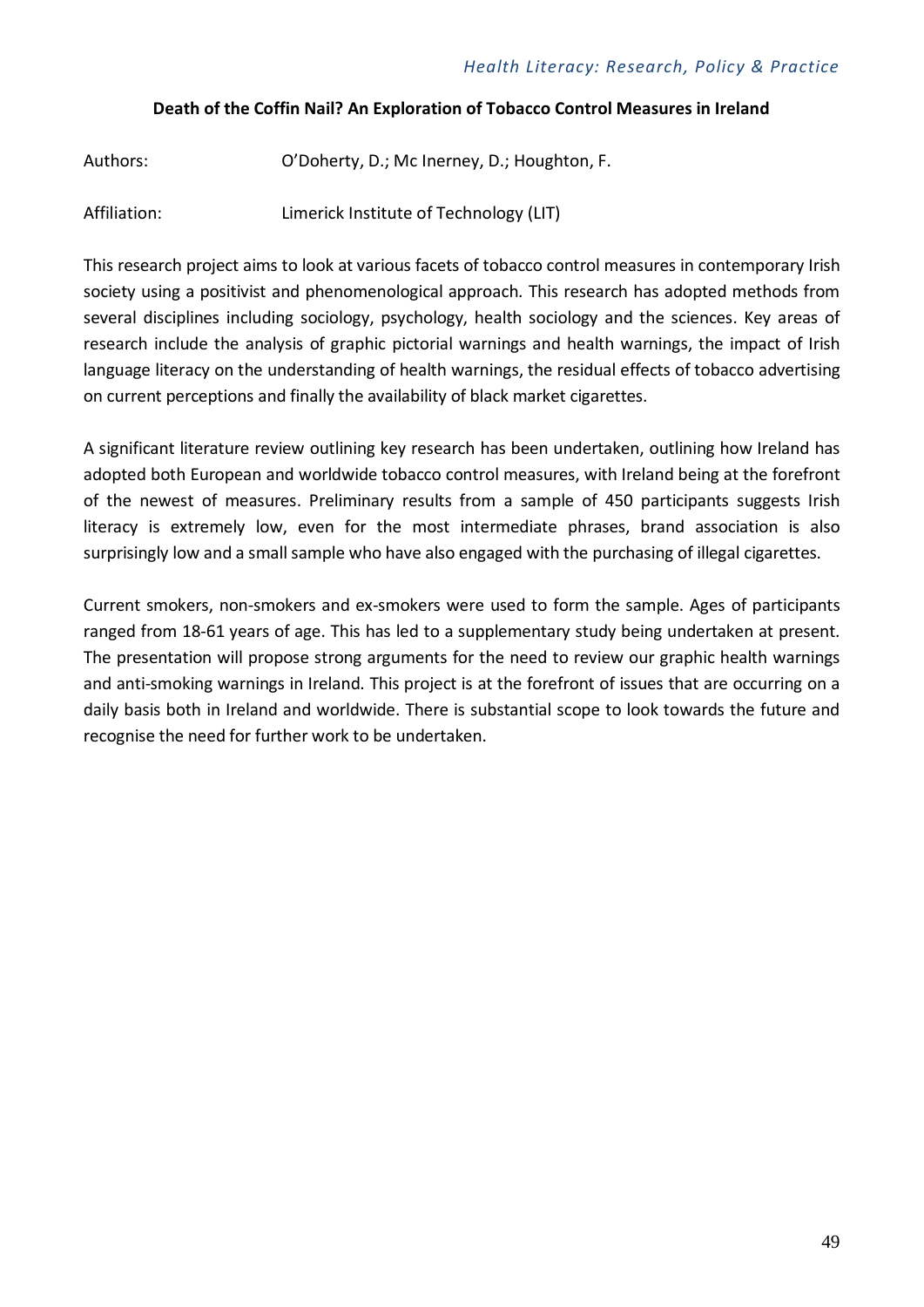#### **Health Promotion Information simply put, using Plain English to communicate with our patients, staff and public.**

Author: O'Sullivan, F.

Affiliation: Our Lady's Hospital Navan

'Plain English is a style of presenting information that helps someone understand it the first time they read or hear it.' 'When you use plain English you: write in clear language, give relevant information in the right order, and help people to find this information quickly'.

#### *Writing and design tips* [www.nala.ie](http://www.nala.ie/)

This poster shares our experience of applying Plain English. Examples include hand hygiene poster, hospital newsletters, cleaning instructions; patient information leaflets on for example, going home from hospital, continence promotion, falls prevention, Ebola isolation, smoking cessation and hospital visiting times. Using plain English in our hospital information booklets, leaflets and posters makes the information more accessible to our patients, staff and the public.

This poster describes the process of creating Plain English information for our hospital. Included are our top hints, tips and pointers from our experience:

- Research accurate information
- Ask 'what is the take home message'?
- Ask yourself 'If I am the reader what do I want to know?'
- Compile a draft copy
- Edit, edit and edit again in Plain English style
- Ask non-medical persons, a user group, and your readers to audit the draft; can they understand it, are you missing anything?

Design and layout considerations include:

- In-house publication versus professional publication
- Document reference number
- Author /contact details
- Where the publication will be available

This poster /presentation demonstrates our organisation's process in facilitating the creation of fundamental research based communication tools that provide relevant information to our services users and our service providers with the purpose of achieving the optimum health outcome.

Or, translated into Plain English - This poster /presentation tells how we wrote leaflets and created posters that our patients, staff and the public could understand and use to improve their health.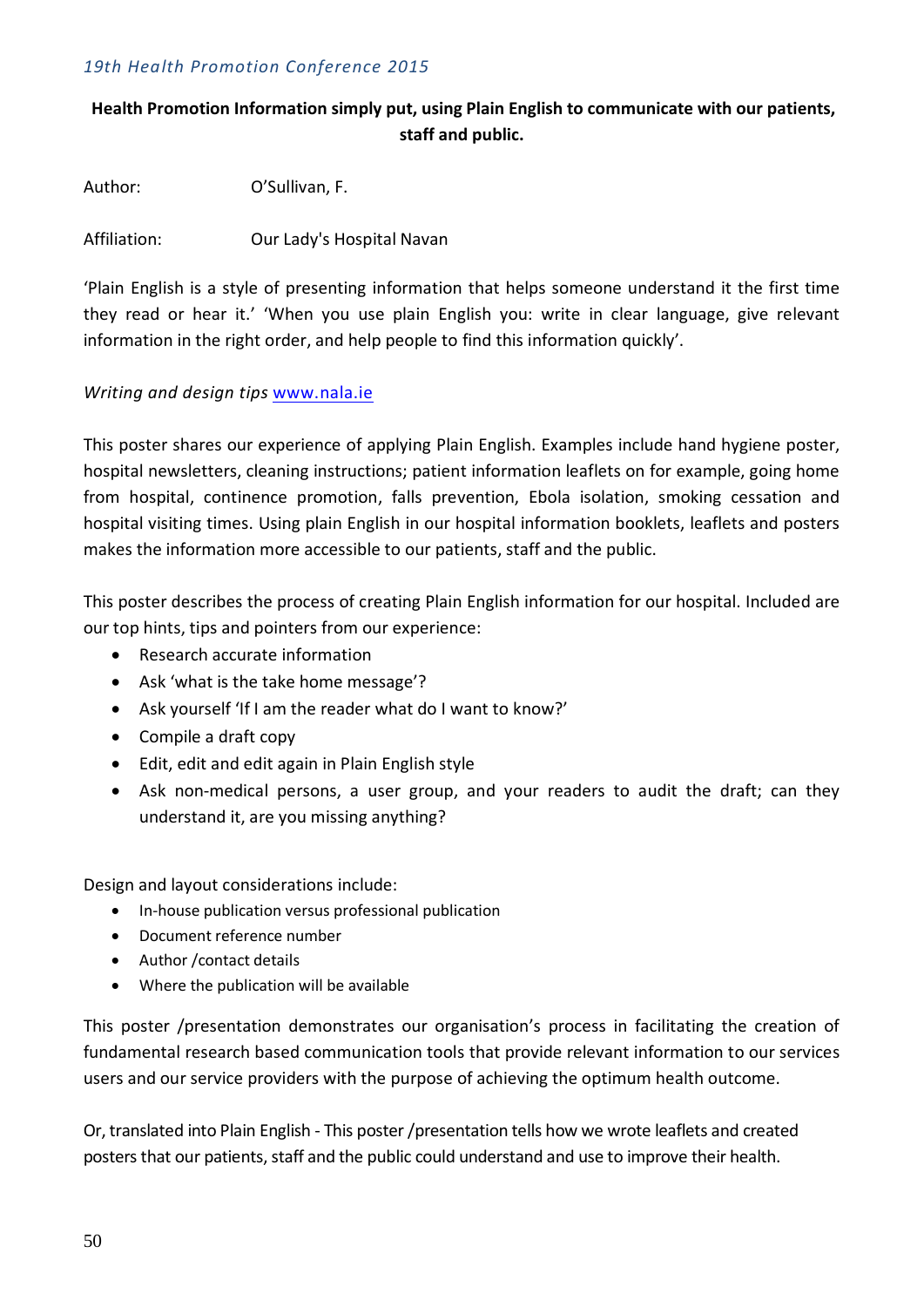#### **Partnerships and Projects to Support Community Health Literacy**

Authors: Ravotas, D. & Lindstrom, D.

Affiliation: Western Michigan University

The poster will describe the projects and the partnerships of the new Center for Health Literacy in Southwest Michigan. This health literacy center was developed to coordinate community health literacy activities in a multi-county area of Michigan, a Midwestern state in the United States of America. This includes the work of members from the health, education, and adult literacy communities to craft a community approach. Assessment, education, and service projects have been developed between and across clinical and educational disciplines including: pharmacists, health promotion specialists, adult literacy educators, physicians, hospital administrators, librarians, occupational therapists, community health educators, dietitians, physicians assistants, nurses, and speech pathologists. Other partners include: the Kalamazoo Literacy Council, faith based organizations, local hospitals, community clinics, and adult basic education learners, elementary school parenting groups and preschool parenting groups.

Among the present projects are: 1. A series of educational pieces to support parents' decision making regarding their children's health. 2. A project in which adult basic education learners consult on college student health literacy projects to assist college students to understand the issues of health literacy/low literacy. 3. Assessment of the accessibility of health care organizations 4. Health Literacy Day in the College of Health and Human Services in which students engage in disciplinary health literacy activities developed by other students.

### **Healthy Lifestyle Applications Hub**

Author: Albalawi, Y.

Affiliation: Health Promotion, NUI Galway

A selection of the best health apps of 2014 can help to promote healthy lifestyles by doing things like tracking and improving your personal health metrics. The best part is that most of these can be used on the go —even if you're going to sleep.

Visit the app hub in room MY129 to learn more about these handy apps for a healthier lifestyle.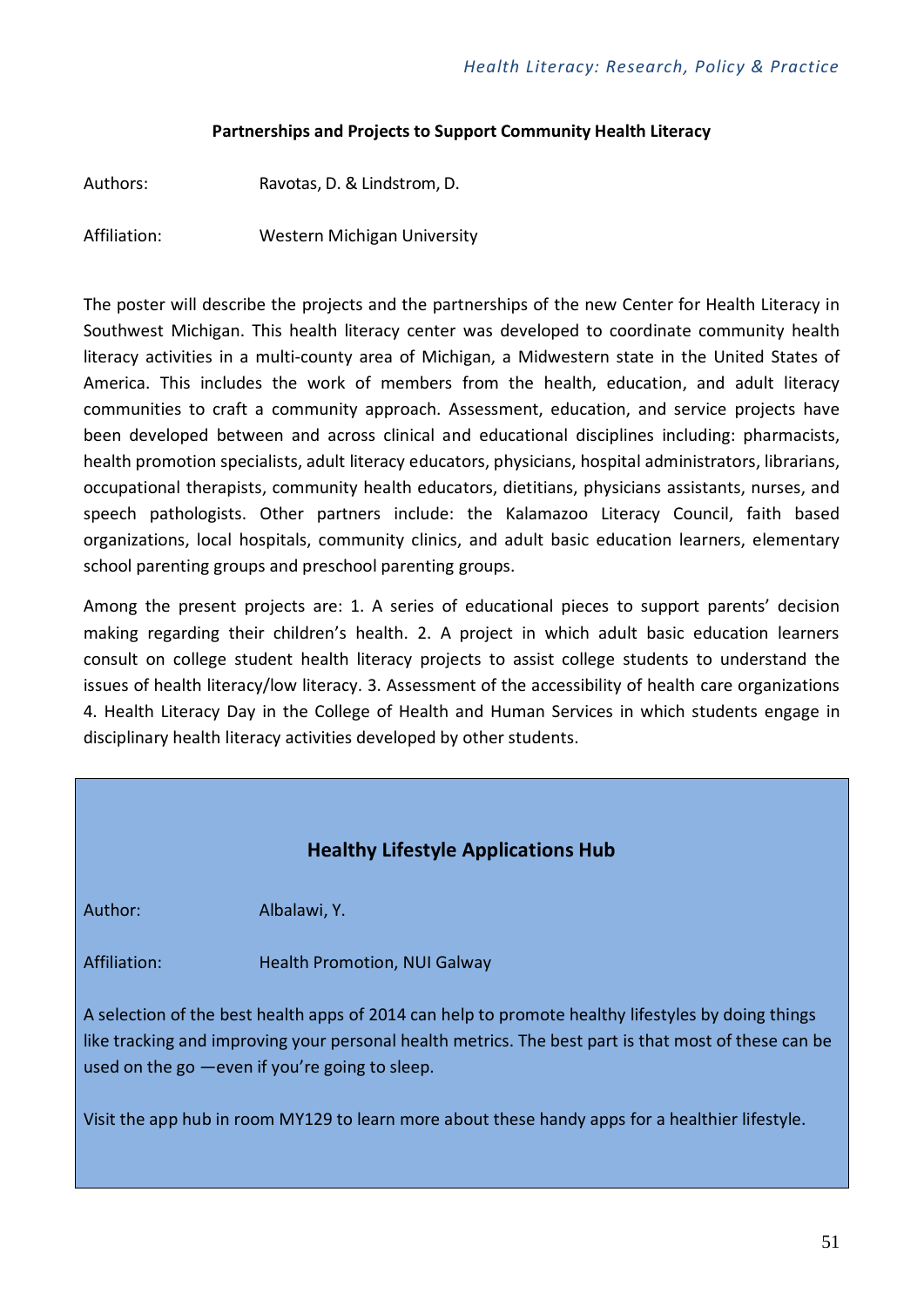# **Workshops**

Workshops will be held in the afternoon at 2.50. Workshop descriptions are below. *Workshop places are limited and you must sign up for a workshop at the registration desk beforehand.*

Workshop 1:

# **Experiences and lessons learnt from implementing a health literacy environmental assessment in an Irish Hospital setting**

Laura McHugh, HSE West and Priscilla Doyle, HPRC, NUI Galway

Written words in leaflets, letters and forms, website communication and spoken words in conversations are part of the literacy requirements of healthcare settings and are part of the environment, along with signage for navigation through health care settings. Health literacy environmental assessment tools aim to identify high literacy requirements that particularly disadvantage those with low health literacy. Health care organizations, well positioned to address health literacy, are beginning to shift their systems and policies to support health literacy efforts (Weaver, Wray, Zellin, Gautam, & Jupka, 2012)<sup>1</sup>.

As part of a European research project (IROHLA), NUIG with University Hospital Galway implemented an Irish health literacy environmental assessment tool. This participatory workshop aims to share experiences and lessons learnt in relation to the evaluation of the implementation process and the assessment results from the perspective of both the hospital and a small sample of older adult service users. It will explore what factors may facilitate or hinder the implementation of a health literacy environmental assessment in healthcare organizations and the opportunities for achieving desired outcomes.

Rapporteur: Kathryn Meade, HSE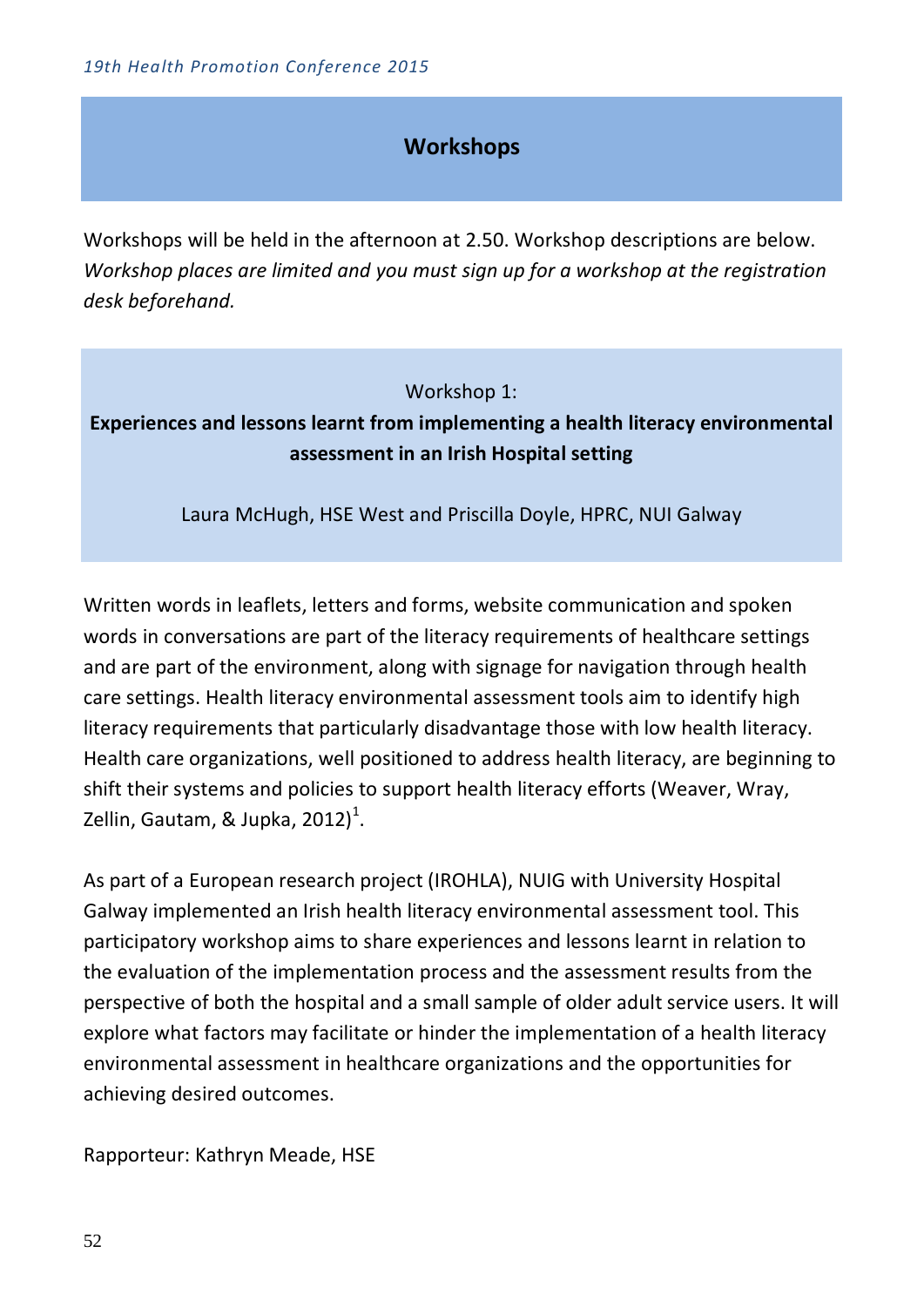# Workshop 2: **Developing policy in Health Literacy Workshop**

Graham Kramer, GP & National Clinical Lead for Self-management and Health Literacy, Scottish Government

There is good understanding on the relationship health literacy has on engagement with health and healthcare, and the effect on health outcomes. However, there is no clear understanding on how to comprehensively address the problem. This creates challenges to policy makers.

This participatory workshop will aim to explore how policy could promote the development of a health literate society. It will explore what pragmatic actions can be taken in Ireland to address health literacy and prioritise those actions according to their potential impact. It will explore what opportunities exist to implement these actions and embed them within communities and health and care organisations.

Rapporteur: Lorraine Burke, NUI Galway

Workshop 3: **Using plain English to write clearer health information**

Claire O'Riordan, National Adult Literacy Agency (NALA)

Plain English is a way to present information so that a reader can understand it the first time they read it. The facilitator will present research findings on how plain English improves health literacy.

This workshop will allow participants to critique health information material and to practise plain English writing techniques such as using everyday language, writing information concisely and using personal pronouns. Bring a pen! If this workshop interests you, please visit [www.simpyput.ie](http://www.simpyput.ie/) before you attend the workshop.

Rapporteur: Laura Molloy HSE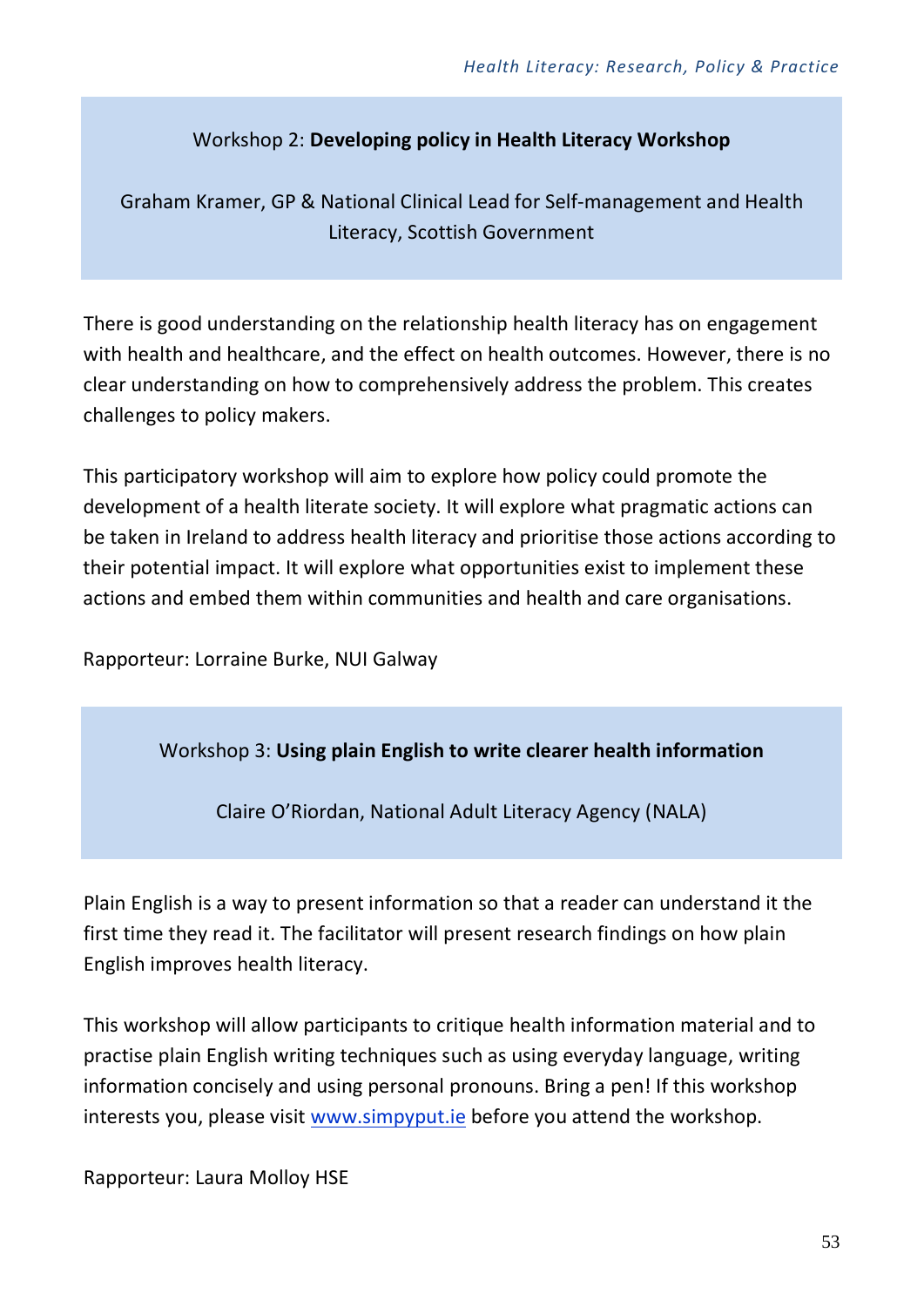Workshop 4: **The Crystal Clear Mark: Health Literacy in GP and Pharmacy Settings**

Aoife O'Driscoll, National Adult Literacy Agency (NALA)

In March, NALA and MSD launched Ireland's first health literacy quality mark – the Crystal Clear Pharmacy and General Practice Programme. The programme was developed to recognise the critical role pharmacies and general practices play in helping patients understand their health issues, and how to improve their health. A Crystal Clear Mark can now be awarded to pharmacies and general practices that show their commitment to providing a health literacy friendly service – a service that takes regularly reviews the literacy and numeracy needs of their patients.

This workshop will provide an overview of the Crystal Clear Programme and looks at tools that are helpful in auditing and improving health literacy in healthcare settings. We will also look at the recent health literacy findings in Ireland. For example, almost two in five (39%) Irish people are calling for doctors, nurses and pharmacists to use more understandable language and less medical jargon. And, 17% of people have taken the wrong amount of medication on at least one occasion.

This workshop will explore health literacy and focus on the practical actions that you can take to improve health services.

Rapporteur: Aileen Scott, HSE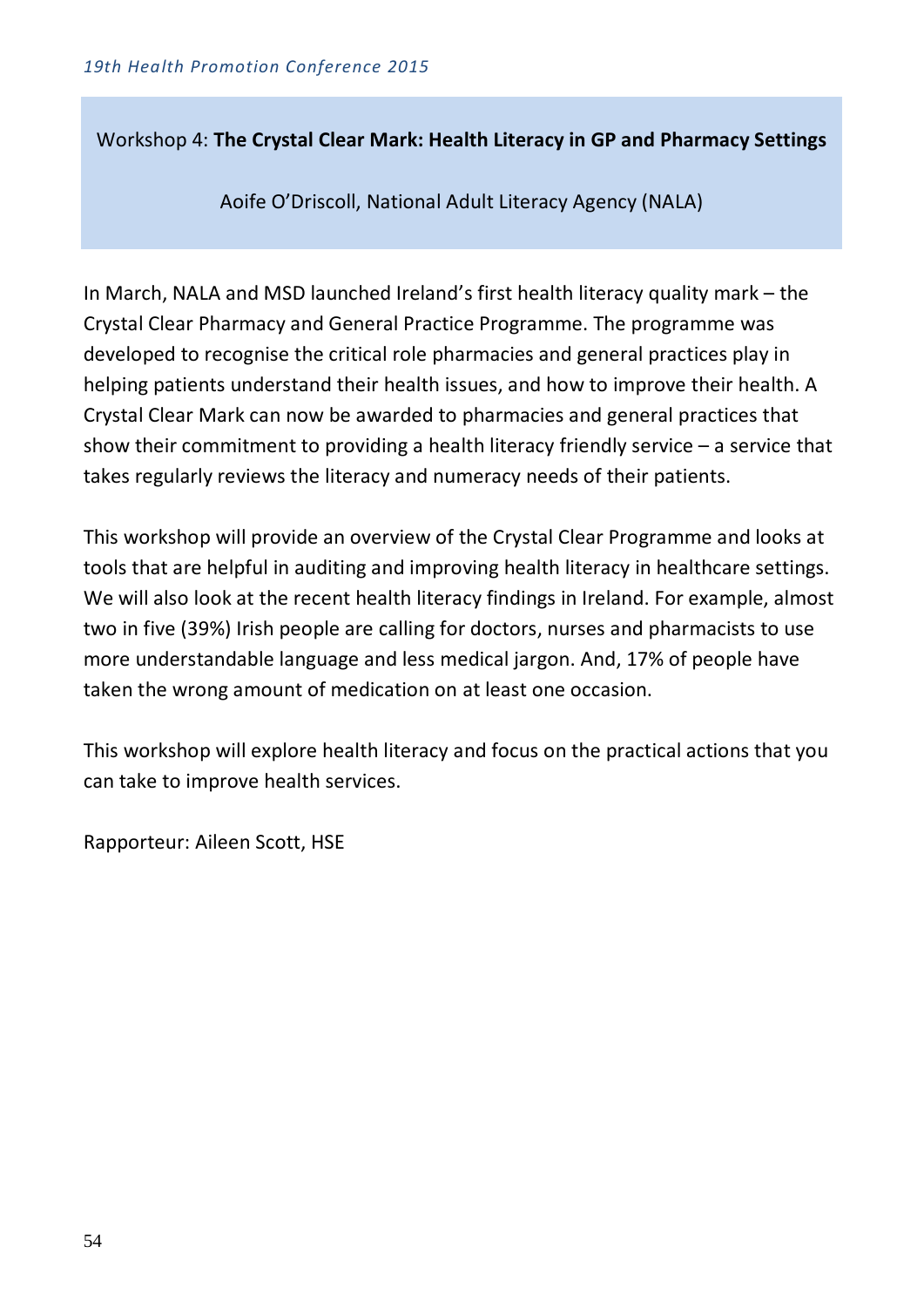Workshop 5: **Targeting health literacy research at policy makers**

Jane Sixsmith, HPRC, NUI Galway

Practice is governed by policy and therefore those that make policy, 'policy makers' need to have clear and succinct messaging around key components and outcomes of research.

The Intervention Research On Health Literacy and the Aging Population project (IROHLA), a European research project, is near completion and the results are being formulated into accessible messages for policy makers. This workshop will use draft outputs from this active research project to develop skills in assimilating and distilling information targeted at policy makers.

Rapporteur: Verna McKenna, NUI Galway

# Workshop 6: **Health Literacy Research: knowledge transfer and policy translation**

Saoirse Nic Gabhainn, HPRC, NUI Galway

The intrinsic value of research is in its application into policy and/or practice. There is increasing interest in the translation of knowledge into practice and its subsequent influence on policy development.

This workshops aims to explore key factors which underpin successful knowledge transfer, the enablers which lead to excellence and the inhibiters which limit success.

Rapporteur: Ursula Kenny, NUI Galway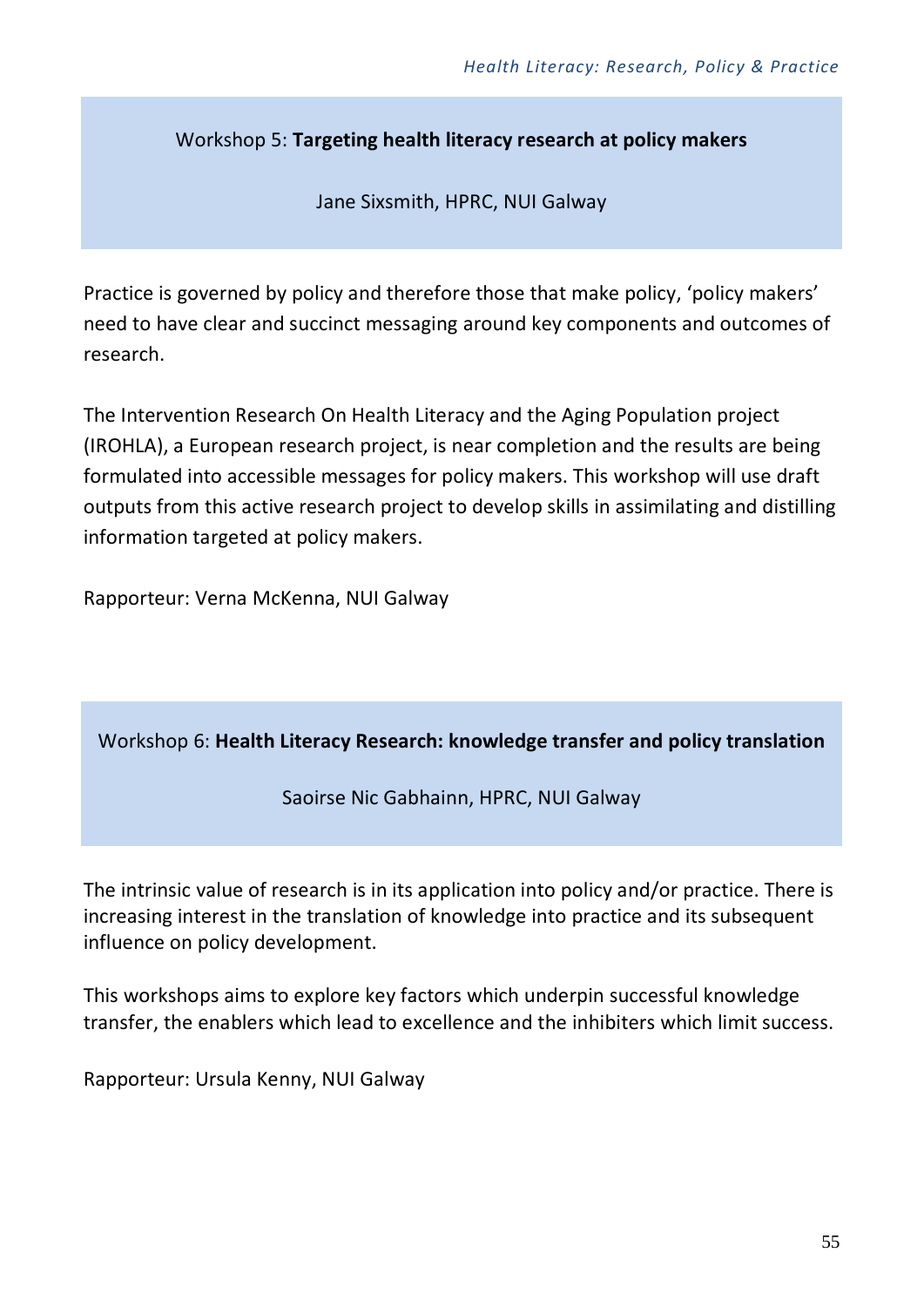# Workshop 7: **Student Workshop: Health-literate settings (Invited workshop for students only)**

Helen Grealish, PhD Student, NUI Galway

Health-literate settings infuse awareness of and action to strengthen health literacy throughout the policies, procedures and practices of the settings (WHO, 2013). These settings include: workplaces, education and healthcare settings. This workshop aims to increase undergraduate and post graduate students' awareness of Health-literate settings.

Rapporteur: Áine O'Brien, NUI Galway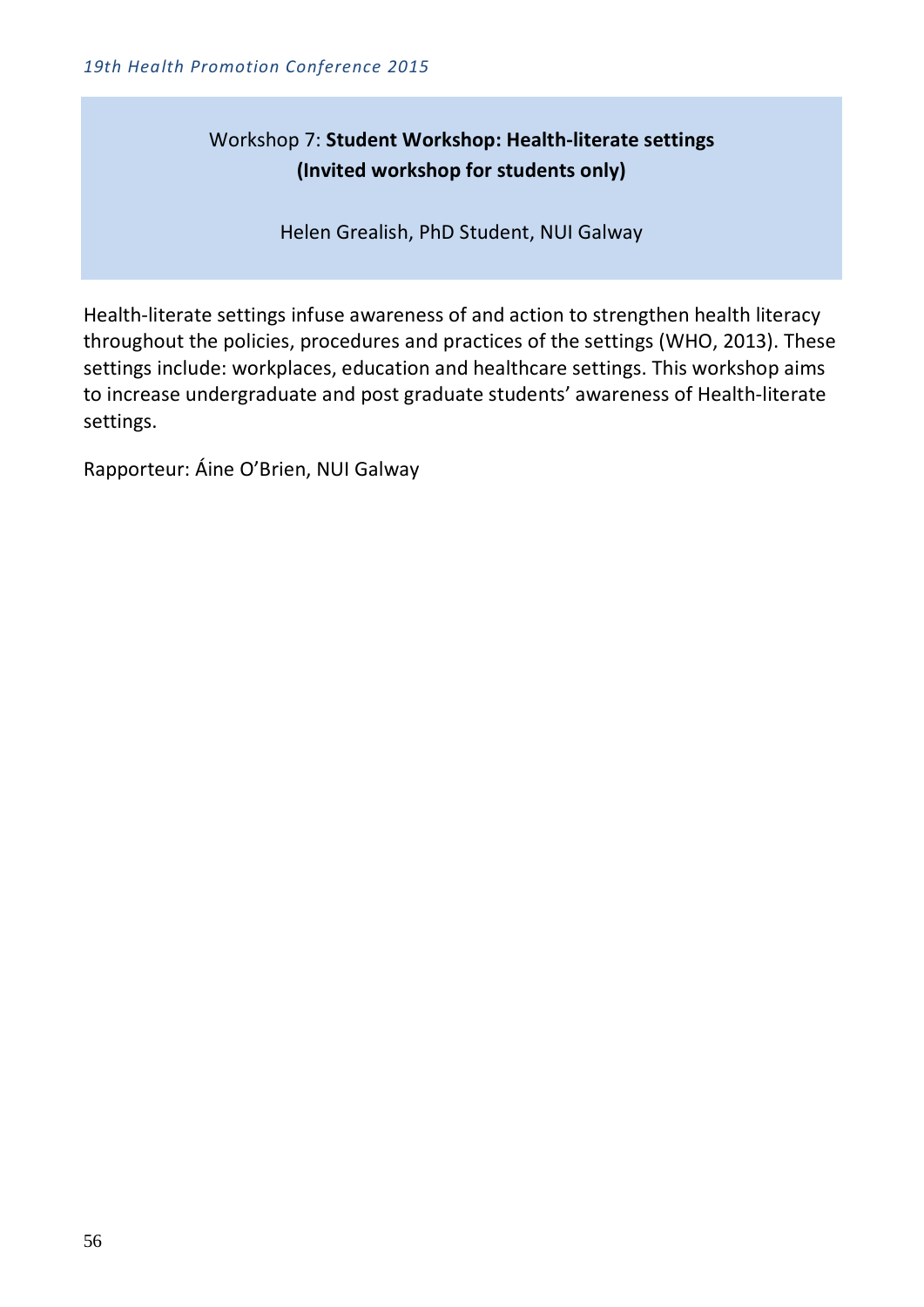# **Conference Evaluation**

In order to assess whether the Conference was satisfactory and that the needs and expectations of the delegates were met, it would be helpful if you would spend a few minutes of your time completing our evaluation form on Survey Monkey. An email will be sent to you after the conference containing this link.

# **Contact Us**

Dr. Jane Sixsmith RN, HV, BSc, MA, PhD.

**Director** 

Health Promotion Research Centre

Room 104, Áras Moyola, National University of Ireland Galway

University Road, Galway

Ms. Cathie Clare

Research Administrator

Room 1-006, Health Promotion Research Centre

National University of Ireland Galway

University Road, Galway

Tel. 00 353 (0) 91 492722 E-mail: [hprc@nuigalway ie](mailto:hprc@nuigalway.ie) Web: [www.nuigalway.ie/hprc](http://www.nuigalway.ie/hprc)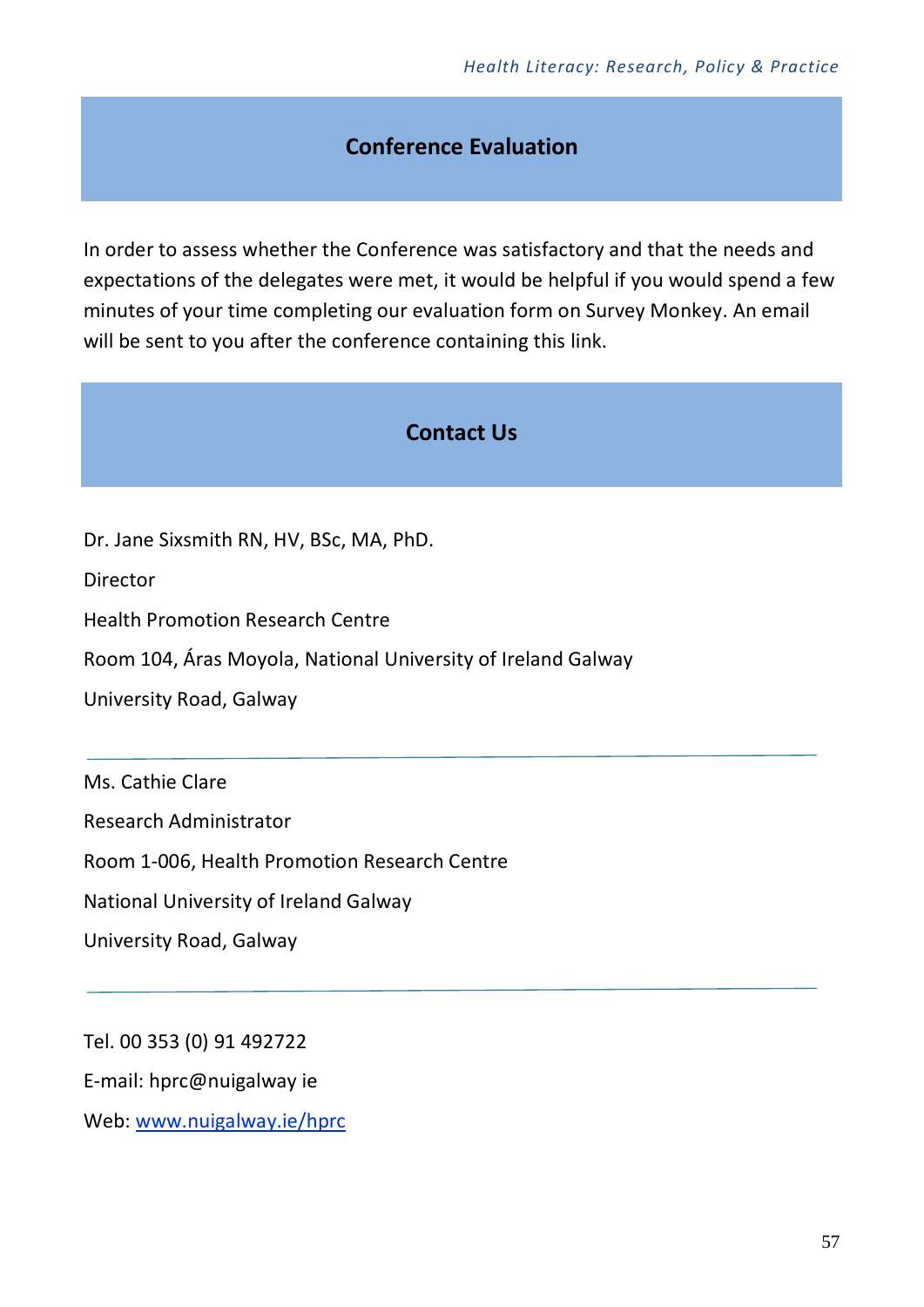| <b>Notes</b> |
|--------------|
|              |
|              |
|              |
|              |
|              |
|              |
|              |
|              |
|              |
|              |
|              |
|              |
|              |
|              |
|              |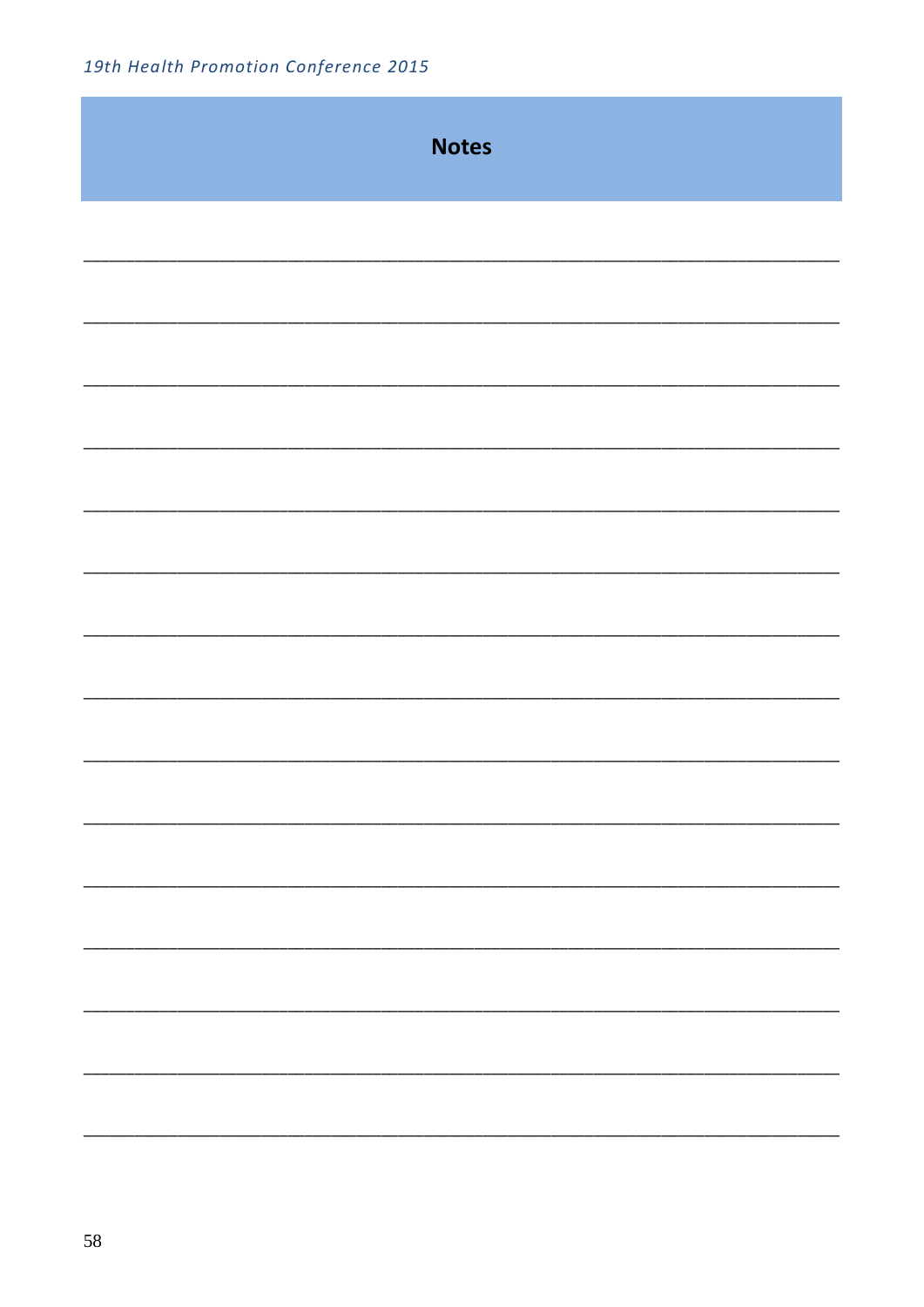|  | <b>Notes</b> |  |
|--|--------------|--|
|  |              |  |
|  |              |  |
|  |              |  |
|  |              |  |
|  |              |  |
|  |              |  |
|  |              |  |
|  |              |  |
|  |              |  |
|  |              |  |
|  |              |  |
|  |              |  |
|  |              |  |
|  |              |  |
|  |              |  |
|  |              |  |